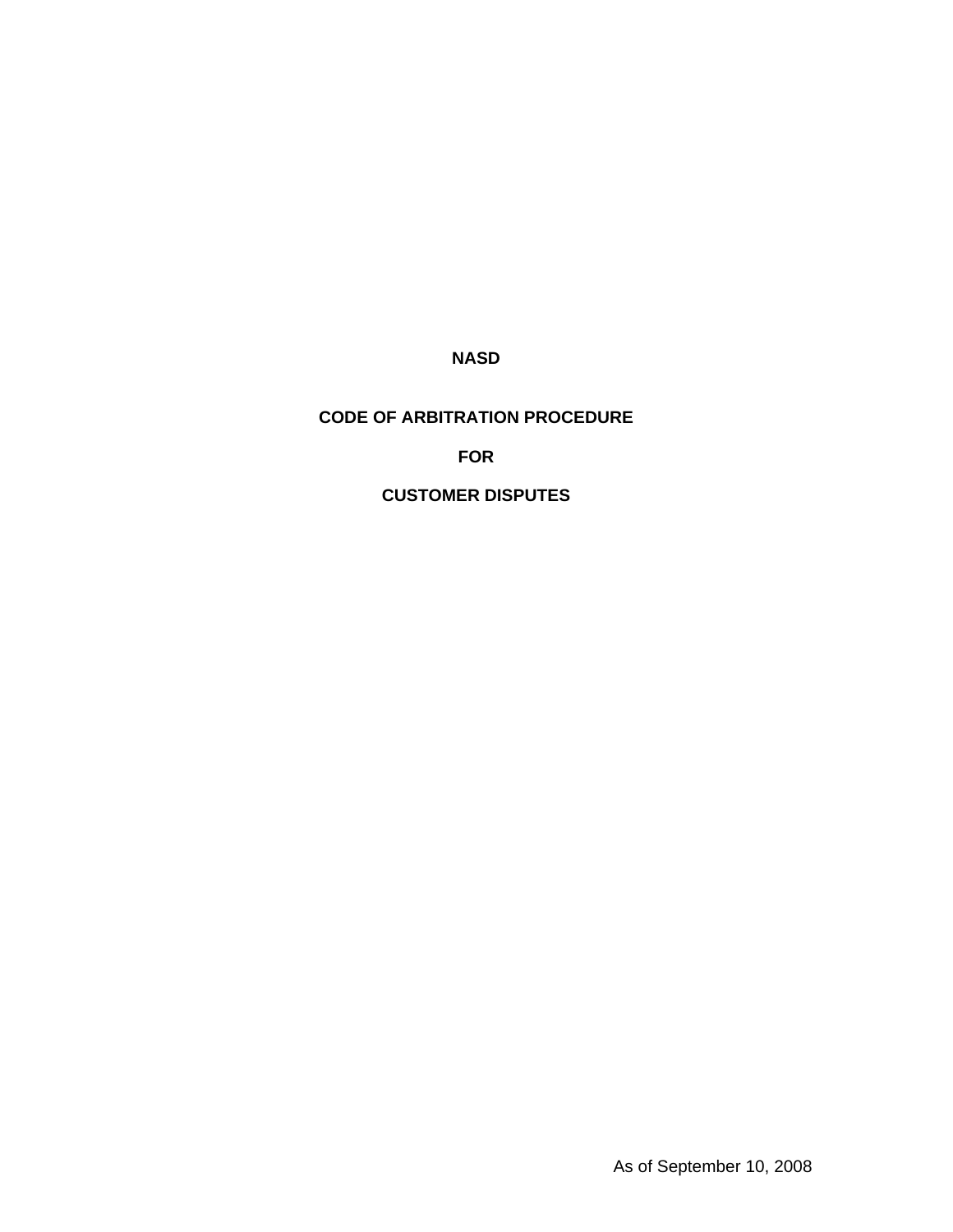# **TABLE OF CONTENTS**

#### **Part I** Interpretive Material, Definitions, Organization, and Authority

IM-12000. Failure to Act Under Provisions of Code of Arbitration Procedure for Customer Disputes

- 12100. Definitions
- 12101. Applicability of Code and Incorporation by Reference
- 12102. National Arbitration and Mediation Committee
- 12103. Director of Dispute Resolution
- 12104. Effect of Arbitration on NASD Regulatory Activities
- 12105. Agreement of the Parties

#### **Part II General Arbitration Rules**

- 12200. Arbitration Under an Arbitration Agreement or the Rules of NASD
- 12201. Elective Arbitration
- 12202. Claims Against Inactive Members
- 12203. Denial of NASD Forum
- 12204. Class Action Claims
- 12205. Shareholder Derivative Actions
- 12206. Time Limits
- 12207. Extension of Deadlines
- 12208. Representation of Parties
- 12209. Legal Proceedings
- 12210. Ex Parte Communications
- 12211. Direct Communications Between Parties and Arbitrators
- 12212. Sanctions
- 12213. Hearing Locations
- 12214. Payment of Arbitrators

### **Part III Initiating and Responding to Claims**

- 12300. Filing and Serving Documents
- 12301. Service on Associated Persons
- 12302. Filing an Initial Statement of Claim
- 12303. Answering the Statement of Claim
- 12304. Answering Counterclaims
- 12305. Answering Cross Claims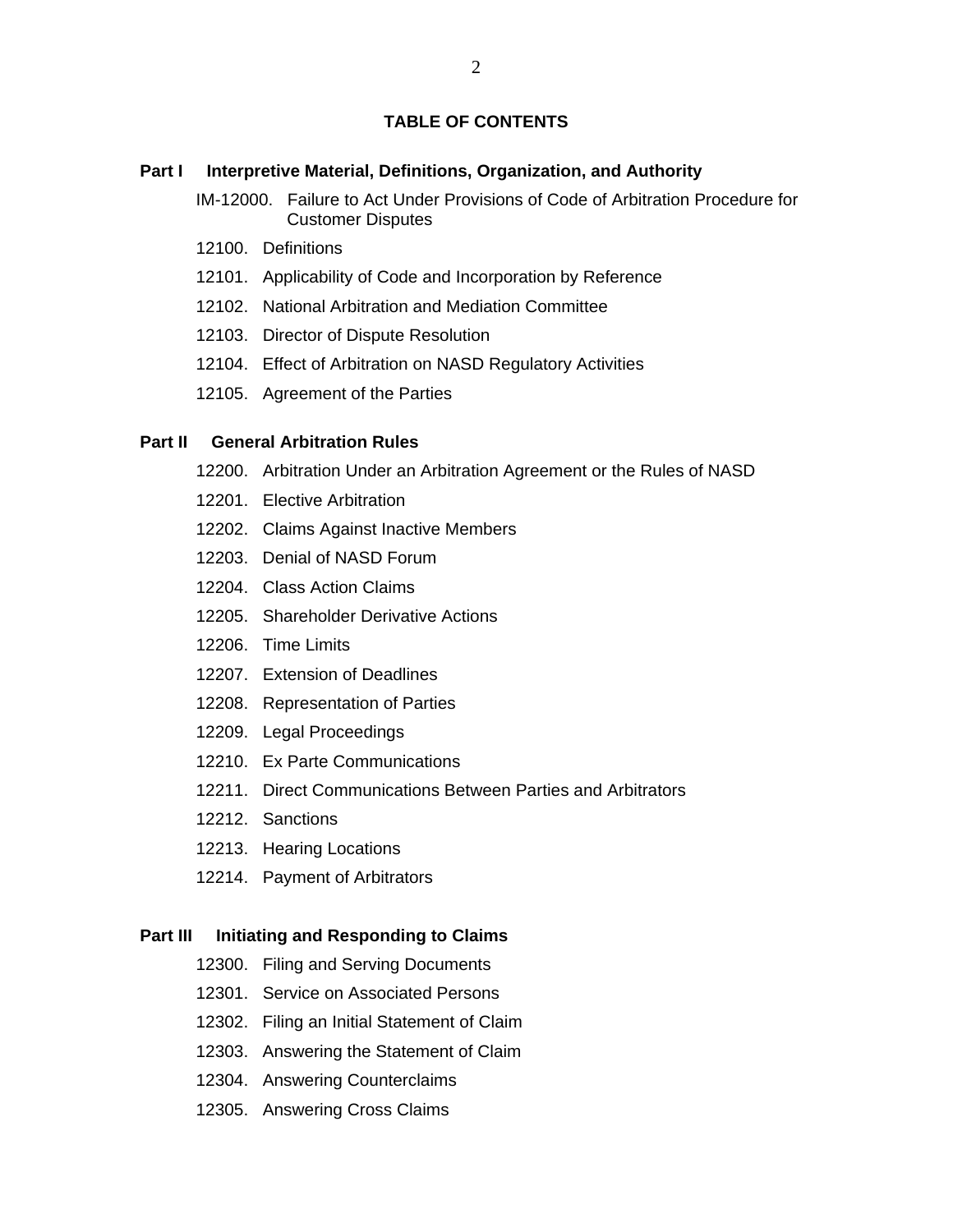- 12306. Answering Third Party Claims
- 12307. Deficient Claims
- 12308. Loss of Defenses Due to Untimely or Incomplete Answer
- 12309. Amending Pleadings
- 12310. Answering Amended Claims
- 12311. Amendments to Amount in Dispute
- 12312. Multiple Claimants
- 12313. Multiple Respondents
- 12314. Combining Claims

#### **Part IV Appointment, Disqualification and Authority of Arbitrators**

- 12400. Neutral List Selection System and Arbitrator Rosters
- 12401. Number of Arbitrators
- 12402. Composition of Arbitration Panels
- 12403. Generating and Sending Lists to the Parties
- 12404. Striking and Ranking Arbitrators
- 12405. Combining Lists
- 12406. Appointment of Arbitrators; Discretion to Appoint Arbitrators Not on List
- 12407. Additional Parties
- 12408. Disclosures Required of Arbitrators
- 12409. Arbitrator Recusal
- 12410. Removal of Arbitrator by Director
- 12411. Replacement of Arbitrators
- 12412. Director's Discretionary Authority
- 12413. Jurisdiction of Panel and Authority to Interpret the Code
- 12414. Determinations of Arbitration Panel

#### **Part V Prehearing Procedures and Discovery**

- 12500. Initial Prehearing Conference
- 12501. Other Prehearing Conference
- 12502. Recording Prehearing Conferences
- 12503. Motions
- 12504. Reserved
- 12505. Cooperation of Parties in Discovery
- 12506. Document Production Lists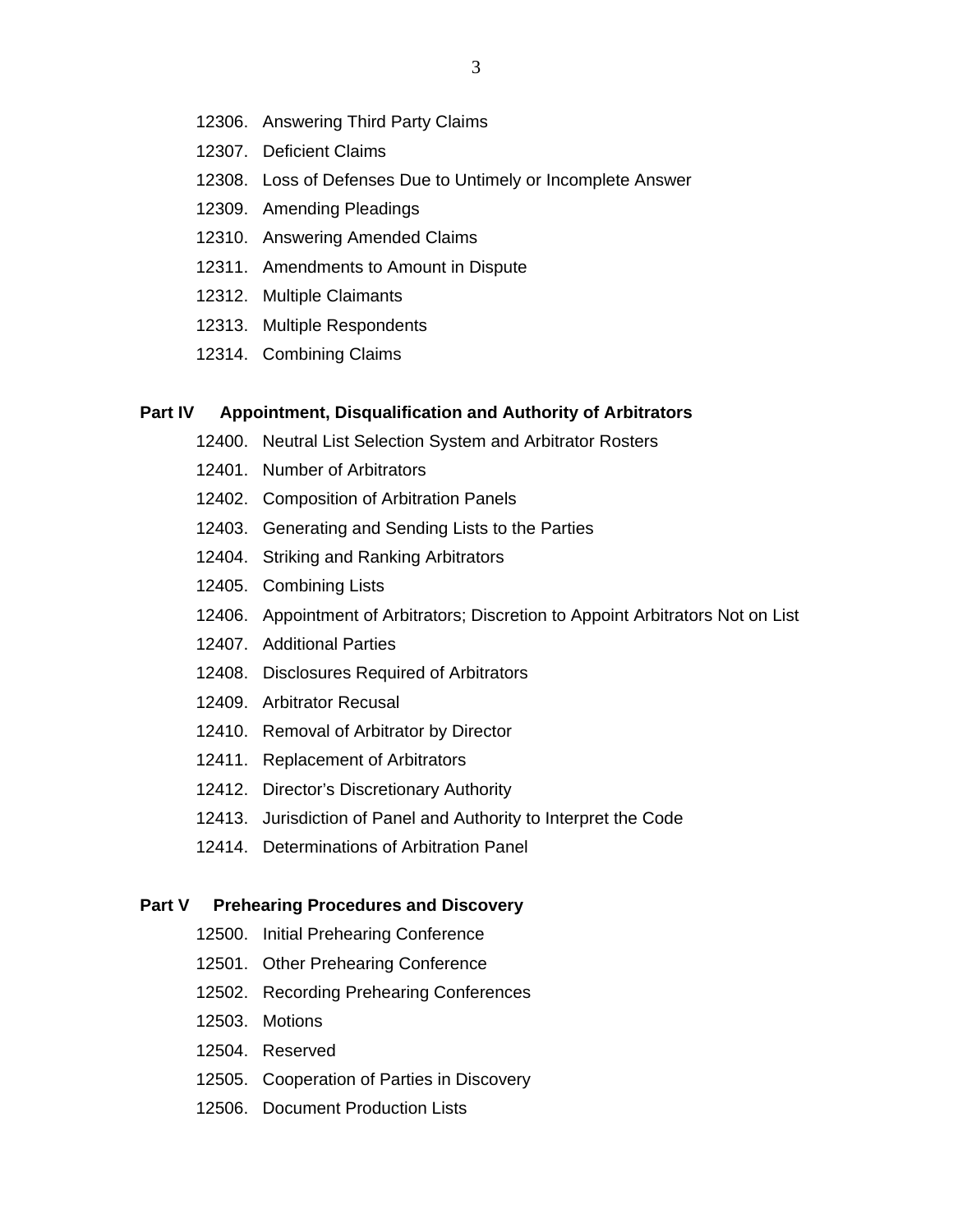- 12507. Other Discovery Requests
- 12508. Objecting to Discovery Requests; Waiver of Objection
- 12509. Motions to Compel Discovery
- 12510. Depositions
- 12511. Discovery Sanctions
- 12512. Subpoenas
- 12513. Authority of Panel to Direct Appearances of Witnesses and Production of Documents Without Subpoenas
- 12514. Exchange of Documents and Witness Lists Before Hearing

#### **Part VI Hearings; Evidence; Closing the Record**

- 12600. Required Hearings
- 12601. Postponement of Hearings
- 12602. Attendance at Hearings
- 12603. Failure to Appear
- 12604. Evidence
- 12605. Witness Oath
- 12606. Record of Proceedings
- 12607. Order of Presentation of Evidence and Arguments
- 12608. Closing the Record
- 12609. Reopening the Record

#### **Part VII Termination of an Arbitration Before Award**

- 12700. Dismissal of Proceedings Prior to Award
- 12701. Settlement
- 12702. Withdrawal of Claims

#### **Part VIII Simplified Arbitration and Default Proceedings**

- 12800. Simplified Arbitration
- 12801. Default Proceedings

### **Part IX Fees and Awards**

- 12900. Fees Due When a Claim is Filed
- 12901. Member Surcharge
- 12902. Hearing Session Fees, and Other Costs and Expense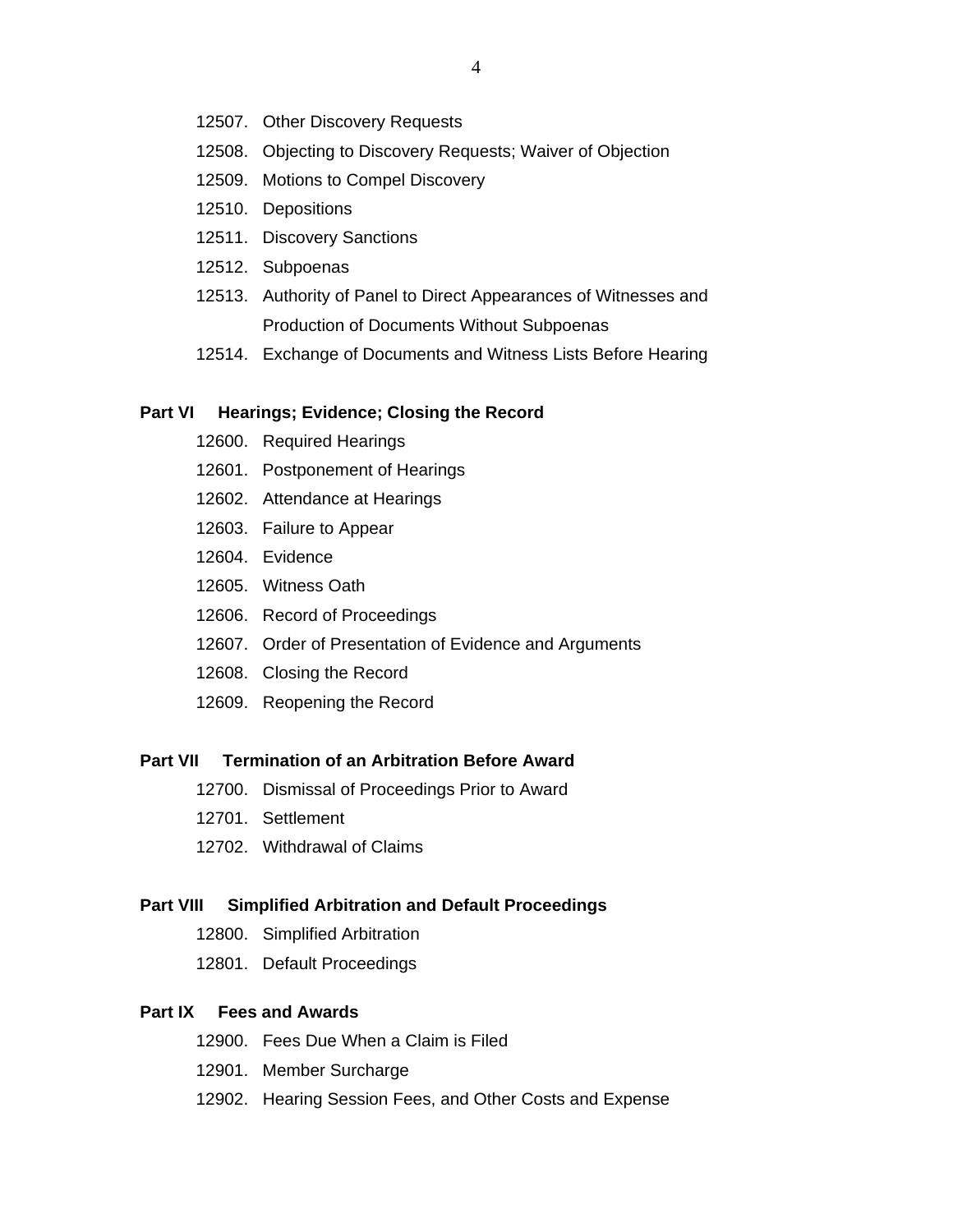12903. Process Fees Paid by Members

12904. Awards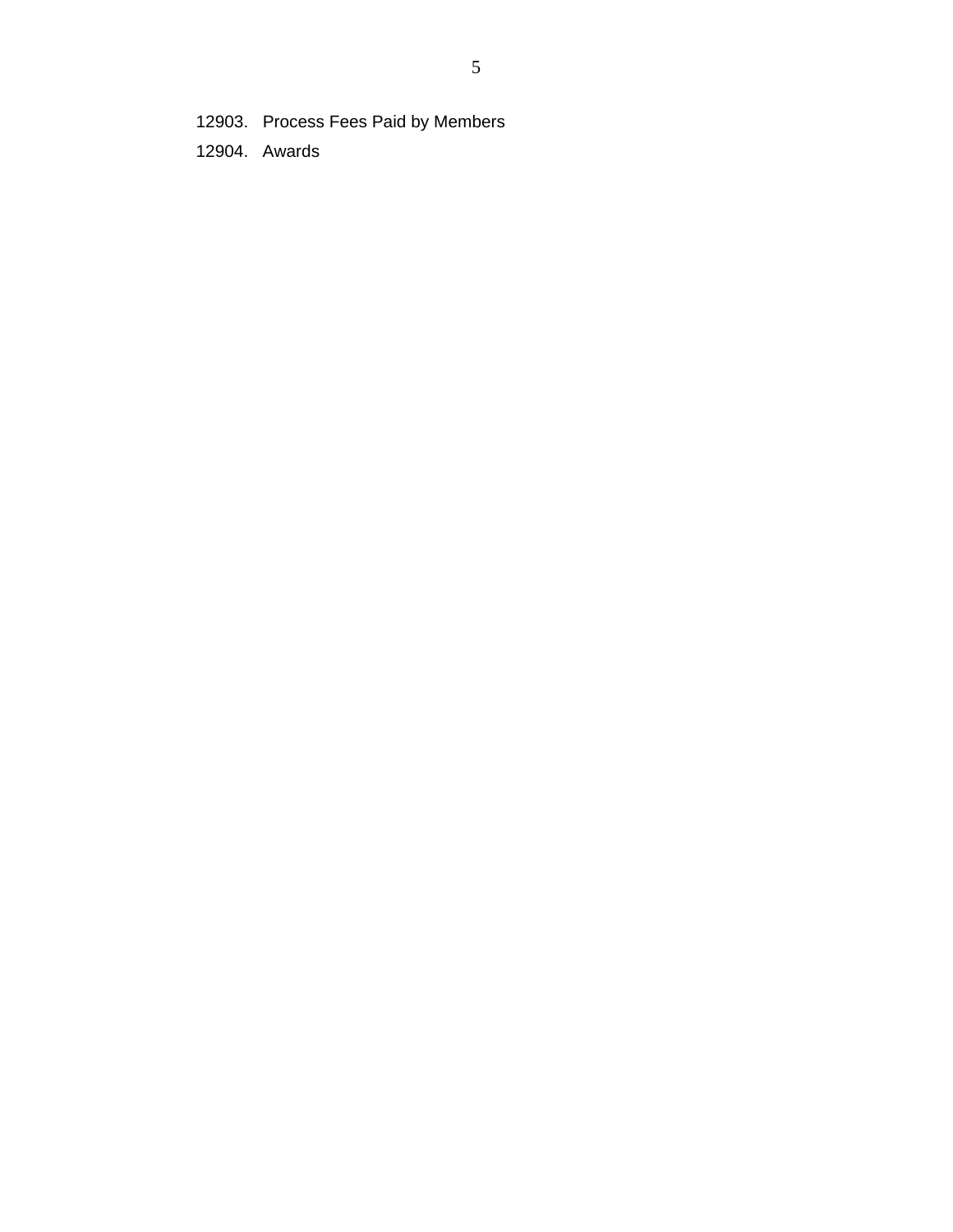### **PART I INTERPRETIVE MATERIAL, DEFINITIONS, ORGANIZATION AND AUTHORITY**

# **IM-12000. Failure to Act Under Provisions of Code of Arbitration Procedure for Customer Disputes**

It may be deemed conduct inconsistent with just and equitable principles of trade and a violation of Rule 2110 for a member or a person associated with a member to:

(a) fail to submit a dispute for arbitration under the NASD Code of Arbitration Procedure ("Code") as required by the Code;

(b) fail to comply with any injunctive order issued pursuant to the Code;

(c) fail to appear or to produce any document in his possession or control as directed pursuant to provisions of the Code;

(d) fail to honor an award, or comply with a written and executed settlement agreement, obtained in connection with an arbitration submitted for disposition pursuant to the procedures specified by NASD, the New York, American, Boston, Cincinnati, Chicago, or Philadelphia Stock Exchanges, the Pacific Exchange, Inc., the Chicago Board Options Exchange, the Municipal Securities Rulemaking Board, or pursuant to the rules applicable to the arbitration of disputes before the American Arbitration Association or other dispute resolution forum selected by the parties where timely motion has not been made to vacate or modify such award pursuant to applicable law; or

(e) fail to comply with a written and executed settlement agreement, obtained in connection with a mediation submitted for disposition pursuant to the procedures specified by NASD.

All awards shall be honored by a cash payment to the prevailing party of the exact dollar amount stated in the award. Awards may not be honored by crediting the prevailing party's account with the dollar amount of the award, unless authorized by the express terms of the award or consented to in writing by the parties. Awards shall be honored upon receipt thereof, or within such other time period as may be prescribed by the award.

It may be deemed conduct inconsistent with just and equitable principles of trade and a violation of Rule 2110 for a member to require associated persons to waive the arbitration of disputes contrary to the provisions of the Code of Arbitration Procedure.

### **12100. Definitions**

Unless otherwise defined in the Code, terms used in the Rules and interpretive material, if defined in the NASD By-Laws, shall have the meaning as defined in the NASD By-Laws.

### **(a) Associated Person**

The term "associated person" or "associated person of a member" means a person associated with a member, as that term is defined in paragraph (r).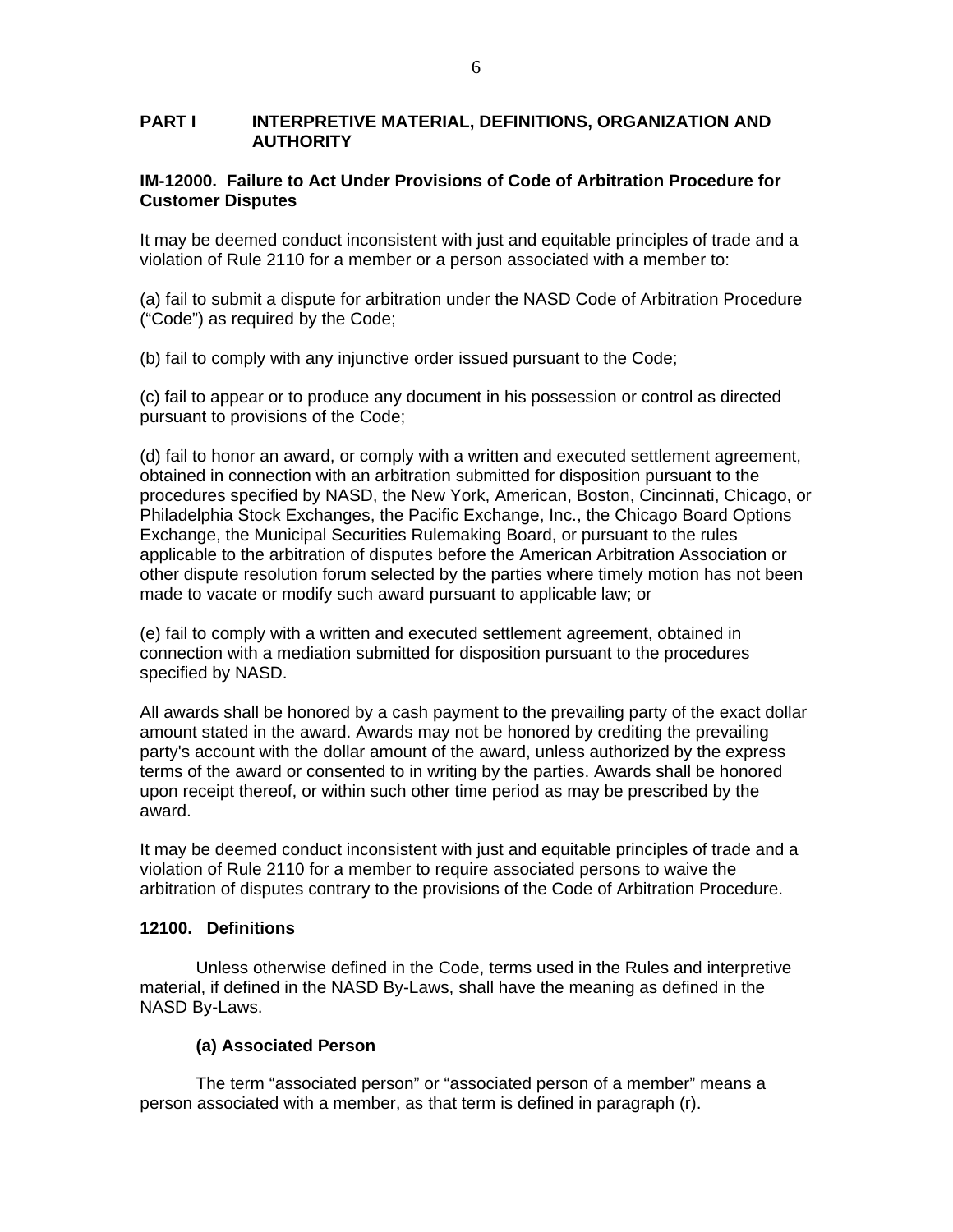### **(b) Award**

An award is a document stating the disposition of a case.

# **(c) Board**

The term "Board" means the Board of Directors of NASD Dispute Resolution, Inc.

# **(d) Claim**

The term "claim" means an allegation or request for relief.

# **(e) Claimant**

The term "claimant" means a party that files the statement of claim that initiates an arbitration under Rule 12302.

# **(f) Code**

The term "Code" means the Code of Arbitration Procedure for Customer Disputes. For disputes involving only industry parties, see the NASD Code of Arbitration Procedure for Industry Disputes.

# **(g) Counterclaim**

The term "counterclaim" means a claim asserted against a claimant by a respondent.

# **(h) Cross Claim**

The term "cross claim" means a claim asserted by a respondent against another already-named respondent.

# **(i) Customer**

A customer shall not include a broker or dealer.

# **(j) Day**

Except as otherwise provided, the term "day" means calendar day. If a deadline specified in the Code falls on a Saturday, Sunday or any NASD holiday, the deadline is extended until the next business day.

# **(k) Director**

The term "Director" means the Director of NASD Dispute Resolution. Unless the Code provides that the Director may not delegate a specific function, the term includes NASD staff to whom the Director has delegated authority.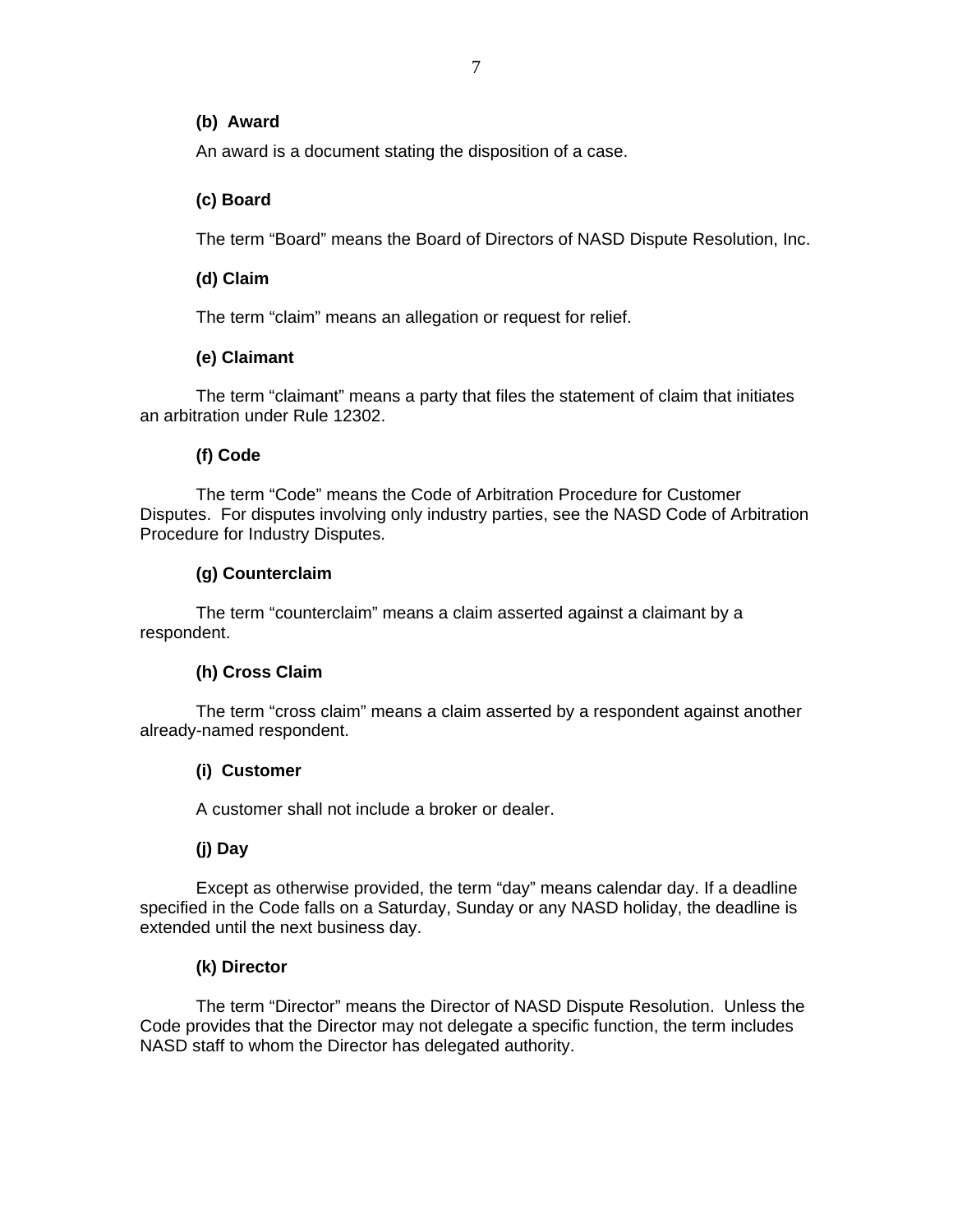### **(l) Dispute**

The term "dispute" means a dispute, claim or controversy. A dispute may consist of one or more claims.

### **(m) Hearing**

The term "hearing" means the hearing on the merits of an arbitration under Rule 12600.

### **(n) Hearing Session**

The term "hearing session" means any meeting between the parties and arbitrator(s) of four hours or less, including a hearing or a prehearing conference.

### **(o) Member**

For purposes of the Code, the term "member" means any broker or dealer admitted to membership in NASD, whether or not the membership has been terminated or cancelled; and any broker or dealer admitted to membership in a self-regulatory organization that, with NASD consent, has required its members to arbitrate pursuant to the Code and/or to be treated as members of NASD for purposes of the Code, whether or not the membership has been terminated or cancelled.

### **(p) Non-Public Arbitrator**

The term "non-public arbitrator" means a person who is otherwise qualified to serve as an arbitrator and:

(1) is or, within the past five years, was:

(A) associated with, including registered through, a broker or a dealer (including a government securities broker or dealer or a municipal securities dealer);

(B) registered under the Commodity Exchange Act;

(C) a member of a commodities exchange or a registered futures association; or

(D) associated with a person or firm registered under the Commodity Exchange Act;

(2) is retired from, or spent a substantial part of a career engaging in, any of the business activities listed in paragraph (p)(1);

(3) is an attorney, accountant, or other professional who has devoted 20 percent or more of his or her professional work, in the last two years, to clients who are engaged in any of the business activities listed in paragraph (p)(1); or

(4) is an employee of a bank or other financial institution and effects transactions in securities, including government or municipal securities, and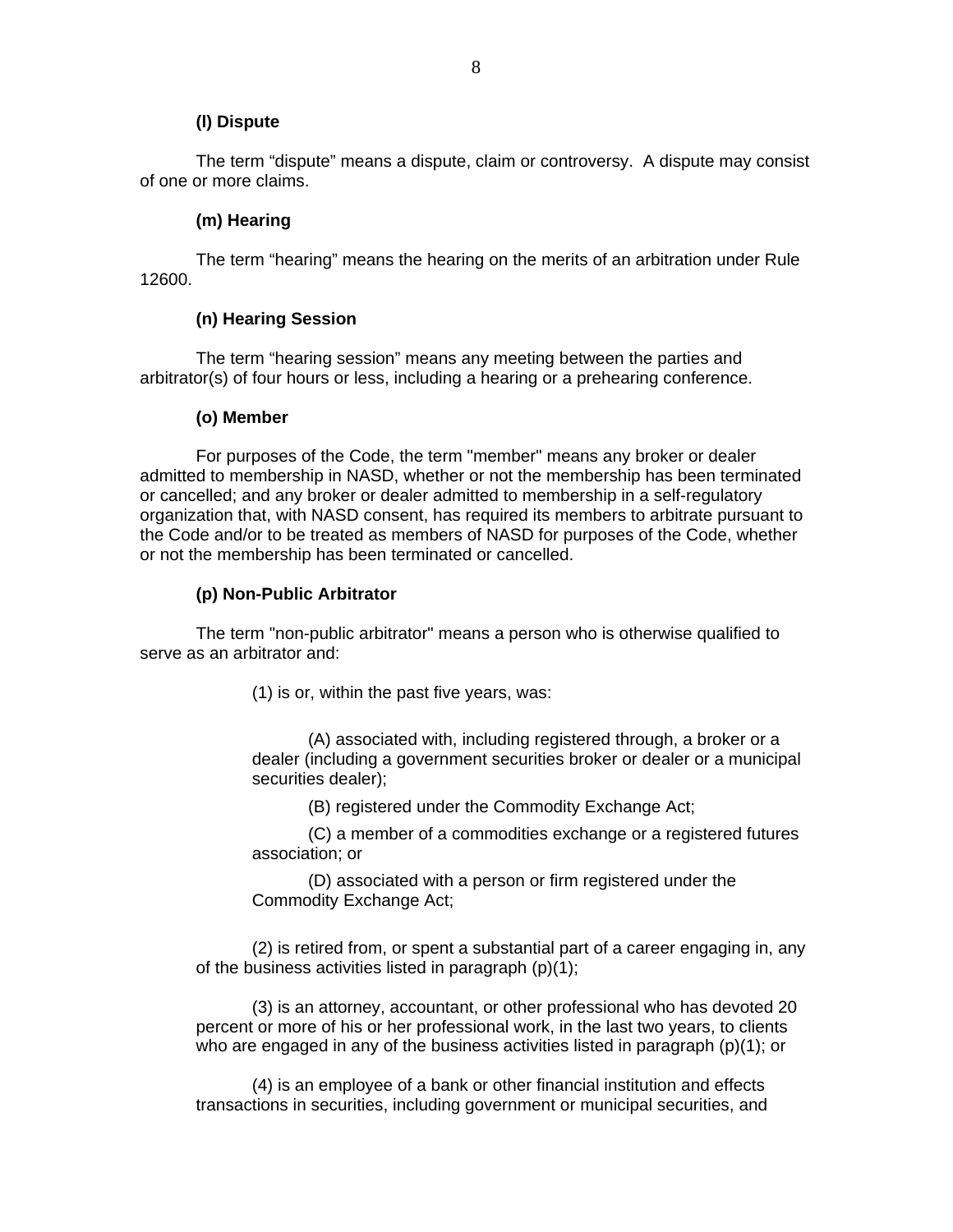commodities futures or options or supervises or monitors the compliance with the securities and commodities laws of employees who engage in such activities.

For purposes of this rule, the term "professional work" shall not include mediation services performed by mediators who are also arbitrators, provided that the mediator acts in the capacity of a mediator and does not represent a party in the mediation.

### **(q) Panel**

The term "panel" means the arbitration panel, whether it consists of one or more arbitrators.

### **(r) Person Associated with a Member**

The term "person associated with a member" means:

(1) A natural person registered under the Rules of NASD; or

(2) A sole proprietor, partner, officer, director, or branch manager of a member, or a natural person occupying a similar status or performing similar functions, or a natural person engaged in the investment banking or securities business who is directly or indirectly controlling or controlled by a member, whether or not any such person is registered or exempt from registration with NASD under the By-Laws or the Rules of NASD.

For purposes of the Code, a person formerly associated with a member is a person associated with a member.

### **(s) Pleadings**

A pleading is a statement describing a party's causes of action or defenses. Documents that are considered pleadings are: a statement of claim, an answer, a counterclaim, a cross claim, a third party claim, and any replies.

### **(t) Prehearing Conference**

The term "prehearing conference" means any hearing session, including an Initial Prehearing Conference, that takes place before the hearing on the merits begins.

### **(u) Public Arbitrator**

The term "public arbitrator" means a person who is otherwise qualified to serve as an arbitrator and:

(1) is not engaged in the conduct or activities described in paragraphs  $(p)(1)-(4);$ 

(2) was not engaged in the conduct or activities described in paragraphs  $(p)(1)-(4)$  for a total of 20 years or more;

(3) is not an investment adviser;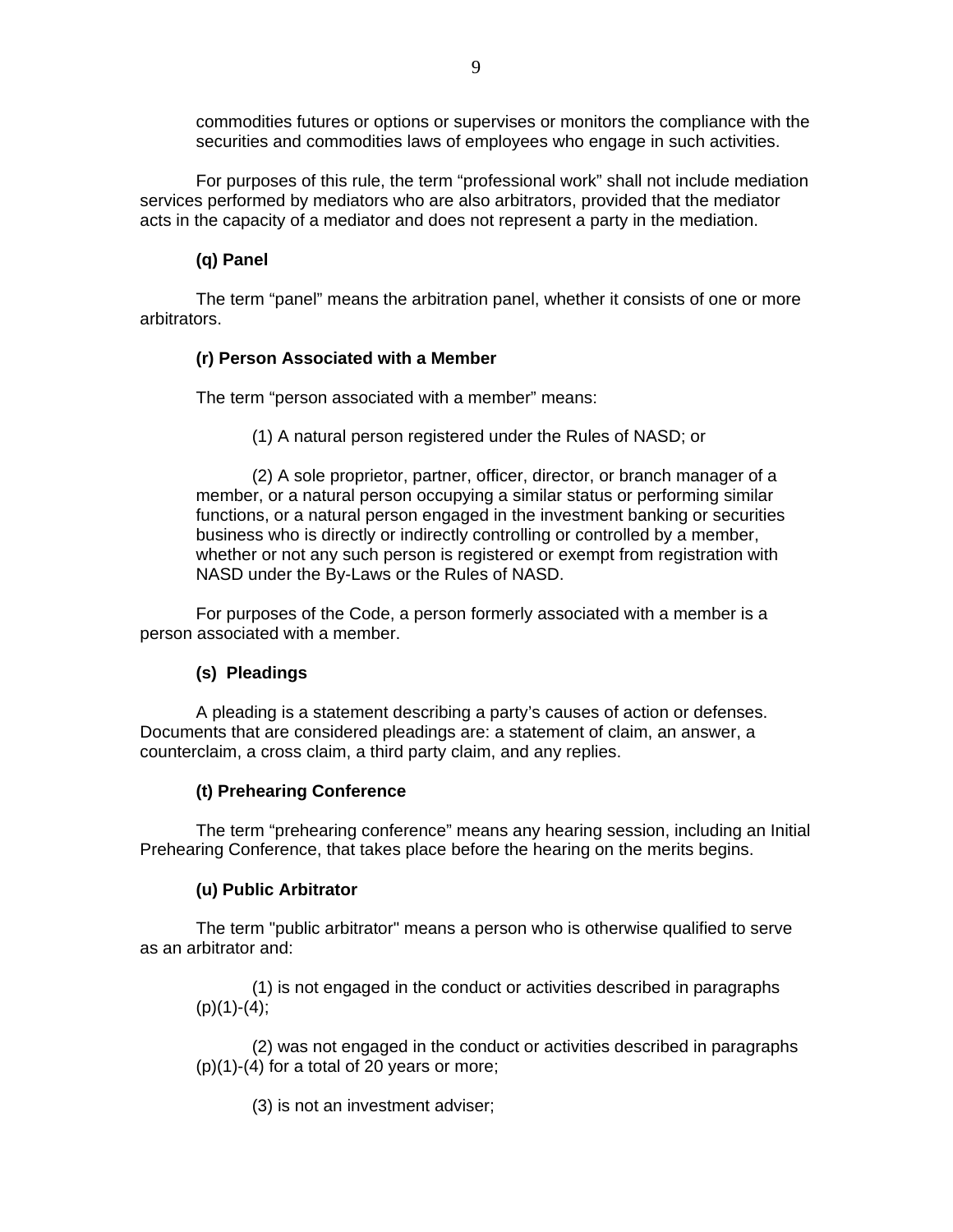(4) is not an attorney, accountant, or other professional whose firm derived 10 percent or more of its annual revenue in the past two years from any persons or entities listed in paragraphs (p)(1)-(4);

(5) is not an attorney, accountant, or other professional whose firm derived \$50,000 or more in annual revenue in the past two years from professional services rendered to any persons or entities listed in paragraph (p)(1) relating to any customer disputes concerning an investment account or transaction, including but not limited to, law firm fees, accounting firm fees, and consulting fees;

(6) is not employed by, and is not the spouse or an immediate family member of a person who is employed by, an entity that directly or indirectly controls, is controlled by, or is under common control with, any partnership, corporation, or other organization that is engaged in the securities business;

(7) is not a director or officer of, and is not the spouse or an immediate family member of a person who is a director or officer of, an entity that directly or indirectly controls, is controlled by, or is under common control with, any partnership, corporation, or other organization that is engaged in the securities business; and

(8) is not the spouse or an immediate family member of a person who is engaged in the conduct or activities described in paragraphs (p)(1)-(4). For purposes of this rule, the term immediate family member means:

(A) a person's parent, stepparent, child, or stepchild;

(B) a member of a person's household;

(C) an individual to whom a person provides financial support of more than 50 percent of his or her annual income; or

(D) a person who is claimed as a dependent for federal income tax purposes.

For purposes of this rule, the term "revenue" shall not include mediation fees received by mediators who are also arbitrators, provided that the mediator acts in the capacity of a mediator and does not represent a party in the mediation.

#### **(v) Respondent**

The term "respondent" means a party against whom a statement of claim or third party claim has been filed. A claimant against whom a counterclaim has been filed is not a respondent for purposes of the Code.

#### **(w) Statement of Claim**

The term "statement of claim" means the initial or amended claim filed by the party or parties initiating the arbitration.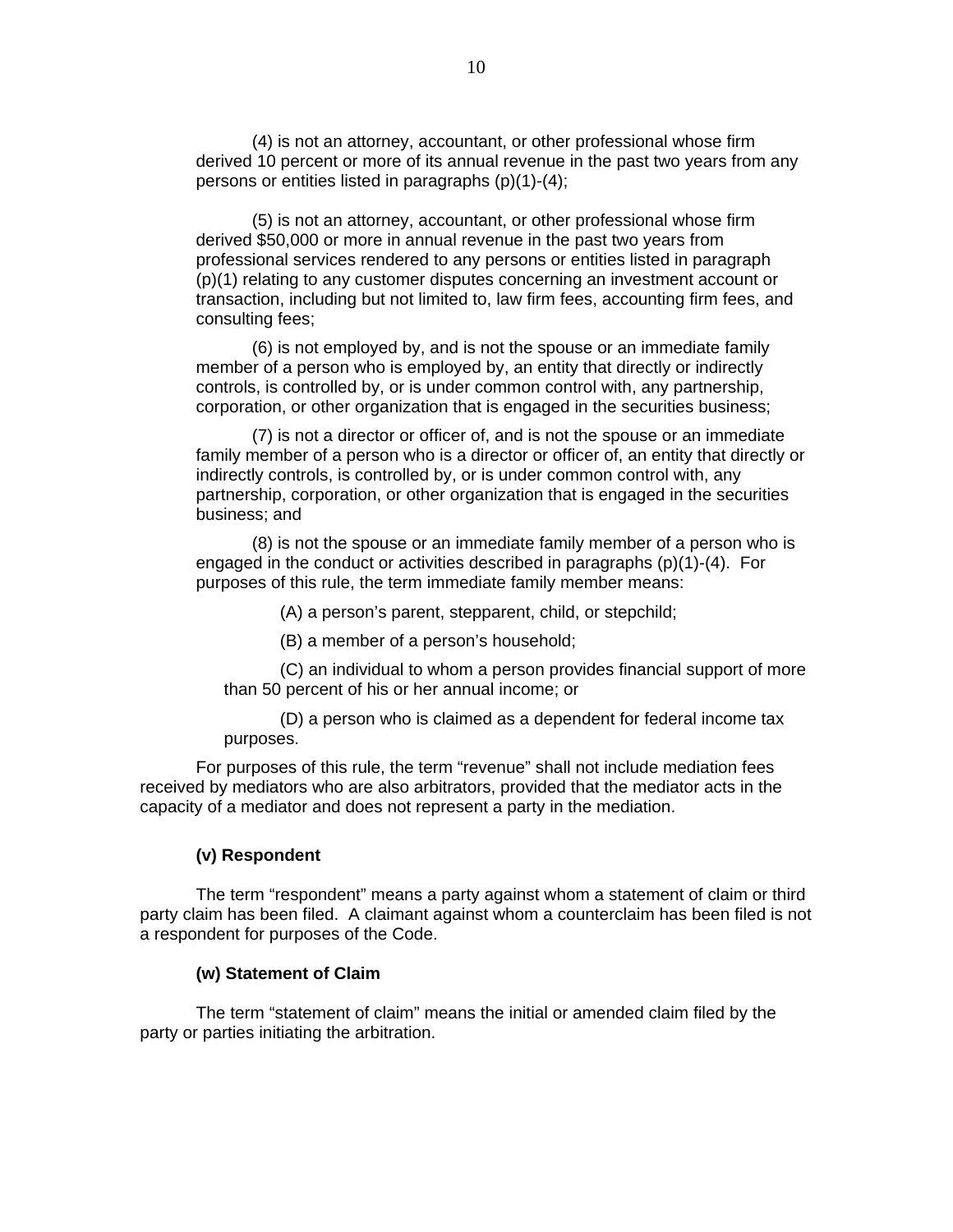# **(x) Third Party Claim**

The term "third party claim" means a claim asserted against a party not already named in the statement of claim or any other previous pleading.

### **(y) Uniform Submission Agreement**

The term "Uniform Submission Agreement" means the NASD Uniform Submission Agreement. The NASD Uniform Submission Agreement is a document that parties must sign at the outset of an arbitration in which they agree to submit to arbitration under the Code.

### **12101. Applicability of Code and Incorporation by Reference**

### **(a) Applicability of Code**

The Code applies to any dispute between a customer and a member or associated person of a member that is submitted to arbitration under Rule 12200 or 12201.

### **(b) Incorporation by Reference**

When a dispute is submitted to arbitration under the Code pursuant to an arbitration agreement, the Code is incorporated by reference into the agreement.

# **12102. National Arbitration and Mediation Committee**

(a) Pursuant to Section III of the Plan of Allocation and Delegation of Functions by NASD to Subsidiaries ("Delegation Plan"), the Board shall appoint a National Arbitration and Mediation Committee ("NAMC").

(1) The NAMC shall consist of no fewer than 10 and no more than 25 members. At least 50 percent of the NAMC shall be Non-Industry members.

(2) The Chairperson of the Board shall name the chairperson of the NAMC.

(b) Pursuant to the Delegation Plan, the NAMC shall have the authority to recommend rules, regulations, procedures and amendments relating to arbitration, mediation, and other dispute resolution matters to the Board. All matters recommended by the NAMC to the Board must have been approved by a quorum, which shall consist of a majority of the NAMC, including at least 50 percent of the Non-Industry committee members. If at least 50 percent of the Non-Industry committee members are either (i) present at or (ii) have filed a waiver of attendance for a meeting after receiving an agenda prior to such meeting, the requirement that at least 50 percent of the Non-Industry committee members be present to constitute the quorum shall be waived. The NAMC has such other power and authority as is necessary to carry out the purposes of the Code.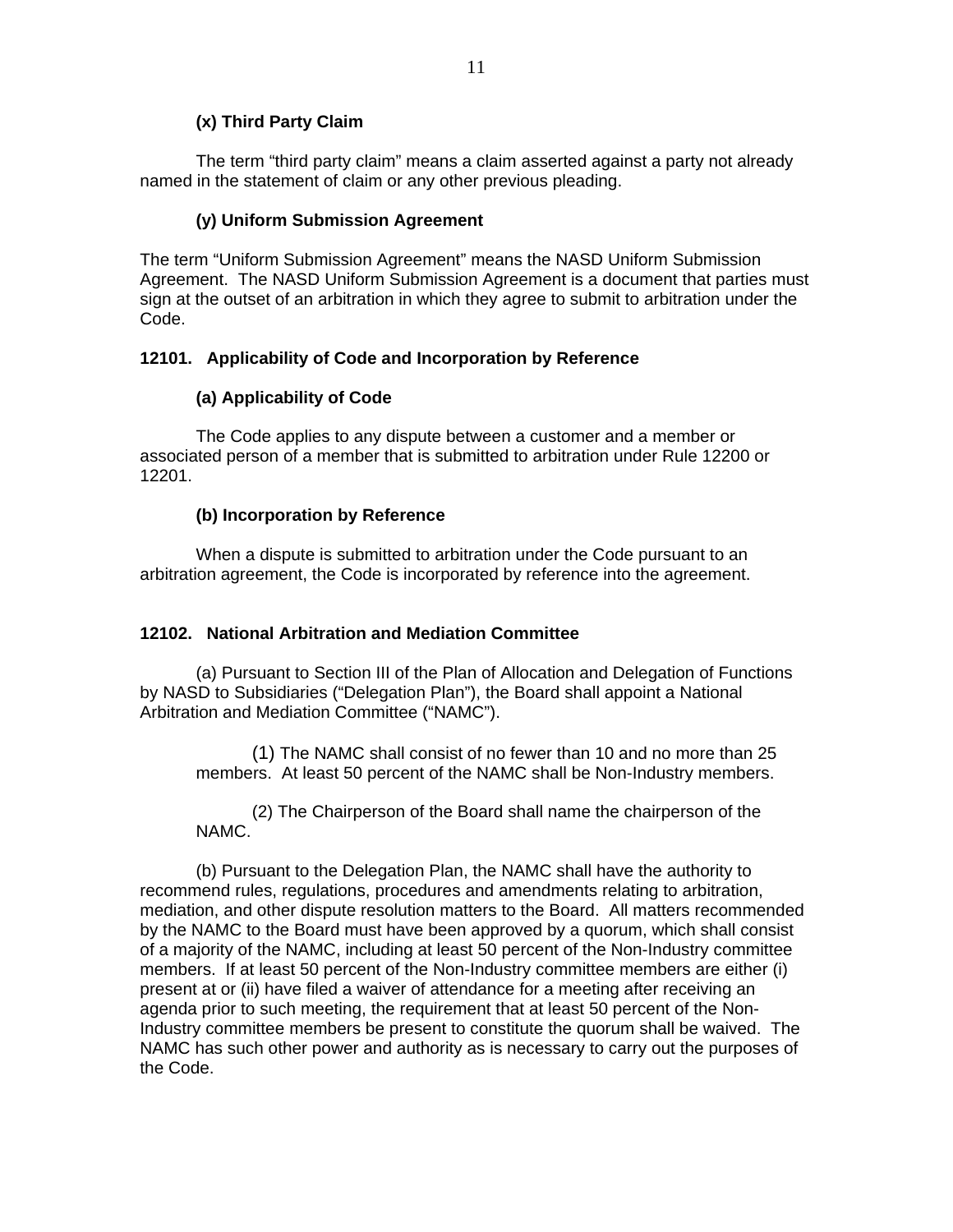(c) The NAMC may meet as frequently as necessary, but must meet at least once a year.

#### **12103. Director of Dispute Resolution**

(a) The Board shall appoint a Director of Dispute Resolution. The Director shall perform all the administrative duties relating to arbitrations submitted under the Code. The Director may delegate his or her duties when it is appropriate, unless the Code provides otherwise.

(b) The Director shall consult with the NAMC at the NAMC's request.

(c) The President of NASD Dispute Resolution may perform the Director's duties. If the Director is unable to perform his or her duties, the President of NASD Dispute Resolution may appoint an interim Director.

#### **12104. Effect of Arbitration on NASD Regulatory Activities**

(a) Submitting a dispute to arbitration under the Code does not limit or preclude any right, action or determination by NASD that it would otherwise be authorized to adopt, administer or enforce.

(b) Only at the conclusion of an arbitration, any arbitrator may refer to NASD for disciplinary investigation any matter that has come to the arbitrator's attention during and in connection with the arbitration, either from the record of the proceeding or from material or communications related to the arbitration, which the arbitrator has reason to believe may constitute a violation of NASD's rules, the federal securities laws, or other applicable rules or laws.

#### **12105. Agreement of the Parties**

(a) Except as provided in paragraph (b), if the Code provides that the parties may agree to modify a provision of the Code, or a decision of the Director or the panel, the written agreement of all named parties is required.

(b) If the Director or the panel determines that a named party is inactive in the arbitration, or has failed to respond after adequate notice has been given, the Director or the panel may determine that the written agreement of that party is not required while the party is inactive or not responsive. For purposes of this rule, an inactive party could be, but is not limited to: (1) a party that does not answer; (2) a party that answers and then fails to respond to correspondence sent by the Director; (3) a party that answers and then fails to respond to correspondence sent by the panel in cases involving direct communication under Rule 12211; or (4) a party that does not attend pre-hearing conferences.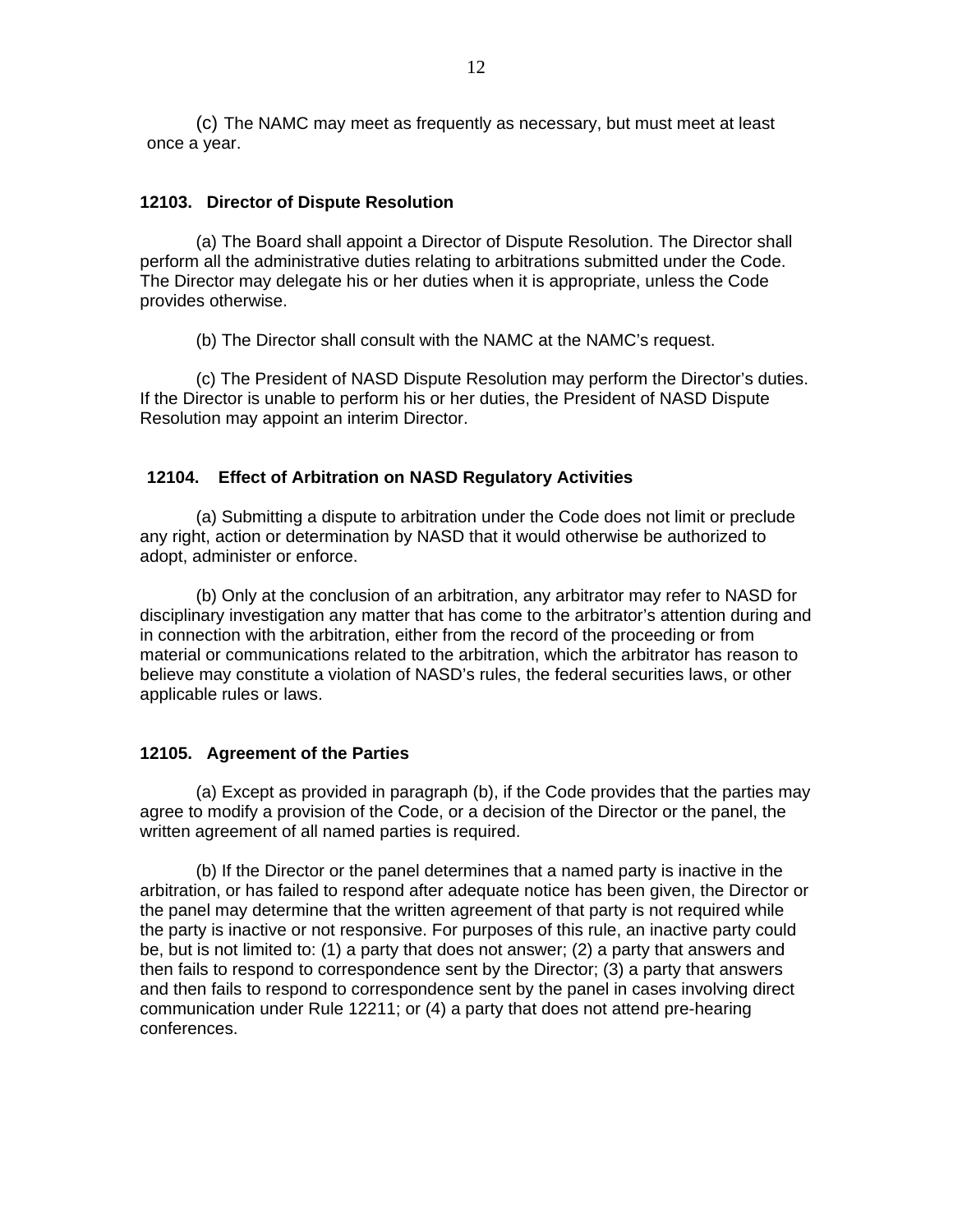# **PART II GENERAL ARBITRATION RULES**

#### **12200. Arbitration Under an Arbitration Agreement or the Rules of NASD**

Parties must arbitrate a dispute under the Code if:

- Arbitration under the Code is either:
	- (1) Required by a written agreement, or
	- (2) Requested by the customer;
- The dispute is between a customer and a member or associated person of a member; and
- The dispute arises in connection with the business activities of the member or the associated person, except disputes involving the insurance business activities of a member that is also an insurance company.

#### **12201. Elective Arbitration**

Parties may arbitrate a dispute under the Code if:

- The parties agree in writing to submit the dispute to arbitration under the Code after the dispute arises; and
- The dispute is between a customer and a member, associated person of a member, or other related party; and
- The dispute arises in connection with the business activities of a member or an associated person, except disputes involving the insurance business activities of a member that is also an insurance company.

### **12202. Claims Against Inactive Members**

 A claim by or against a member in one of the following categories is ineligible for arbitration under the Code unless the customer agrees in writing to arbitrate after the claim arises:

- A member whose membership is terminated, suspended, cancelled or revoked;
- A member that has been expelled from NASD; or
- A member that is otherwise defunct.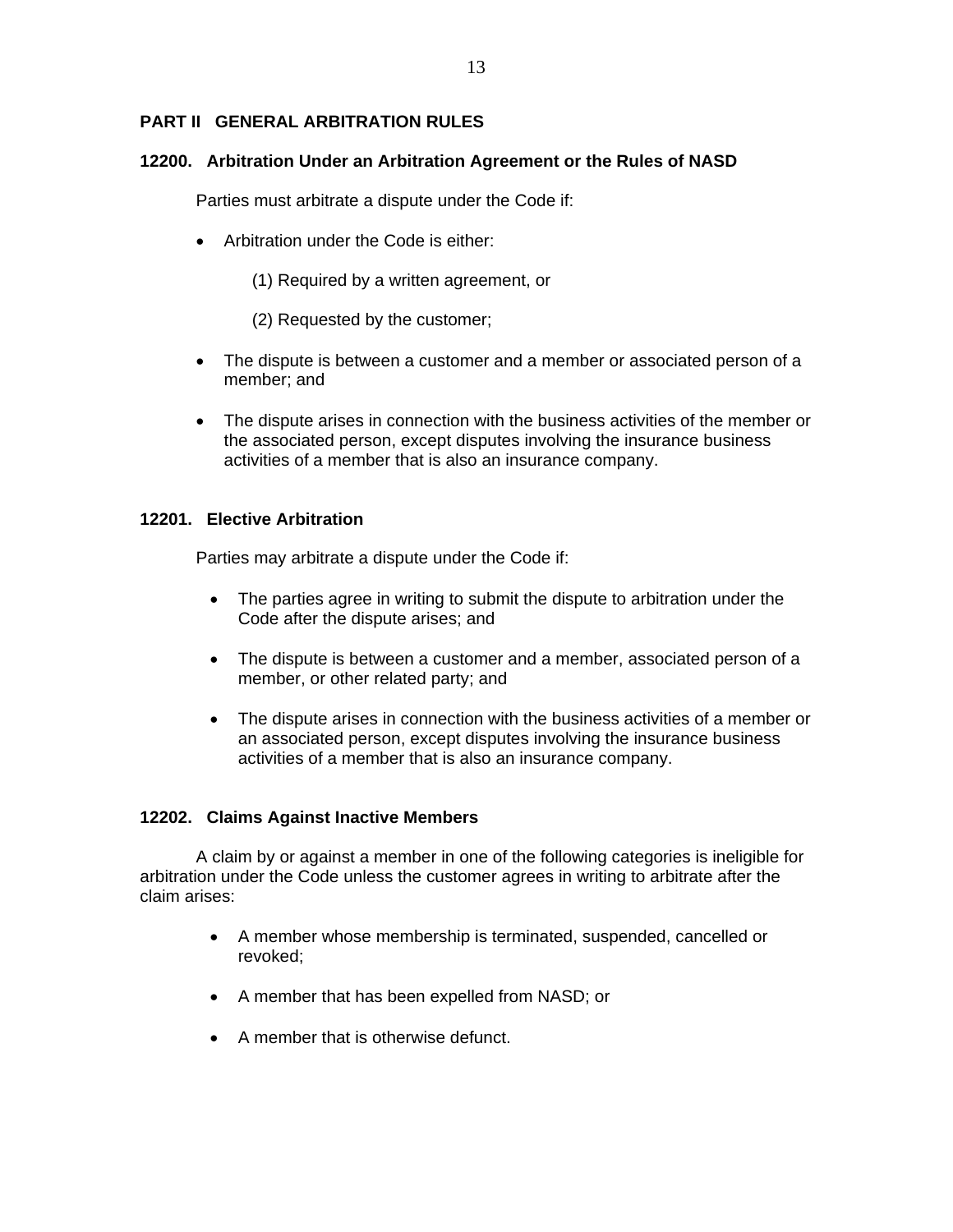### **12203. Denial of NASD Forum**

 (a) The Director may decline to permit the use of the NASD arbitration forum if the Director determines that, given the purposes of NASD and the intent of the Code, the subject matter of the dispute is inappropriate, or that accepting the matter would pose a risk to the health or safety of arbitrators, staff, or parties or their representatives. Only the Director or the President of NASD Dispute Resolution may exercise the Director's authority under this rule.

(b) Disputes that arise out of transactions in a readily identifiable market may be referred to the arbitration forum for that market, if the claimant agrees.

### **12204. Class Action Claims**

(a) Class action claims may not be arbitrated under the Code.

(b) Any claim that is based upon the same facts and law, and involves the same defendants as in a court-certified class action or a putative class action, or that is ordered by a court for class-wide arbitration at a forum not sponsored by a selfregulatory organization, shall not be arbitrated under the Code, unless the party bringing the claim files with NASD one of the following:

(1) a copy of a notice filed with the court in which the class action is pending that the party will not participate in the class action or in any recovery that may result from the class action, or has withdrawn from the class according to any conditions set by the court; or

(2) a notice that the party will not participate in the class action or in any recovery that may result from the class action.

 (c) The Director will refer to a panel any dispute as to whether a claim is part of a class action, unless a party asks the court hearing the class action to resolve the dispute within 10 days of receiving notice that the Director has decided to refer the dispute to a panel.

(d) A member or associated person may not enforce any arbitration agreement against a member of a certified or putative class action with respect to any claim that is the subject of the certified or putative class action until:

- The class certification is denied;
- The class is decertified;
- The member of the certified or putative class is excluded from the class by the court; or
- The member of the certified or putative class elects not to participate in the class or withdraws from the class according to conditions set by the court, if any.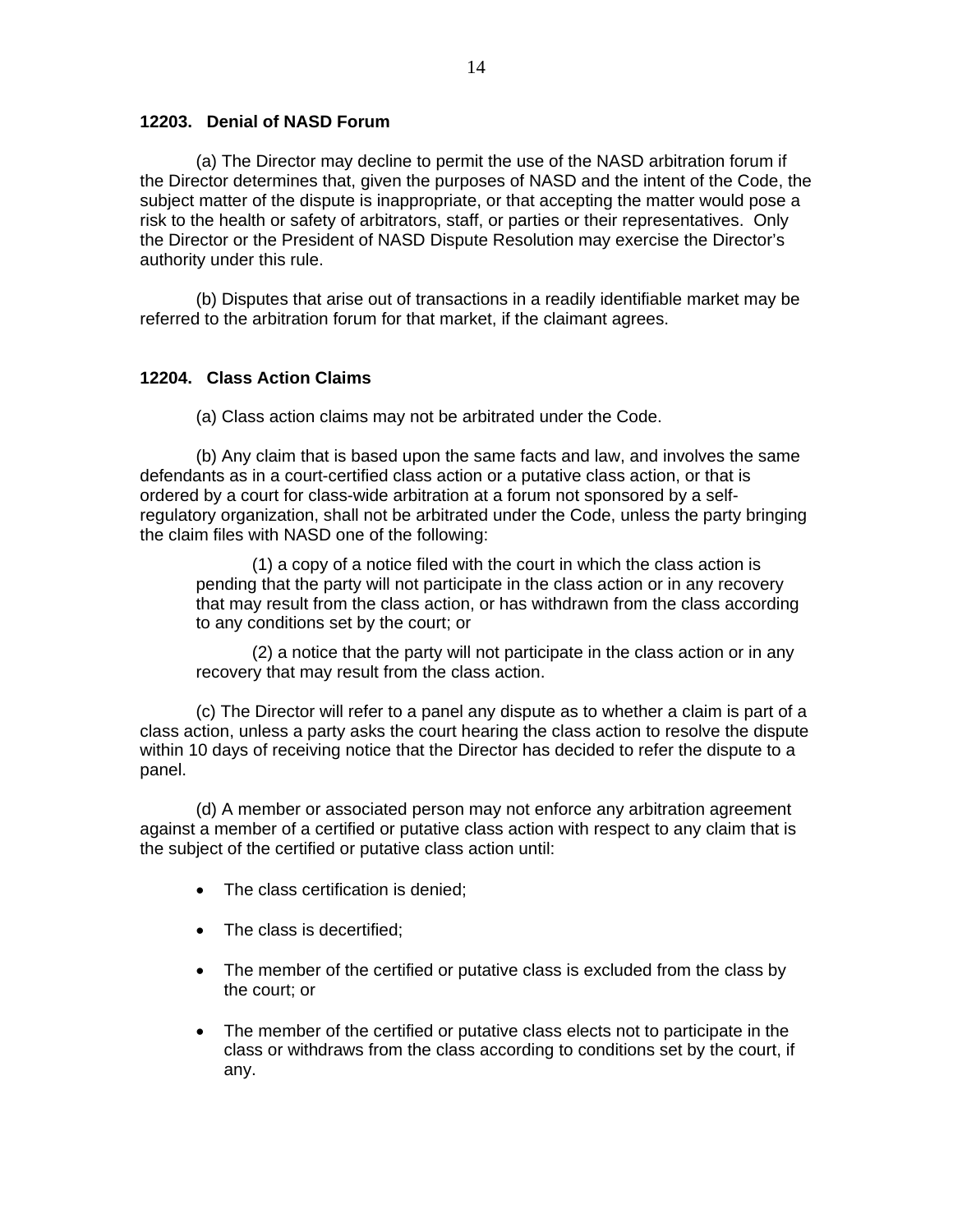This paragraph does not otherwise affect the enforceability of any rights under the Code or any other agreement.

### **12205. Shareholder Derivative Actions**

Shareholder derivative actions may not be arbitrated under the Code.

### **12206. Time Limits**

### **(a) Time Limitation on Submission of Claims**

No claim shall be eligible for submission to arbitration under the Code where six years have elapsed from the occurrence or event giving rise to the claim. The panel will resolve any questions regarding the eligibility of a claim under this rule.

# **(b) Dismissal under Rule**

Dismissal of a claim under this rule does not prohibit a party from pursuing the claim in court. By filing a motion to dismiss a claim under this rule, the moving party agrees that if the panel dismisses a claim under this rule, the non-moving party may withdraw any remaining related claims without prejudice and may pursue all of the claims in court.

# **(c) Effect of Rule on Time Limits for Filing Claim in Court**

The rule does not extend applicable statutes of limitations; nor shall the six-year time limit on the submission of claims apply to any claim that is directed to arbitration by a court of competent jurisdiction upon request of a member or associated person. However, where permitted by applicable law, when a claimant files a statement of claim in arbitration, any time limits for the filing of the claim in court will be tolled while NASD retains jurisdiction of the claim.

# **(d) Effect of Filing a Claim in Court on Time Limits for Filing in Arbitration**

If a party submits a claim to a court of competent jurisdiction, the six-year time limitation will not run while the court retains jurisdiction of the claim matter.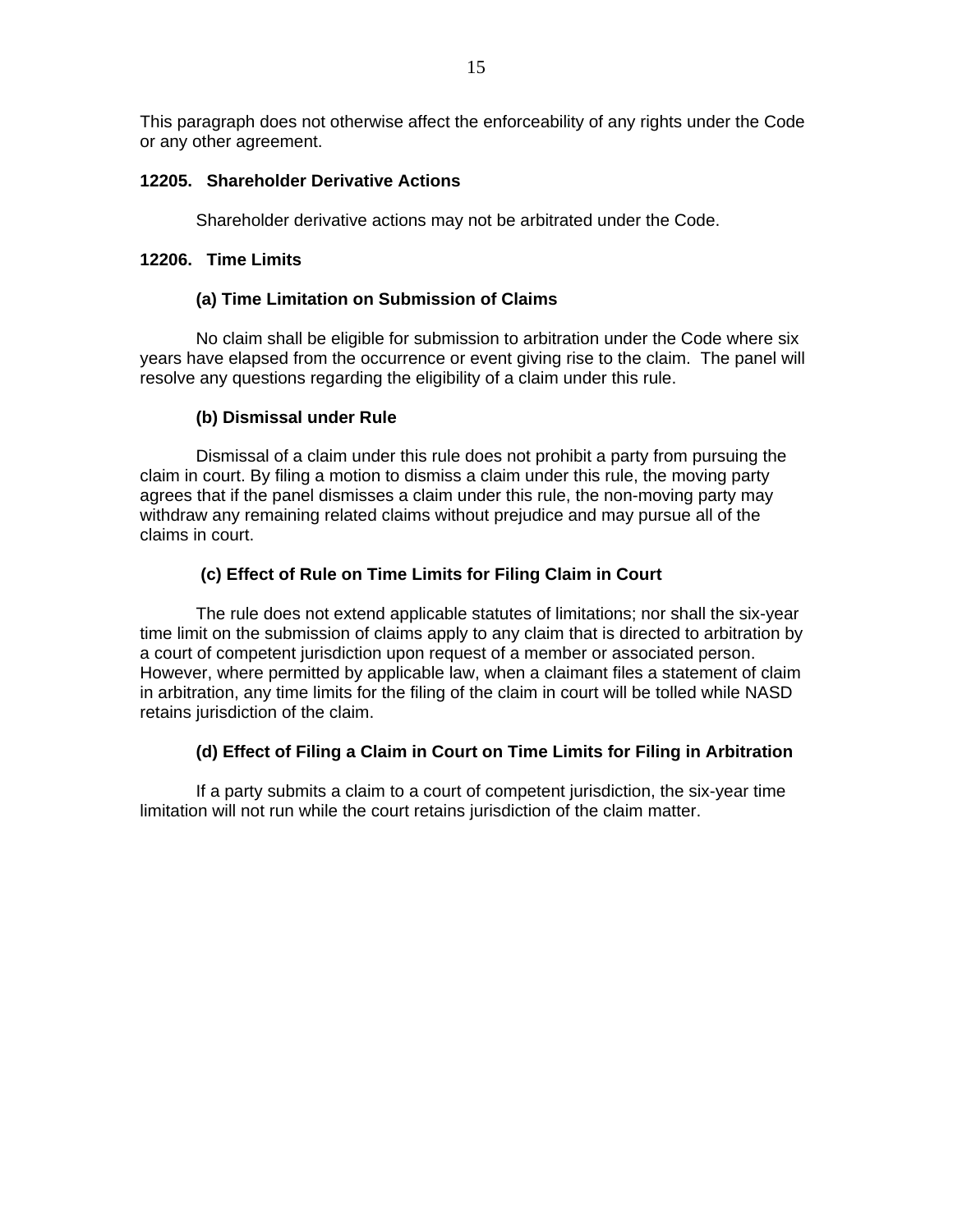(a) The parties may agree in writing to extend or modify any deadline for:

- Serving an answer;
- Returning arbitrator or chairperson lists;
- Responding to motions; or
- Exchanging documents or witness lists.

If the parties agree to extend or modify a deadline under this rule, they must notify the Director of the new deadline in writing.

(b) The panel may extend or modify any deadline listed in paragraph (a), or any other deadline set by the panel, either on its own initiative or upon motion of a party.

(c) The Director may extend or modify any deadline or time period set by the Code for good cause. The Director may also extend or modify any deadline or time period set by the panel in extraordinary circumstances.

# **12208. Representation of Parties**

# **(a) Representation by a Party**

Parties may represent themselves in an arbitration held in a United States hearing location. A member of a partnership may represent the partnership; and a bona fide officer of a corporation, trust, or association may represent the corporation, trust, or association.

# **(b) Representation by an Attorney**

At any stage of an arbitration proceeding held in a United States hearing location, all parties shall have the right to be represented by an attorney at law in good standing and admitted to practice before the Supreme Court of the United States or the highest court of any state of the United States, the District of Columbia, or any commonwealth, territory, or possession of the United States, unless state law prohibits such representation.

# **(c) Representation by Others**

Parties may be represented in an arbitration by a person who is not an attorney, unless:

• state law prohibits such representation, or

• the person is currently suspended or barred from the securities industry in any capacity, or

• the person is currently suspended from the practice of law or disbarred.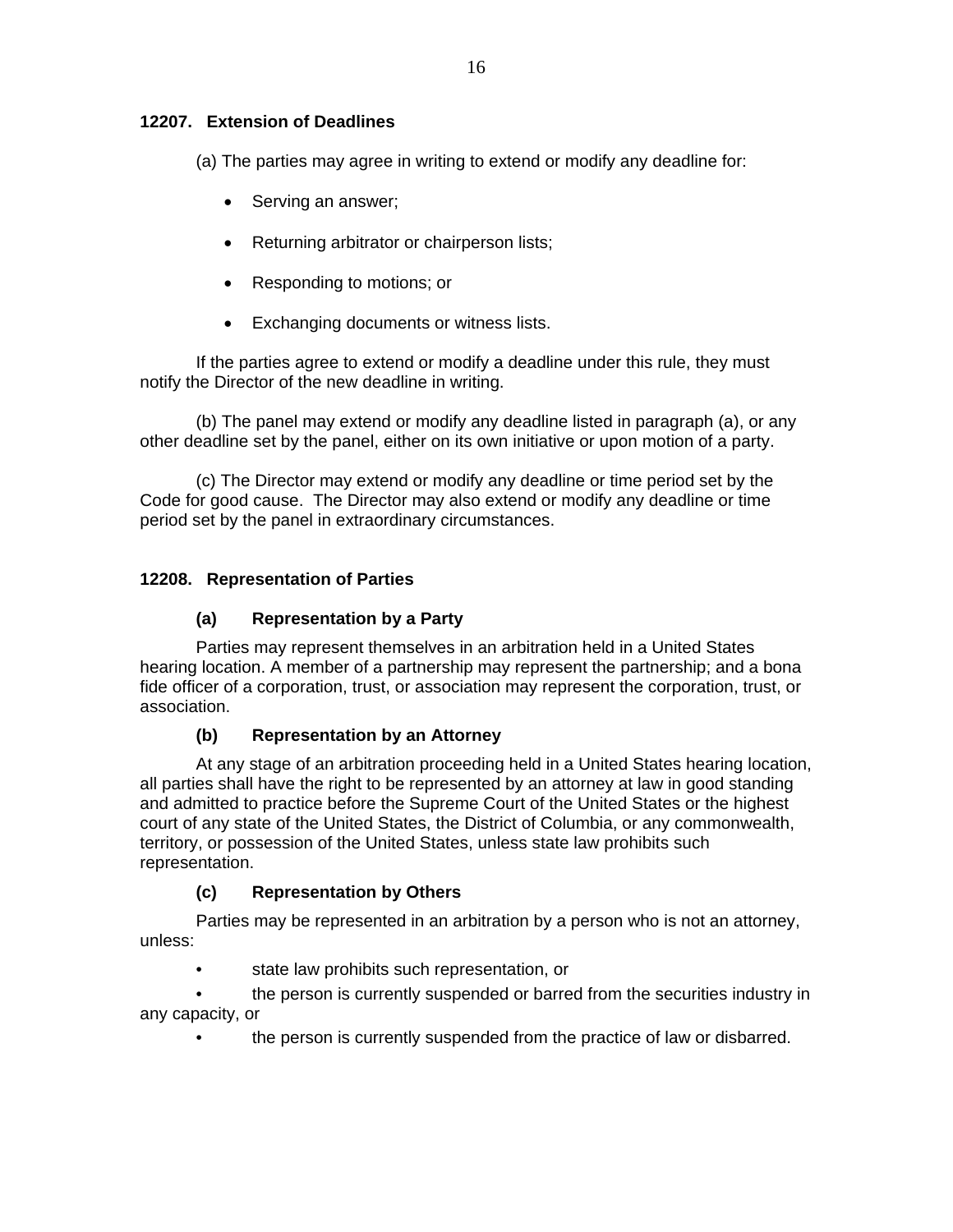#### **(d) Qualifications of Representative**

Issues regarding the qualifications of a person to represent a party in arbitration are governed by applicable law and may be determined by an appropriate court or other regulatory agency. In the absence of a court order, the arbitration proceeding shall not be stayed or otherwise delayed pending resolution of such issues.

#### **12209. Legal Proceedings**

During an arbitration, no party may bring any suit, legal action, or proceeding against any other party that concerns or that would resolve any of the matters raised in the arbitration.

#### **12210. Ex Parte Communications**

(a) Except as provided in Rule 12211, no party, or anyone acting on behalf of a party, may communicate with any arbitrator outside of a scheduled hearing or conference regarding an arbitration unless all parties or their representatives are present.

(b) No party, or anyone acting on behalf of a party, may send or give any written motion, request, submission or other materials directly to any arbitrator, unless the arbitrators and the parties agree, or the Code provides otherwise.

#### **12211. Direct Communication Between Parties and Arbitrators**

(a) This rule provides procedures under which parties and arbitrators may communicate directly.

(b) Only parties that are represented by counsel may use direct communication under this rule. If, during the proceeding, a party chooses to appear *pro se* (without counsel), this rule shall no longer apply.

(c) All arbitrators and all parties must agree to the use of direct communication during the Initial Prehearing Conference or a later conference or hearing before it can be used.

(d) Parties may send the arbitrators only items that are listed in an order.

(e) Parties may send items by regular mail, overnight courier, facsimile, or email. All the arbitrators and parties must have facsimile or email capability before such a delivery method may be used.

(f) Copies of all materials sent to arbitrators must also be sent at the same time and in the same manner to all parties and the Director. Materials that exceed 15 pages, however, shall be sent to the Director only by regular mail or overnight courier.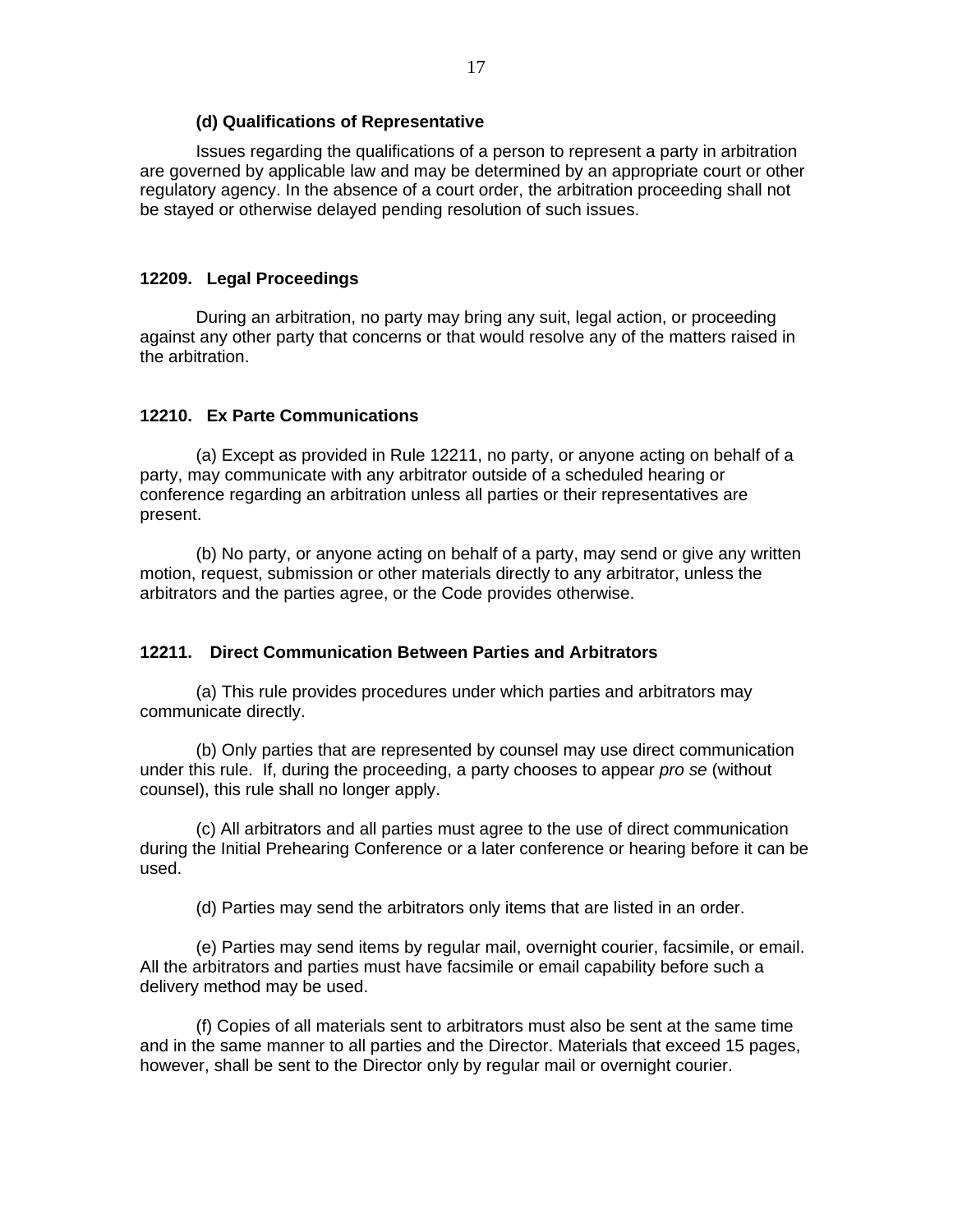(g) The Director must receive copies of any orders and decisions made as a result of direct communications among the parties and the arbitrators.

(h) Parties may not communicate orally with any of the arbitrators outside the presence of all parties.

(i) Any party or arbitrator may terminate the direct communication order at any time, after giving written notice to the other arbitrators and the parties.

### **12212. Sanctions**

(a) The panel may sanction a party for failure to comply with any provision in the Code, or any order of the panel or single arbitrator authorized to act on behalf of the panel.

Unless prohibited by applicable law, sanctions may include, but are not limited to:

- Assessing monetary penalties payable to one or more parties;
- Precluding a party from presenting evidence;
- Making an adverse inference against a party;
- Assessing postponement and/or forum fees; and
- Assessing attorneys' fees, costs and expenses.

(b) The panel may initiate a disciplinary referral at the conclusion of an arbitration.

(c) The panel may dismiss a claim, defense or arbitration with prejudice as a sanction for material and intentional failure to comply with an order of the panel if prior warnings or sanctions have proven ineffective.

#### **12213. Hearing Locations**

#### **(a) U.S. Hearing Location**

(1) The Director will decide which of NASD's hearing locations will be the hearing location for the arbitration. Generally, the Director will select the hearing location closest to the customer's residence at the time of the events giving rise to the dispute.

(2) Before arbitrator lists are sent to the parties under Rule 12403, the parties may agree in writing to a hearing location other than the one selected by the Director.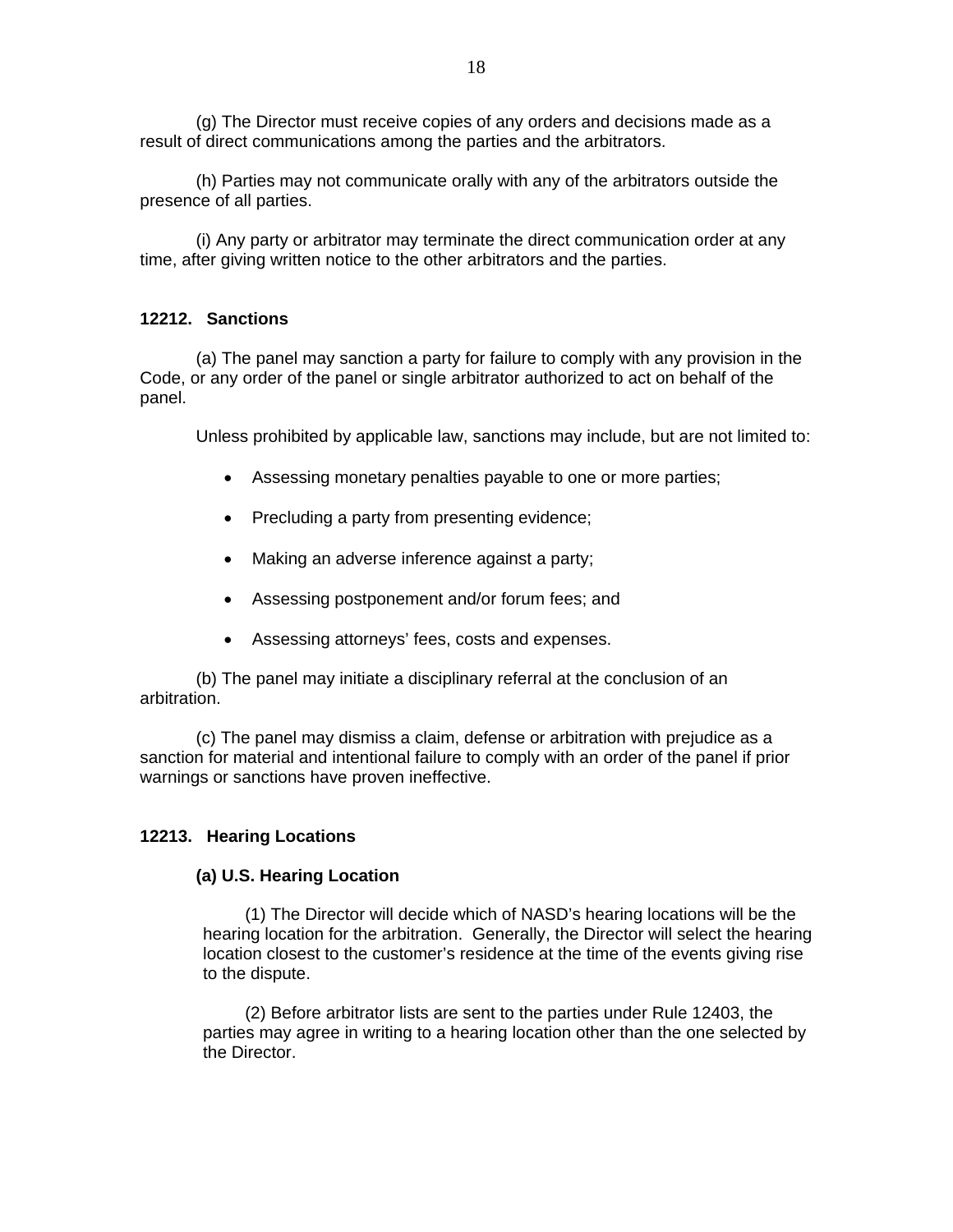(3) The Director may change the hearing location upon motion of a party, as set forth in Rule 12503.

(4) After the panel is appointed, the panel may decide a motion relating to changing the hearing location.

#### **(b) Foreign Hearing Location**

(1) If the Director and all parties agree, parties may have their hearing in a foreign hearing location and conducted by foreign arbitrators, provided that the foreign arbitrators have:

(A) met NASD background qualifications for arbitrators;

(B) received training on NASD arbitration rules and procedures; and

(C) satisfied at least the same training and testing requirements as those arbitrators who serve in U. S. locations of NASD.

(2) The parties shall pay an additional surcharge for each day of hearings held in a foreign hearing location. The amount of the surcharge will be determined by the Director and must be agreed to by the parties before the foreign hearing location may be used. This surcharge shall be specified in the agreement to use a foreign hearing location and shall be apportioned equally among the parties, unless they agree otherwise. The foreign arbitrators shall have the authority to apportion this surcharge as provided in Rule 12902(c).

#### **12214. Payment of Arbitrators**

(a) Except as provided in paragraph (b) and in Rule 12800, NASD will pay the panel an honorarium, as follows:

- \$200 to each arbitrator for each hearing session in which he or she participates;
- an additional \$75 per day to the chairperson for each hearing on the merits;
- \$50 for travel to a hearing session that is postponed pursuant to Rule 12601; and
- \$100 for each arbitrator if a hearing session other than a prehearing conference is postponed within three business days before a scheduled hearing session pursuant to Rules 12601(a)(2) and (b)(2).

(b) The Director may authorize a higher or additional honorarium for the use of a foreign hearing location.

(c) Payment for Deciding Discovery-Related Motions Without a Hearing Session

(1) NASD will pay each arbitrator an honorarium of \$200 to decide a discovery-related motion without a hearing session. This paragraph does not apply to cases administered under Rule 12800.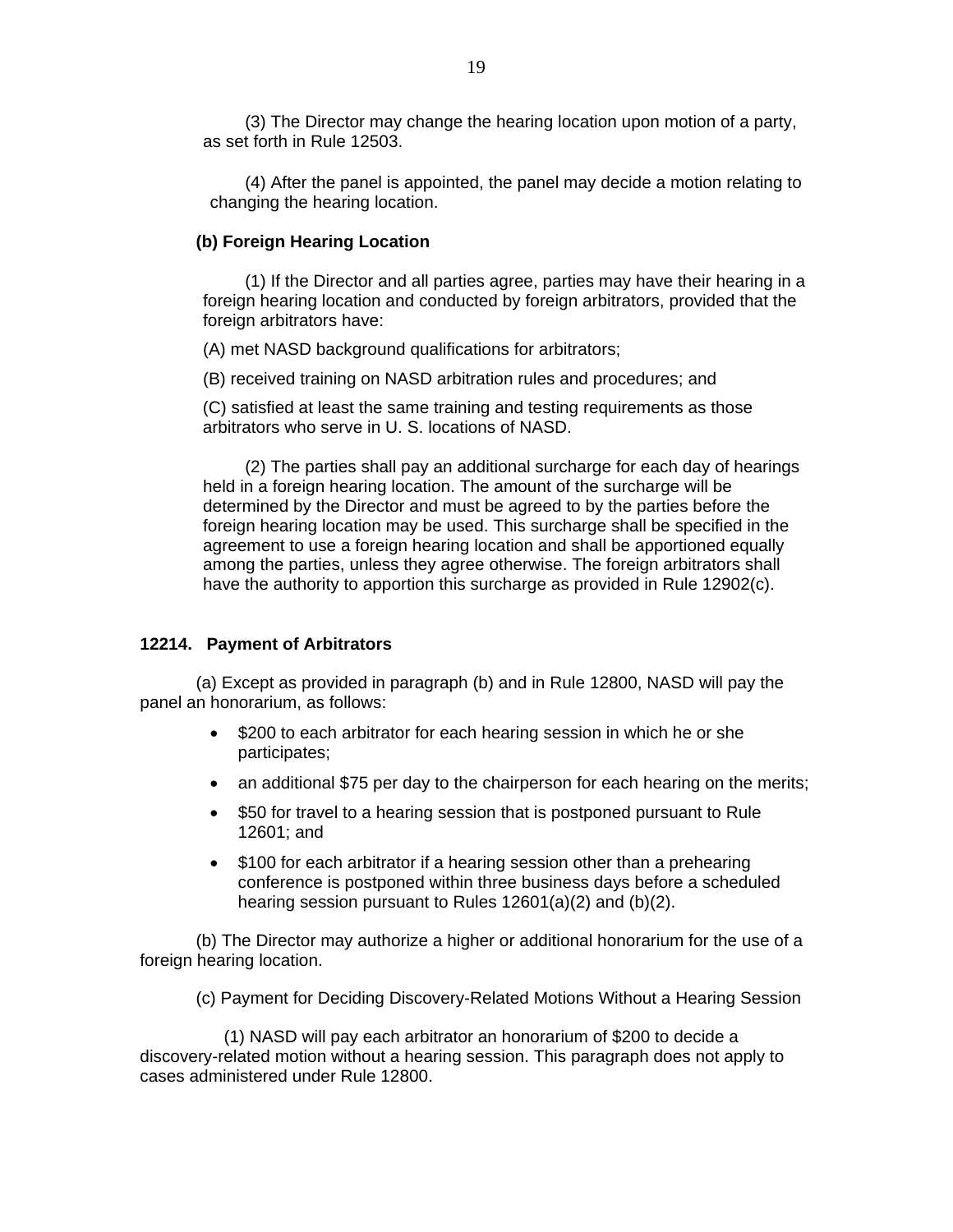(2) For purposes of paragraph (c)(1), a discovery-related motion and any replies or other correspondence relating to the motion shall be considered to be a single motion.

(3) The panel will allocate the cost of the honoraria under paragraph (c)(1) to the parties pursuant to Rule 12902(c).

(d) Payment for Deciding Contested Subpoena Requests Without a Hearing **Session** 

(1) The honorarium for deciding one or more contested motions requesting the issuance of a subpoena without a hearing session shall be \$200. The honorarium shall be paid on a per case basis to each arbitrator who decides the contested motion(s). The parties shall not be assessed more than \$600 in fees under this paragraph in any arbitration proceeding. The honorarium shall not be paid for cases administered under Rule 12800.

(2) For purposes of paragraph (d)(1), a contested motion requesting the issuance of a subpoena shall include a motion requesting the issuance of a subpoena, the draft subpoena, a written objection from the party opposing the issuance of the subpoena, and any other documents supporting a party's position.

(3) The panel will allocate the cost of the honorarium under paragraph (d)(1) to the parties pursuant to Rule 12902(c).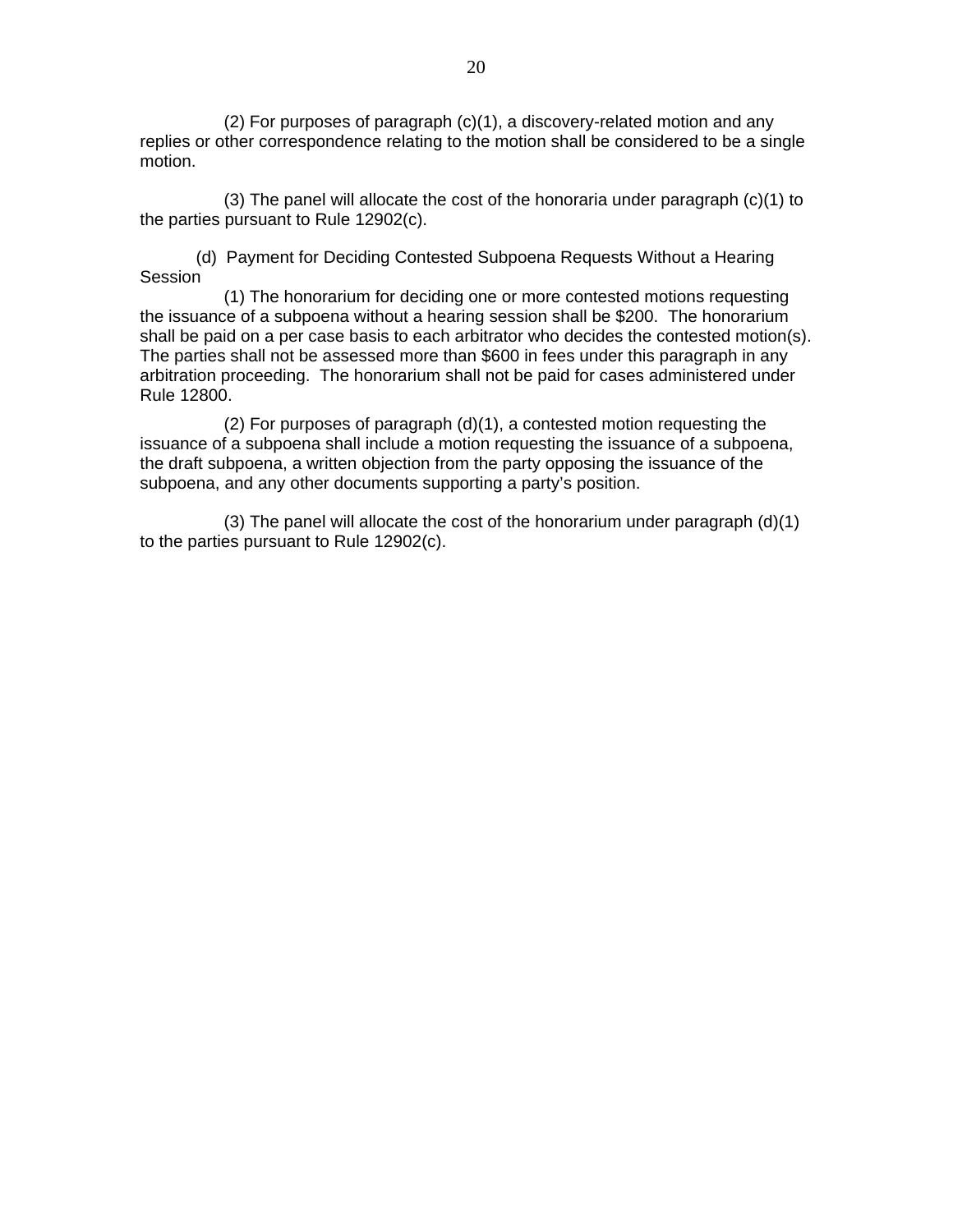### **PART III INITIATING AND RESPONDING TO CLAIMS**

#### **12300. Filing and Serving Documents**

(a) Initial statements of claim must be filed with the Director, with enough copies for each other party and each arbitrator. The number of arbitrators is determined in accordance with Rule 12401. The Director will serve the statement of claim on the other parties, and send copies of the statement of claim to each arbitrator.

(b) The parties must serve all other pleadings and other documents directly on each other party. Parties must serve all pleadings on all parties at the same time and in the same manner, unless the parties agree otherwise.

(c) Unless the Code provides otherwise, parties must also file all pleadings and other documents with the Director, with additional copies for each arbitrator. Pleadings and other documents must be filed with the Director at the same time and in the same manner in which they are served on the other parties. Parties filing pleadings and other documents with the Director must include a certificate of service stating the names of the parties served, the date and method of service, and the address(es) to which service was made.

(d) Pleadings and other documents may be filed and served by: first class mail; overnight mail or delivery service; hand delivery; facsimile; or any other method, including electronic mail, that is approved or required by the panel.

 (e) Filing and service are accomplished on the date of mailing either by first-class postage prepaid mail or overnight mail service, or, in the case of other means of service, on the date of delivery. Whenever pleadings and other documents must be filed with the Director and served on the other parties, filing and service must occur on the same day and in the same manner, unless the parties agree or the panel directs otherwise.

(f) A party must inform the Director and all other parties in writing of any change of address during an arbitration.

#### **12301. Service on Associated Persons**

(a) The Director will serve the initial statement of claim on an associated person directly at the person's residential address or usual place of abode. If service cannot be completed at the person's residential address or usual place of abode, the Director will serve the initial statement of claim on the associated person at the person's business address.

(b) If a member and a person currently associated with the member are named as respondents to the same arbitration, and the Director cannot complete service as provided in paragraph (a), then the Director may serve the member with the initial statement of claim on behalf of the associated person. If service is made on the member, the member must serve the associated person, even if the member will not be representing the associated person in the arbitration. If the member is not representing the associated person in the arbitration, the member must notify, and provide the associated person's current address to, all parties and the Director.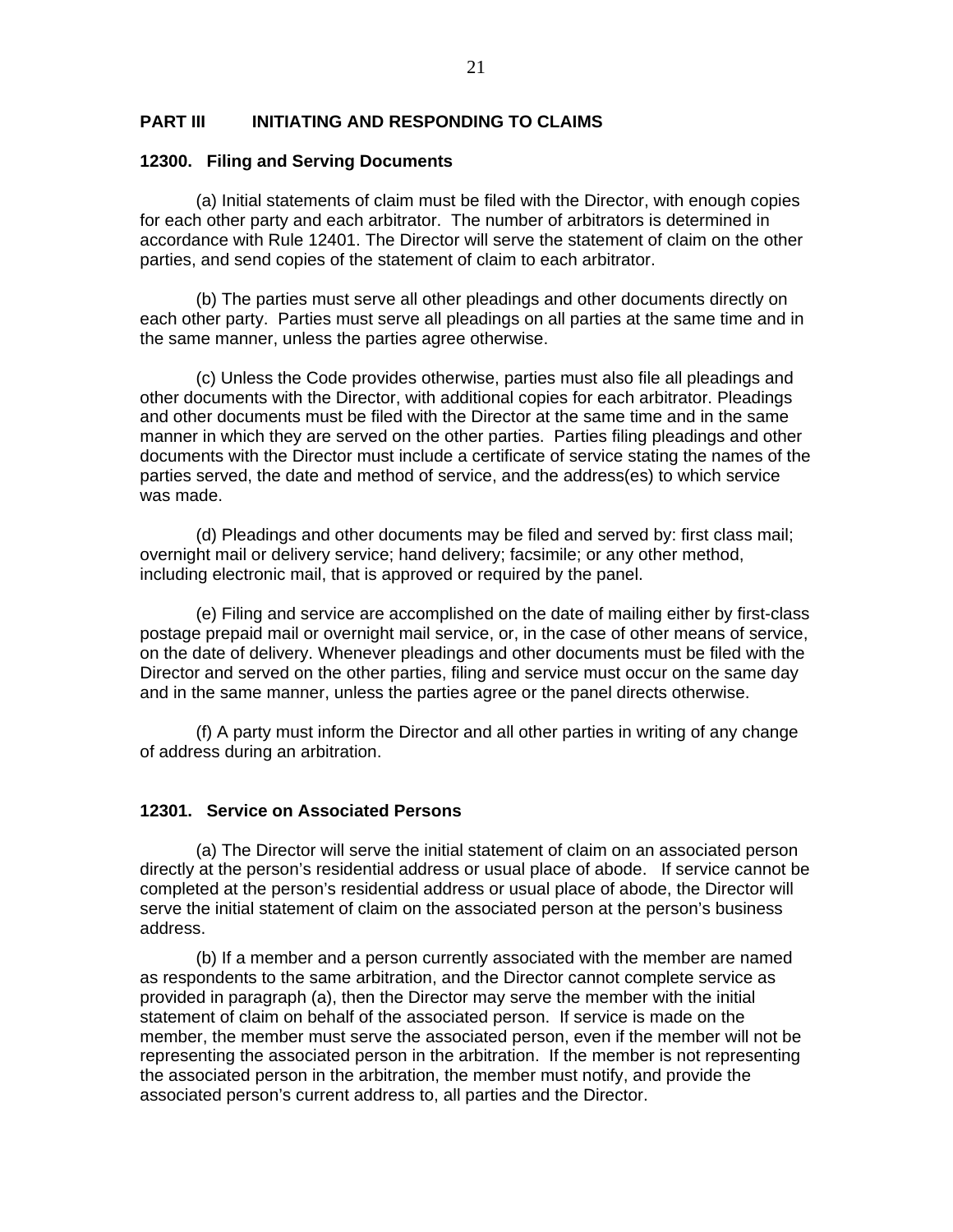### **12302. Filing an Initial Statement of Claim**

### **(a) Filing Claim with the Director**

(1) To initiate an arbitration, a claimant must file the following with the Director:

- Signed and dated Uniform Submission Agreement; and
- A statement of claim specifying the relevant facts and remedies requested.

The claimant may include any additional documents supporting the statement of claim.

(2) A claimant may use the online claim notification and filing procedure to complete part of the arbitration claim filing process through the Internet. To commence this process, a claimant may complete a Claim Information Form that can be accessed through www.finra.org. In completing the Claim Information Form, the claimant may attach an electronic version of the statement of claim, and any additional documents supporting the statement of claim, to the form. Once this online form has been completed, a FINRA Dispute Resolution Tracking Form will be generated and displayed for the claimant to reproduce as necessary. The claimant shall then file with the Director the rest of the materials required in subparagraph (1) of the rule, along with a hard copy of the FINRA Dispute Resolution Tracking Form.

# **(b) Number of Copies**

The claimant must file enough copies of the statement of claim, if it has not been submitted electronically, and the signed Uniform Submission Agreement, and any additional materials, for the Director, each arbitrator and each other party.

# **(c) Fees**

At the time the statement of claim is filed, the claimant must pay all required filing fees.

### **(d) Service by Director**

Unless the statement of claim is deficient under Rule 12307, the Director will send a copy of the Uniform Submission Agreement, the statement of claim, and any additional materials filed by the claimant, to each other party, and to each arbitrator once the panel has been appointed.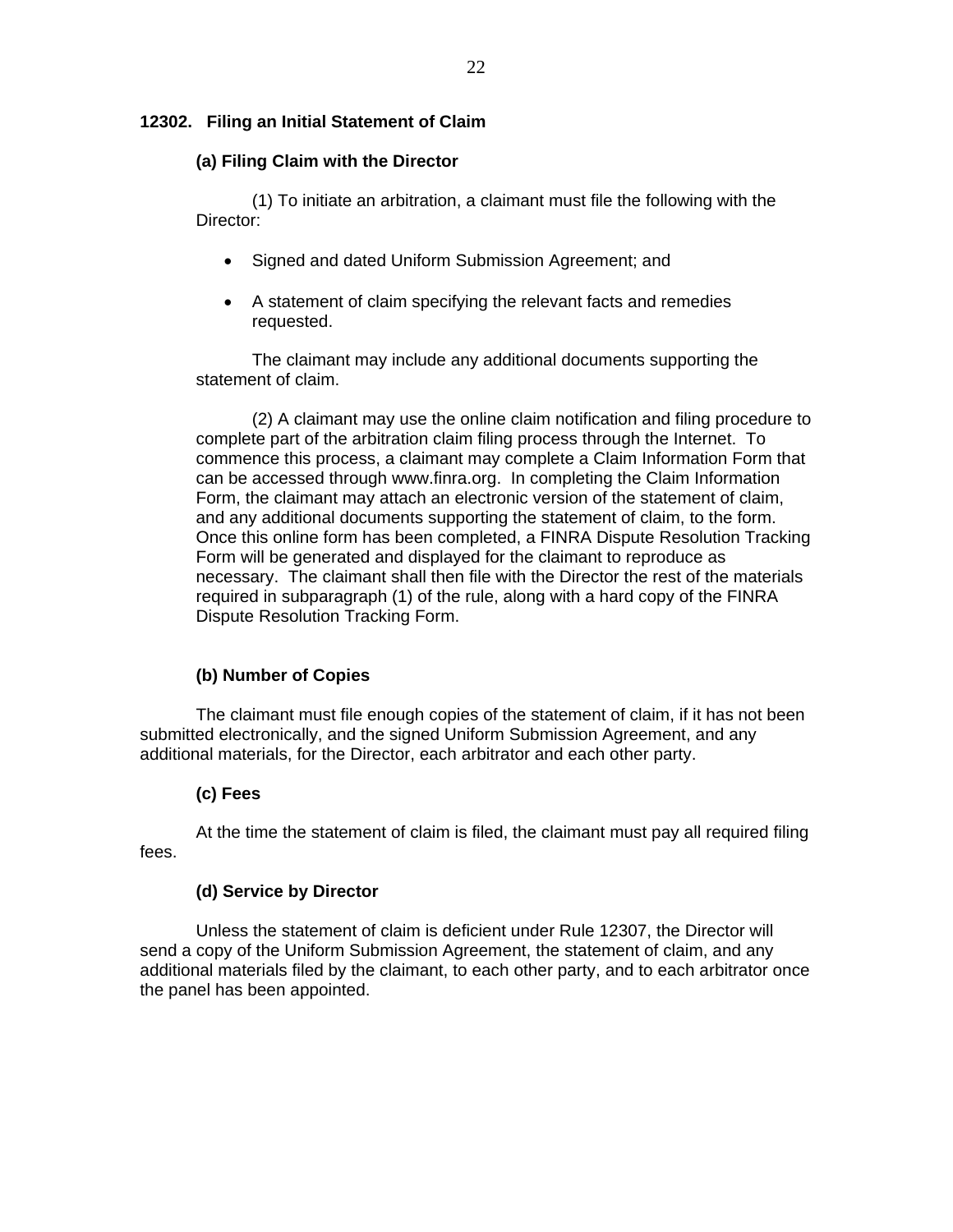### **12303. Answering the Statement of Claim**

(a) Respondent(s) must directly serve each other party with the following documents within 45 days of receipt of the statement of claim:

- Signed and dated Uniform Submission Agreement; and
- An answer specifying the relevant facts and available defenses to the statement of claim.

The respondent may include any additional documents supporting the answer to the statement of claim. Parties that fail to answer in the time provided may be subject to default proceedings under Rule 12801.

(b) The answer to the statement of claim may include any counterclaims against the claimant, cross claims against other respondents, or third party claims, specifying all relevant facts and remedies requested, as well as any additional documents supporting such claim. When serving a third party claim, the respondent must provide each new respondent with copies of all documents previously served by any party, or sent to the parties by the Director.

(c) At the same time that the answer to the statement of claim is served on the other parties, the respondent must file copies of the Uniform Submission Agreement, the answer to the statement of claim, and any additional documents, with the Director, with enough copies for the Director and each arbitrator.

(d) If the answer to the statement of claim contains any counterclaims, cross claims or third party claims, the respondent must pay all required filing fees.

### **12304. Answering Counterclaims**

(a) A claimant must directly serve any answer to a counterclaim on each other party within 20 days of receipt of the counterclaim. At the same time, the claimant must file the answer to the counterclaim with the Director with additional copies for each arbitrator.

(b) The answer must include the relevant facts and available defenses to the counterclaim. The claimant may include any additional documents supporting the answer to the counterclaim.

### **12305. Answering Cross Claims**

(a) A respondent must directly serve an answer to a cross claim on each other party within 20 days from the date that the respondent's answer to the statement of claim is due, or from the receipt of the cross claim, whichever is later. At the same time, the respondent must file the answer to the cross claim with the Director with additional copies for each arbitrator.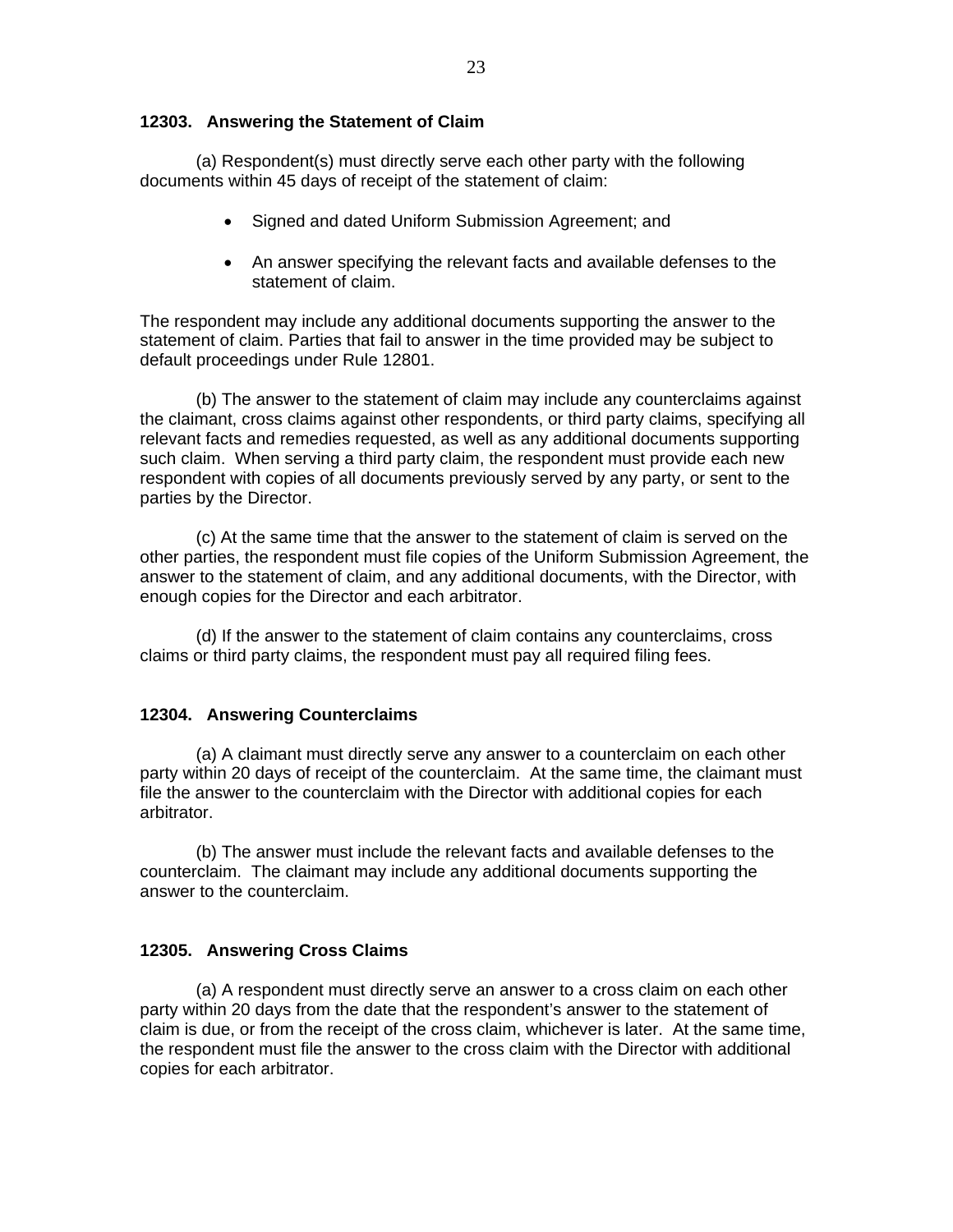(b) The answer must include the relevant facts and available defenses to the cross claim. The respondent may include any additional documents supporting the answer to the cross claim.

### **12306. Answering Third Party Claims**

(a) A party responding to a third party claim must directly serve all other parties with the following documents within 45 days of receipt of the third party claim:

- Signed and dated Uniform Submission Agreement; and
- An answer specifying the relevant facts and available defenses to the third party claim.

The respondent may include any additional documents supporting the answer to the third party claim.

(b) The answer to the third party claim may also include any counterclaims, cross claims, or third party claims, specifying all relevant facts and remedies requested. The answer may also include any additional documents supporting such claim. When serving a third party claim, the respondent must provide each new respondent with copies of all documents previously served by any party, or sent to the parties by the Director.

(c) At the same time that the answer to the third party claim is served on the other parties, the third party respondent must also file copies of the Uniform Submission Agreement, the answer to the third party claim, and any additional documents, with the Director, with additional copies for each arbitrator.

 (d) If the answer to the third party claim contains any counterclaim, cross claim or third party claim, the party must also pay all required filing fees.

### **12307. Deficient Claims**

(a) The Director will not serve any claim that is deficient. The reasons a claim may be deficient include the following:

- A Uniform Submission Agreement was not filed by each claimant;
- The Uniform Submission Agreement was not properly signed and dated;
- The Uniform Submission Agreement does not name all parties named in the claim;
- The claimant did not file the correct number of copies of the Uniform Submission Agreement, statement of claim or supporting documents for service on respondents and for the arbitrators;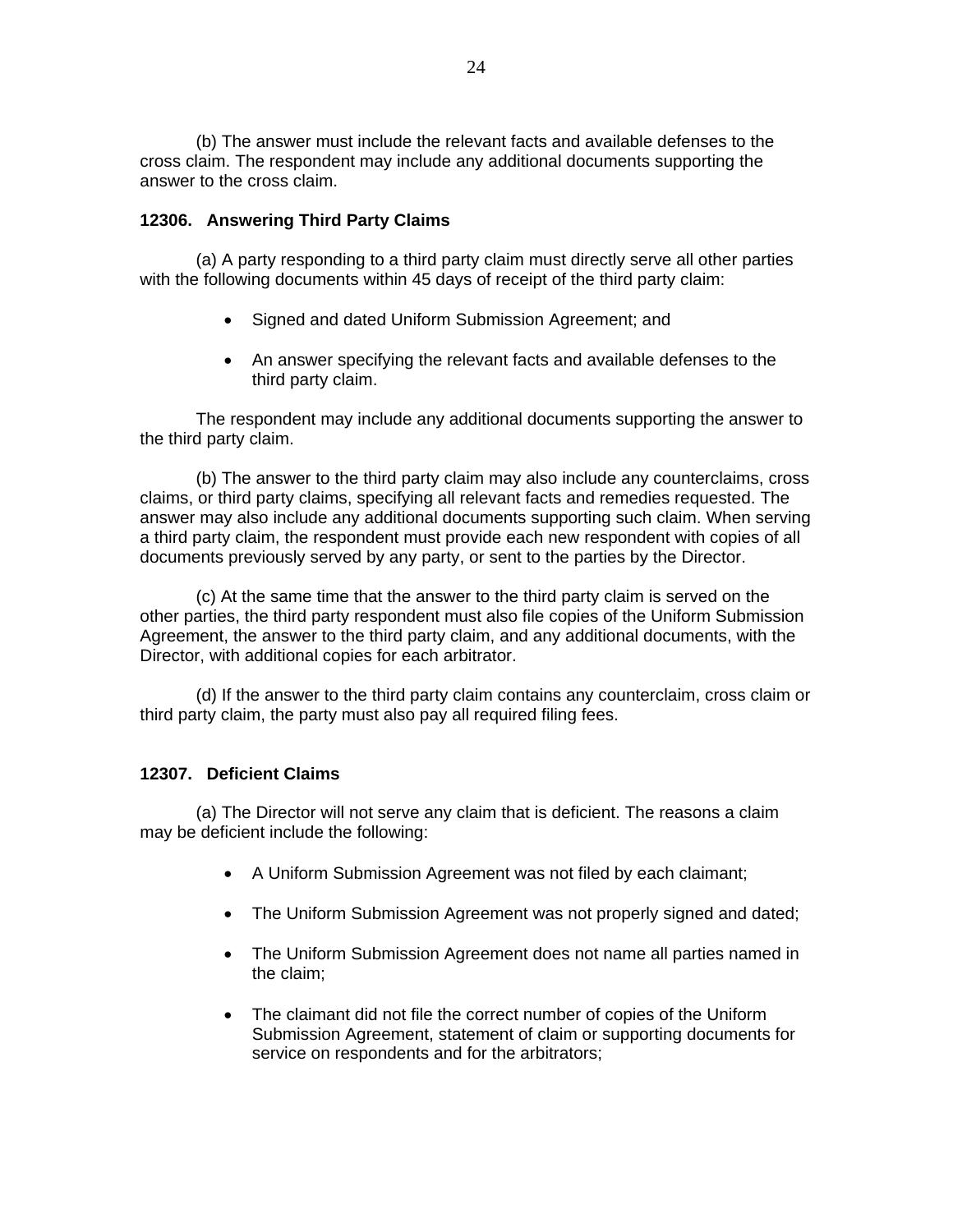- The claim does not specify the customer's home address at the time of the events giving rise to the dispute;
- The claim does not specify the claimant's or the claimant's representative's current address; or
- The claimant did not pay all required filing fees, unless the Director deferred the fees.

(b) The Director will notify the claimant in writing if the claim is deficient. If all deficiencies are not corrected within 30 days from the time the claimant receives notice, the Director will close the case without serving the claim, and will not refund any filing fees paid by the claimant.

 (c) The panel will not consider any counterclaim, cross claim or third party claim that is deficient. The reasons a counterclaim, cross claim or third party claim may be deficient include the reasons listed in paragraph (a). The Director will notify the party making the counterclaim, cross claim or third party claim of the any deficiencies in writing. If all deficiencies are not corrected within 30 days from the time the party making the counterclaim, cross claim or third party claim receives notice of the deficiency, the panel will proceed with the arbitration as though the deficient counterclaim, cross claim or third party claim had not been made.

#### **12308. Loss of Defenses Due to Untimely or Incomplete Answer**

(a) If a party does not answer within the time period specified in the Code, the panel may, upon motion, bar that party from presenting any defenses or facts at the hearing, unless the time to answer was extended in accordance with the Code. The party may also be subject to default proceedings under Rule 12801, if the conditions of Rule 12801(a) apply.

(b) If a party answers a claim that alleges specific facts and contentions with a general denial, or fails to include defenses or relevant facts in its answer that were known to it at the time the answer was filed, the panel may bar that party from presenting the omitted defenses or facts at the hearing.

### **12309. Amending Pleadings**

#### **(a) Before Panel Appointment**

Except as provided in paragraph (c), a party may amend a pleading at any time before the panel has been appointed.

(1) To amend a statement of claim that has been filed but not yet served by the Director, the claimant must file the amended claim with the Director, with additional copies for each arbitrator and each other party. The Director will then serve the amended claim in accordance with Rules 12300 and 12301.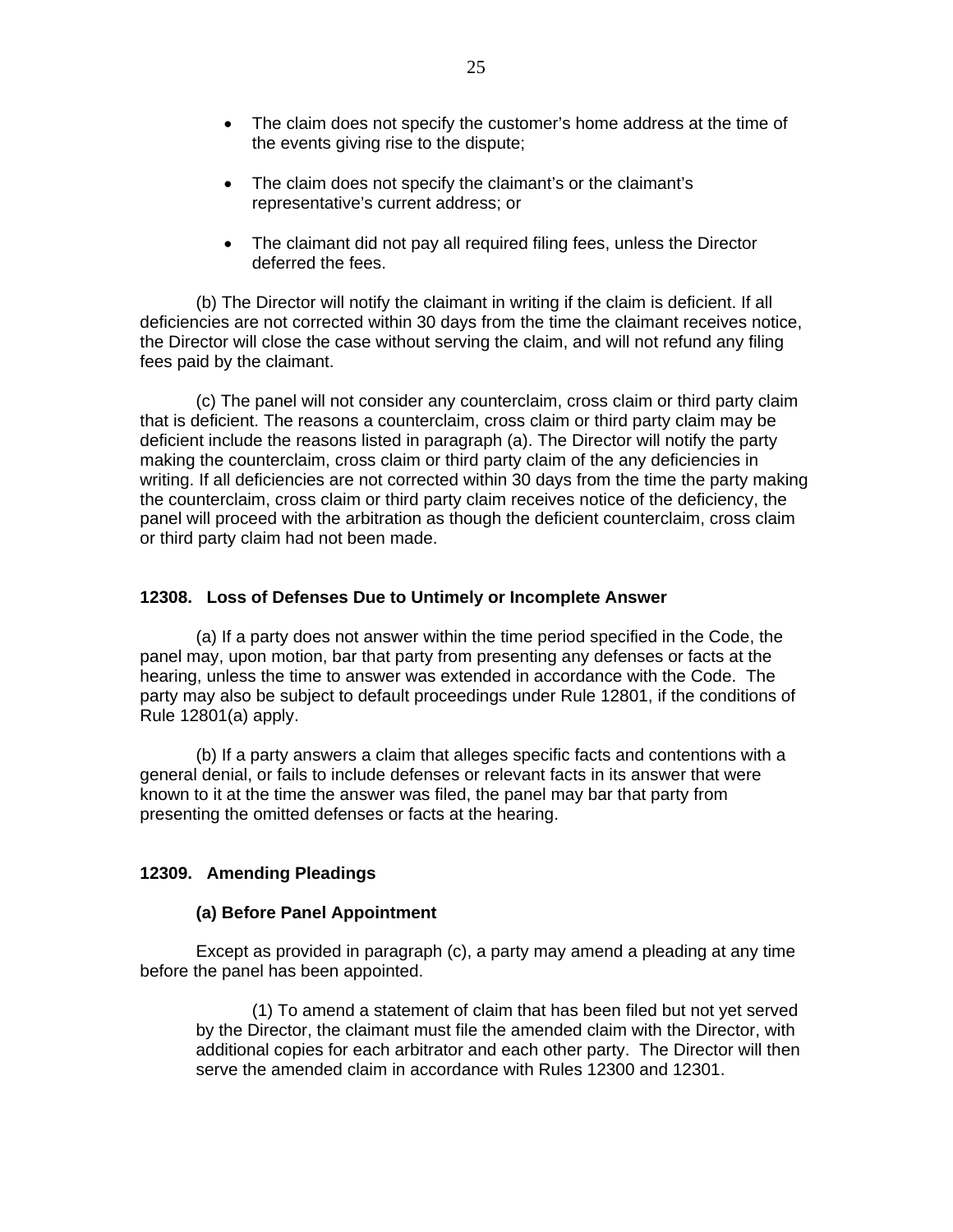(2) To amend any other pleading, a party must serve the amended pleading on each party. At the same time, the party must file the amended pleading with the Director, with additional copies for each arbitrator. If a pleading is amended to add a party to the arbitration, the party amending the pleading must provide each new party with copies of all documents previously served by any party, or sent to the parties by the Director.

#### **(b) After Panel Appointment**

Once a panel has been appointed, a party may only amend a pleading if the panel grants a motion to amend in accordance with Rule 12503. Motions to amend a pleading must include a copy of the proposed amended pleading. If the panel grants the motion to amend, the amended pleading does not need to be re-served on the other parties, the Director, or the panel, unless the panel determines otherwise.

#### **(c) Amendments to Add Parties**

Once the ranked arbitrator lists are due to the Director under Rule 12404(c), no party may amend a pleading to add a new party to the arbitration until a panel has been appointed and the panel grants a motion to add the party. Motions to add a party after panel appointment must be served on all parties, including the party to be added, and the party to be added may respond to the motion in accordance with Rule 12503 without waiving any rights or objections under the Code.

#### **(d) Responding to an Amended Pleading**

 Any party may file a response to an amended pleading, provided the response is filed and served within 20 days of receipt of the amended pleading, unless the panel determines otherwise.

#### **12310. Answering Amended Claims**

(a) If a claim is amended before it has been answered, the respondent's original time to answer is extended by 20 days.

(b) If a claim is amended after it has been answered, but before a panel has been appointed, the respondent has 20 days from the time the amended claim is served to serve an amended answer.

(c) If a claim is amended after a panel has been appointed, the respondent has 20 days from the time the respondent receives notice that the panel has granted the motion to amend the claim to serve an amended answer.

(d) The amended answer must be directly served on each other party. At the same time, the amended answer must also be filed with the Director, with additional copies for each arbitrator.

(e) If the amended claim adds a new party to the arbitration, the new party's answer is governed by Rule 12306.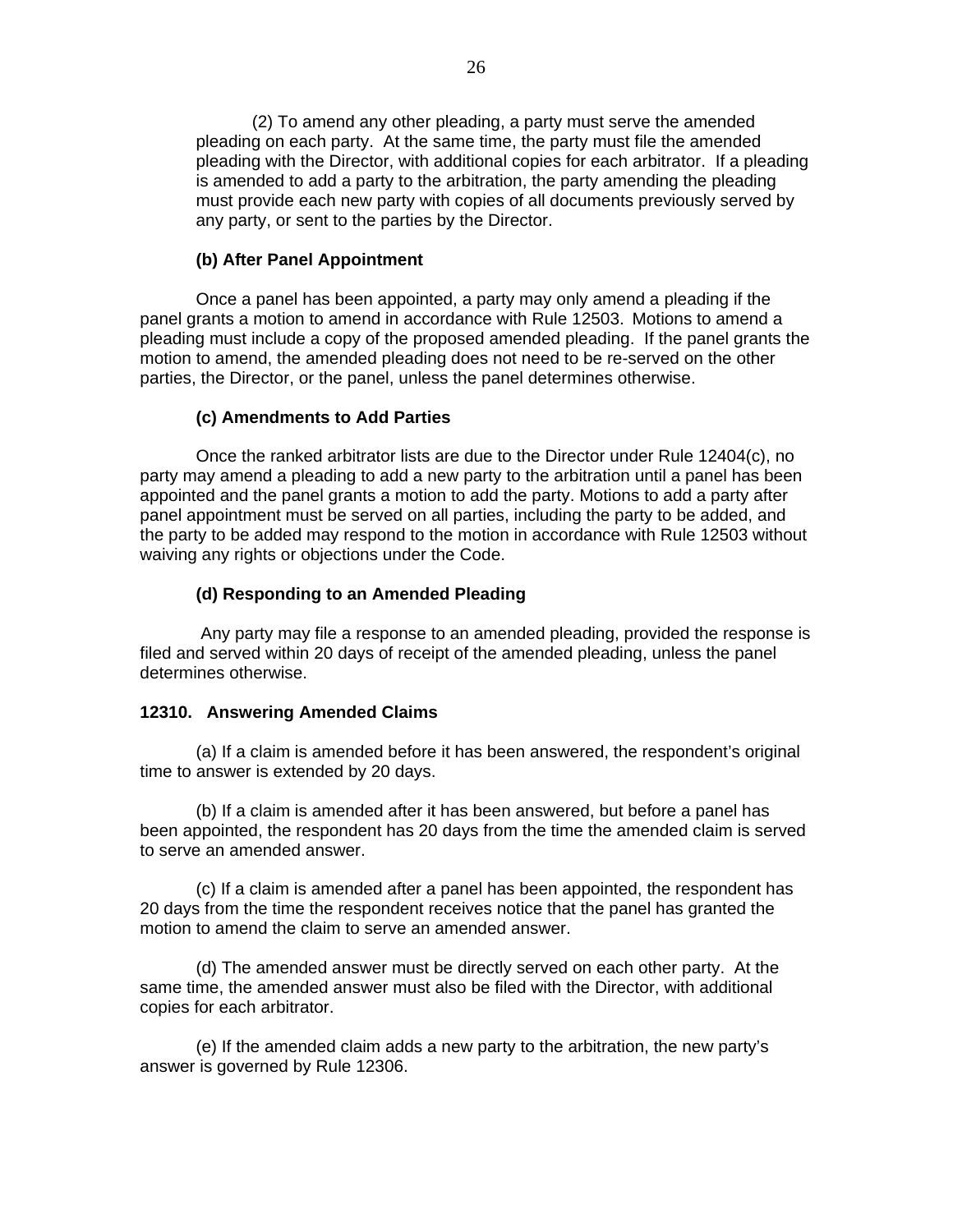### **12311. Amendments to Amount in Dispute**

If an amended pleading increases the amount in dispute, all filing fees, surcharges and process fees required by the Code will be recalculated based on the new amount in dispute.

### **12312. Multiple Claimants**

(a) One or more parties may join multiple claims together in the same arbitration if the claims contain common questions of law or fact and:

- The claims assert any right to relief jointly and severally; or
- The claims arise out of the same transaction or occurrence, or series of transactions or occurrences.

(b) After all responsive pleadings have been served, claims joined together under paragraph (a) of this rule may be separated into two or more arbitrations by the Director before a panel is appointed, or by the panel after the panel is appointed.A party whose claims were separated by the Director may make a motion to the panel in the lowest numbered case to reconsider the Director's decision.

### **12313. Multiple Respondents**

(a) One or more parties may name one or more respondents in the same arbitration if the claims contain any questions of law or fact common to all respondents and:

- The claims are asserted against the respondents jointly and severally; or
- The claims arise out of the same transaction or occurrence, or series of transactions or occurrences.

(b) After all responsive pleadings have been served, claims joined together under paragraph (a) of this rule may be separated into two or more arbitrations by the Director before a panel is appointed, or by the panel after the panel is appointed. A party whose claims were separated by the Director may make a motion to the panel in the lowest numbered case to reconsider the Director's decision.

# **12314. Combining Claims**

Before ranked arbitrator lists are due to the Director under Rule 12404(c), the Director may combine separate but related claims into one arbitration. Once a panel has been appointed, the panel may reconsider the Director's decision upon motion of a party.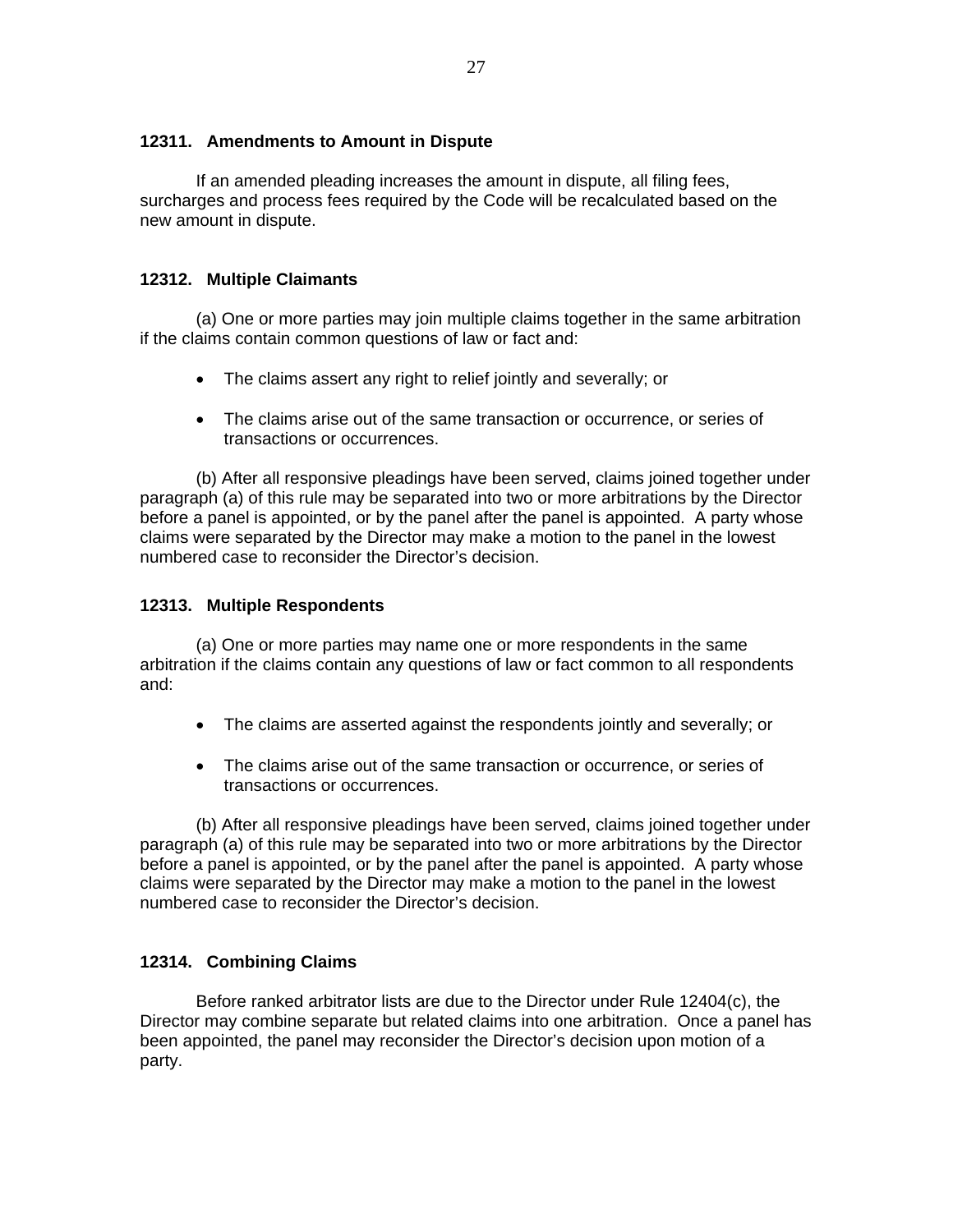# **PART IV APPOINTMENT, DISQUALIFICATION, AND AUTHORITY OF ARBITRATORS**

### **12400. Neutral List Selection System and Arbitrator Rosters**

### **(a) Neutral List Selection System**

The Neutral List Selection System is a computer system that generates, on a random basis, lists of arbitrators from NASD's rosters of arbitrators for the selected hearing location for each proceeding. The parties will select their panel through a process of striking and ranking the arbitrators on lists generated by the Neutral List Selection System.

# **(b) Arbitrator Rosters**

NASD maintains the following roster of arbitrators:

- A roster of non-public arbitrators as defined in Rule 12100 (p);
- A roster of public arbitrators as defined in Rule 12100 (u); and
- A roster of arbitrators who are eligible to serve as chairperson of a panel as described in paragraph (c). Arbitrators who are eligible to serve as chairperson will also be included in the roster of public arbitrators, but will only appear on one list in a case.

# **(c) Eligibility for Chairperson Roster**

In customer disputes, chairpersons must be public arbitrators. Arbitrators are eligible for the chairperson roster if they have completed chairperson training provided by NASD or have substantially equivalent training or experience and:

- Have a law degree and are a member of a bar of at least one jurisdiction and have served as an arbitrator through award on at least two arbitrations administered by a self-regulatory organization in which hearings were held; or
- Have served as an arbitrator through award on at least three arbitrations administered by a self-regulatory organization in which hearings were held.

### **12401. Number of Arbitrators**

### **(a) Claims of \$25,000 or Less**

If the amount of a claim is \$25,000 or less, exclusive of interest and expenses, the panel will consist of one arbitrator and the claim is subject to the simplified arbitration procedures under Rule 12800.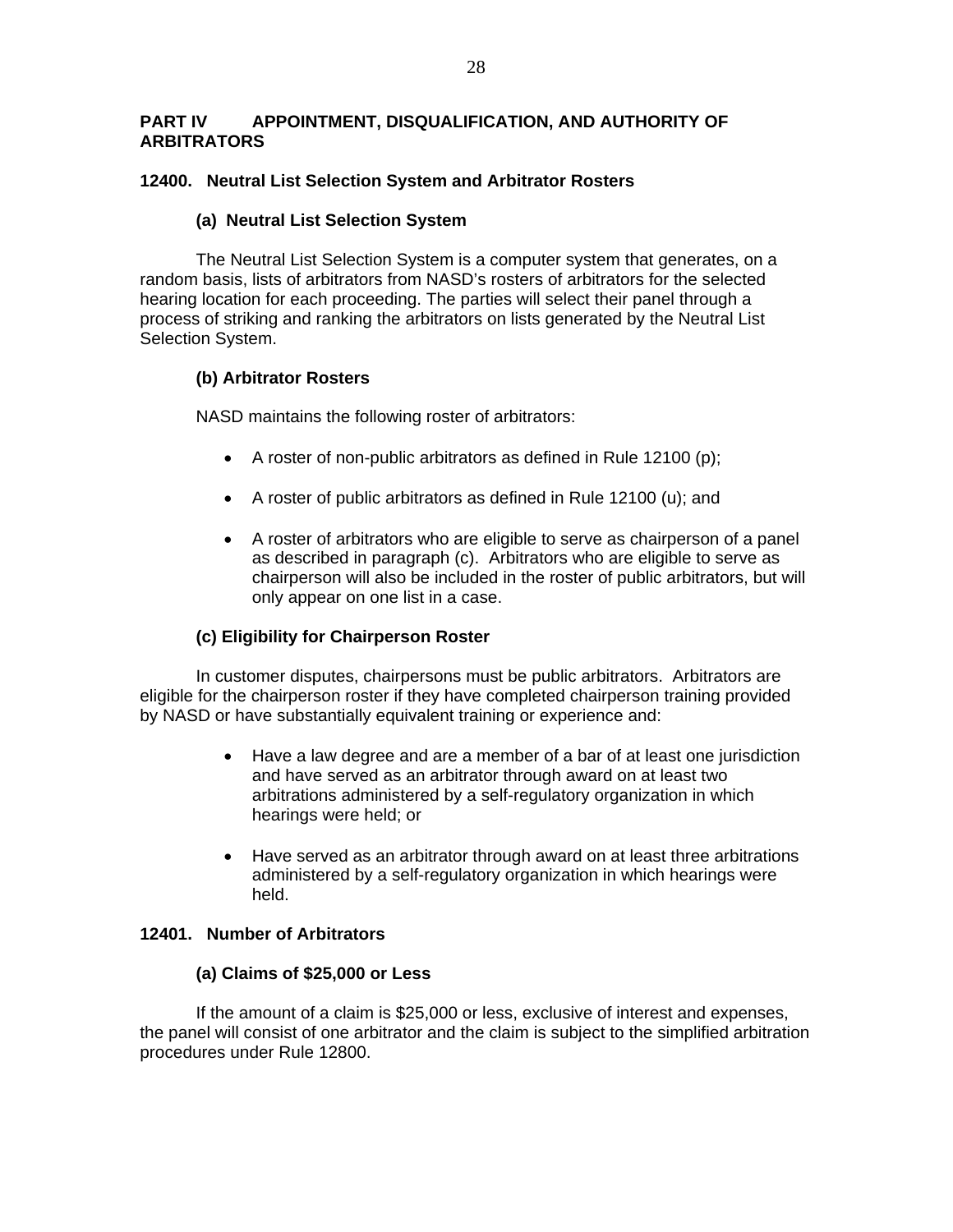# **(b) Claims of More Than \$25,000 Up To \$50,000**

If the amount of a claim is more than \$25,000 but not more than \$50,000, exclusive of interest and expenses, the panel will consist of one arbitrator unless any party requests a panel of three arbitrators in its initial pleading.

### **(c) Claims of More Than \$50,000; Unspecified or Non-Monetary Claims**

If the amount of a claim is more than \$50,000, exclusive of interest and expenses, or is unspecified, or if the claim does not request money damages, the panel will consist of three arbitrators, unless the parties agree in writing to one arbitrator.

### **12402. Composition of Arbitration Panels**

(a) If the panel consists of one arbitrator, the arbitrator will be a public arbitrator selected from the public chairperson roster, unless the parties agree in writing otherwise.

(b) If the panel consists of three arbitrators, one will be a non-public arbitrator and two will be public arbitrators, one of whom will be selected from the public chairperson roster, unless the parties agree in writing otherwise.

### **12403. Generating and Sending Lists to the Parties**

### **(a) Generating Lists**

(1) If the panel consists of one arbitrator, the Neutral List Selection System will generate a list of eight public arbitrators from the NASD's chairperson roster.

(2) If the panel consists of three arbitrators, the Neutral List Selection System will generate:

- A list of eight arbitrators from the NASD's non-public arbitrator roster;
- A list of eight arbitrators from the NASD's public arbitrator roster; and
- A list of eight public arbitrators from the NASD's chairperson roster.

(3) If the panel consists of three arbitrators, the Neutral List Selection System will generate the chairperson list first. Chair-qualified arbitrators who were not selected for the chairperson list will be eligible for selection on the public list. An individual arbitrator cannot appear on both the chairperson list and the public list for the same case.

(4) The Neutral List Selection System will exclude arbitrators from the lists based upon current conflicts of interest identified within the Neutral List Selection System.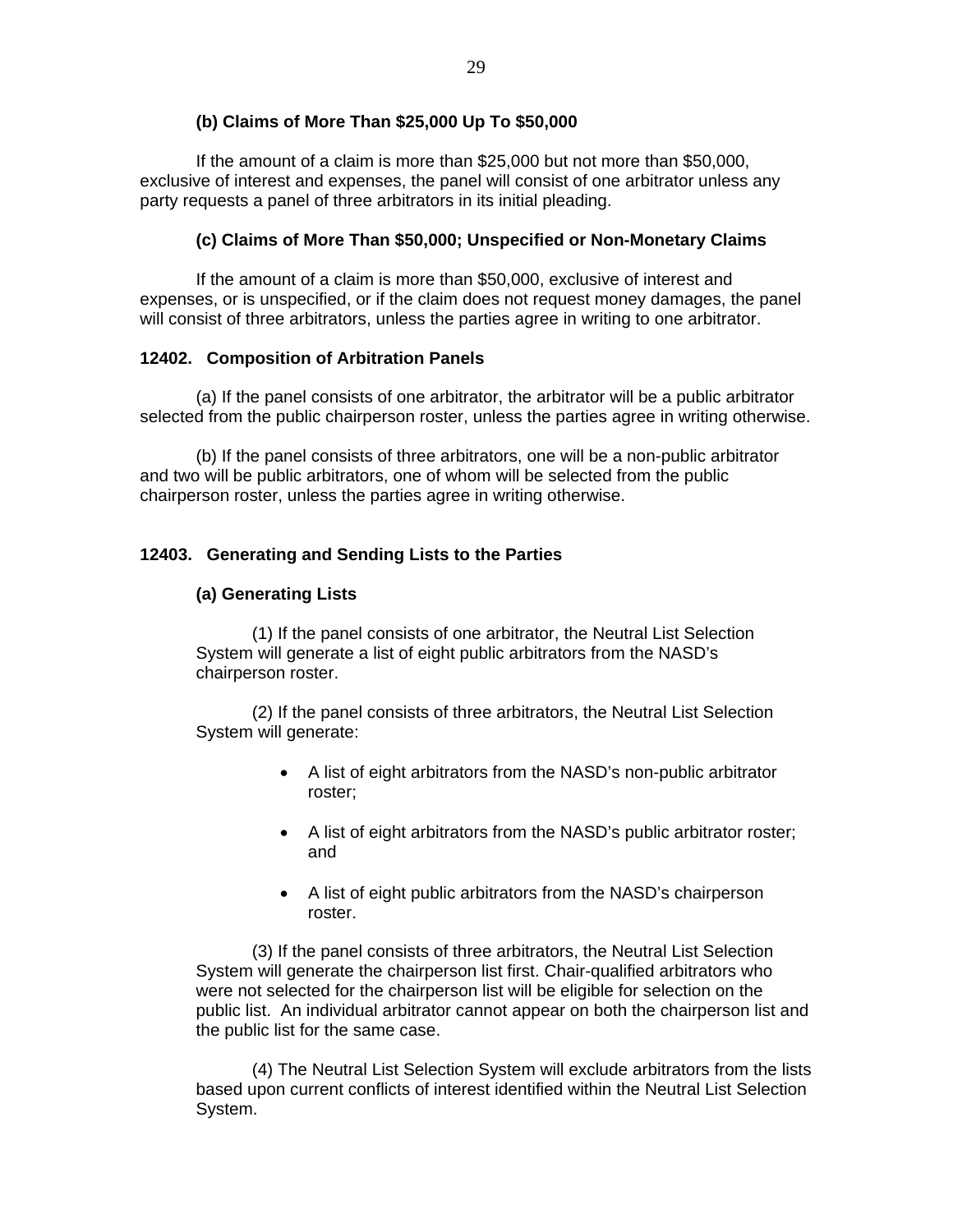### **(b) Sending Lists to Parties**

(1) The Director will send the lists generated by the Neutral List Selection System to all parties at the same time, within approximately 30 days after the last answer is due. The parties will also receive employment history for the past 10 years and other background information for each arbitrator listed.

(2) If a party requests additional information about an arbitrator, the Director will request the additional information from the arbitrator, and will send any response to all of the parties at the same time. When a party requests additional information, the Director may, but is not required to, toll the time for parties to return the ranked lists under Rule 12404(c).

### **12404. Striking and Ranking Arbitrators**

 (a) Each separately represented party may strike up to four of the arbitrators from each list for any reason by crossing through the names of the arbitrators. At least four names must remain on each list.

 (b) Each separately represented party shall rank all remaining arbitrators on the lists in order of preference, with a "1" indicating the party's first choice, a "2" indicating the party's second choice, and so on. Each list of arbitrators must be ranked separately.

 (c) The ranked lists must be returned to the Director no more than 20 days after the date upon which the Director sent the lists to the parties. If the Director does not receive a party's ranked lists within that time, the Director will proceed as though the party did not want to strike any arbitrator or have any preferences among the listed arbitrators.

# **12405. Combining Lists**

For each arbitrator classification (public, non-public, and chairperson), the Director will prepare combined ranked lists of arbitrators based on the parties' numerical rankings, as follows:

- The Director will add the rankings of all claimants together, and the rankings of all respondents together, to produce separate combined ranked lists for the claimants and the respondents.
- The Director will then add the combined rankings of claimants and the respondents together, to produce a single combined ranking number for each arbitrator, excluding all arbitrators stricken by a party.
- The Director will create separate combined ranked lists for each arbitrator classification in cases with both public and non-public arbitrators.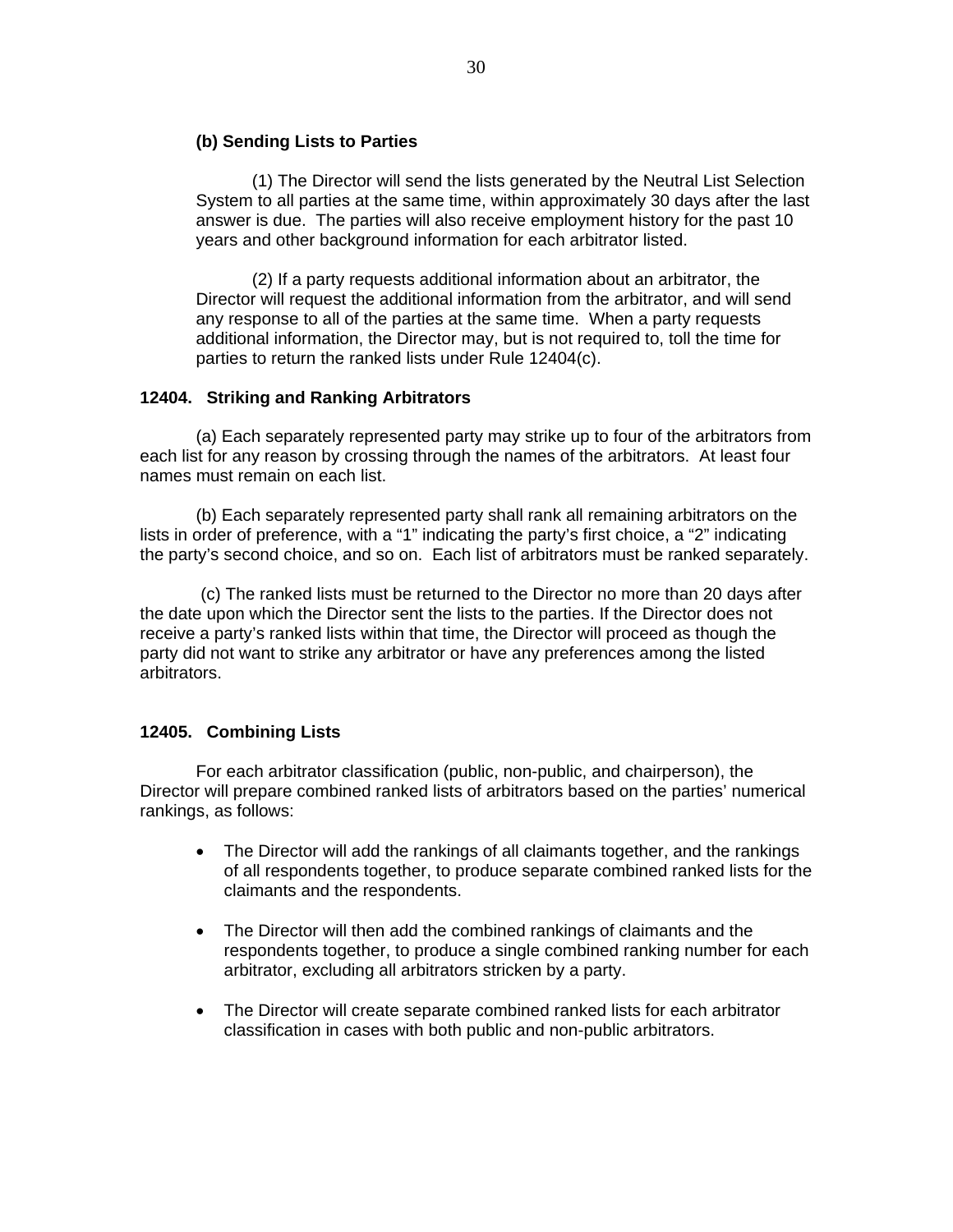#### **12406. Appointment of Arbitrators; Discretion to Appoint Arbitrators Not on List**

(a) If the panel consists of one arbitrator, the Director will appoint the highestranked available arbitrator from the combined chairperson list.

(b) If the panel consists of three arbitrators, the Director will appoint:

- The highest-ranked available non-public arbitrator from the combined non-public arbitrator list;
- The highest-ranked available public arbitrator from the combined public arbitrator list, and
- The highest-ranked available public arbitrator from the combined chairperson list, who will serve as chairperson of the panel.

(c) If the number of arbitrators available to serve from the combined list(s) is not sufficient to fill an initial panel, the Director will appoint one or more arbitrators of the required classification to complete the panel from names generated randomly by the Neutral List Selection System. If the Director must appoint a non-public arbitrator, the Director may not appoint a non-public arbitrator as defined in Rule 12100 (p)(2) or (3), unless the parties agree otherwise. The Director will provide the parties information about the arbitrators as provided in Rule 12403 and the parties will have the right to challenge the arbitrators as provided in Rule 12410.

(d) Appointment of arbitrators occurs when the Director sends notice to the parties of the names of the arbitrators on the panel. Before making any decision as an arbitrator or attending a hearing session, the arbitrators must execute NASD's arbitrator oath or affirmation.

#### **12407. Additional Parties**

(a) If a party is added to an arbitration after the Director sends the lists generated by the Neutral List Selection System to the parties, but before parties must return the ranked lists to the Director, the Director will send the lists to the newly added party, with employment history for the past 10 years and other background information for each arbitrator listed. The newly added party may rank and strike the arbitrators in accordance with Rule 12404. If the newly added party returns the lists within 20 days after the date upon which the Director sent the lists to the party, the Director will include the new party's lists when combining rankings under Rule 12405. If the Director does not receive the list within that time, the Director will proceed as though the party did not want to strike any arbitrator or have any preference among the listed arbitrators.

(b) Once the ranked lists are due to the Director under Rule 12404, no party may amend a pleading to add a new party to the arbitration until a panel is appointed and grants a motion to add the party. Motions to add a party must be served on all parties, including the party to be added, and the party to be added may respond to the motion in accordance with Rule 12503 without waiving any rights or objections under the Code. If the panel grants the motion to add the party, the newly added party may not strike and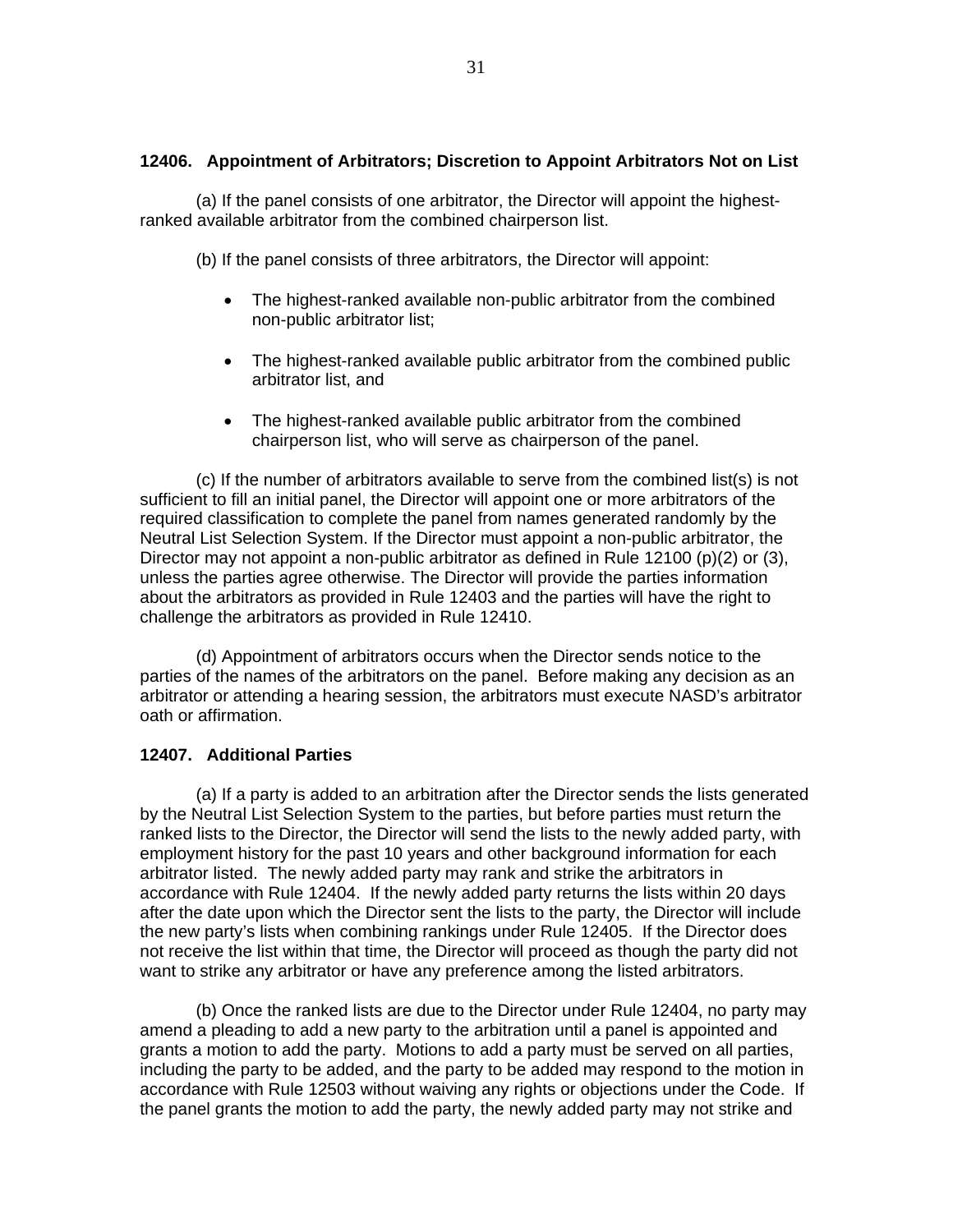rank the arbitrators, but may challenge an arbitrator for cause in accordance with Rule 12410.

#### **12408. Disclosures Required of Arbitrators**

(a) Before appointing arbitrators to a panel, the Director will notify the arbitrators of the nature of the dispute and the identity of the parties. Each potential arbitrator must make a reasonable effort to learn of, and must disclose to the Director, any circumstances which might preclude the arbitrator from rendering an objective and impartial determination in the proceeding, including:

 (1) Any direct or indirect financial or personal interest in the outcome of the arbitration;

(2) Any existing or past financial, business, professional, family, social, or other relationships or circumstances with any party, any party's representative, or anyone who the arbitrator is told may be a witness in the proceeding, that are likely to affect impartiality or might reasonably create an appearance of partiality or bias;

(3) Any such relationship or circumstances involving members of the arbitrator's family or the arbitrator's current employers, partners, or business associates; and

(4) Any existing or past service as a mediator for any of the parties in the case for which the arbitrator has been selected.

(b) The obligation to disclose interests, relationships, or circumstances that might preclude an arbitrator from rendering an objective and impartial determination described in paragraph (a) is a continuing duty that requires an arbitrator who accepts appointment to an arbitration proceeding to disclose, at any stage of the proceeding, any such interests, relationships, or circumstances that arise, or are recalled or discovered.

(c) The Director will inform the parties to the arbitration of any information disclosed to the Director under this rule unless the arbitrator who disclosed the information declines appointment or voluntarily withdraws from the panel as soon as the arbitrator learns of any interest, relationship or circumstance that might preclude the arbitrator from rendering an objective and impartial determination in the proceeding, or the Director removes the arbitrator.

#### **12409. Arbitrator Recusal**

Any party may ask an arbitrator to recuse himself or herself from the panel for good cause. Requests for arbitrator recusal are decided by the arbitrator who is the subject of the request.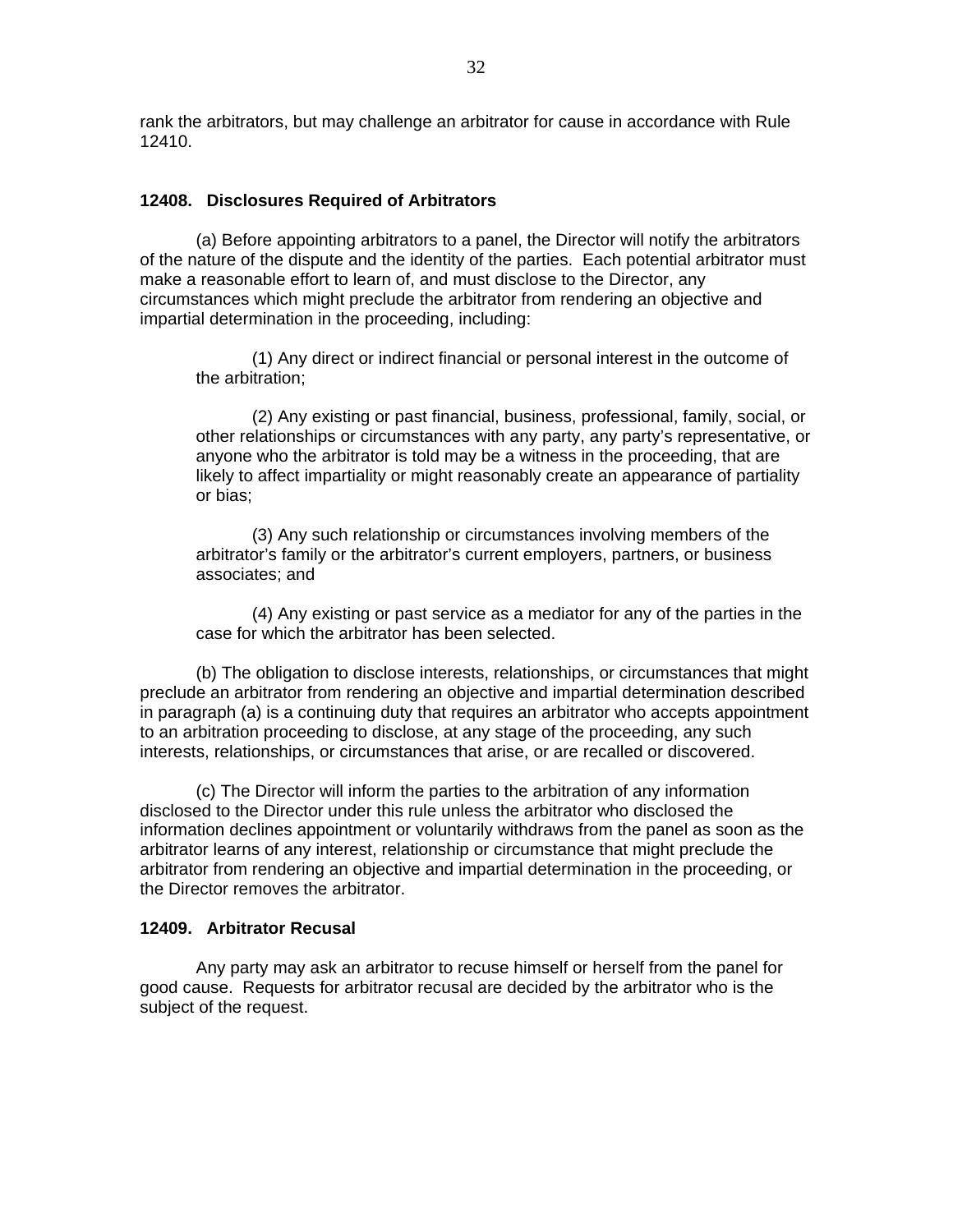#### **12410. Removal of Arbitrator by Director**

#### **(a) Before First Hearing Session Begins**

Before the first hearing session begins, the Director may remove an arbitrator for conflict of interest or bias, either upon request of a party or on the Director's own initiative.

(1) The Director will grant a party's request to remove an arbitrator if it is reasonable to infer, based on information known at the time of the request, that the arbitrator is biased, lacks impartiality, or has a direct or indirect interest in the outcome of the arbitration. The interest or bias must be direct, definite, and capable of reasonable demonstration, rather than remote or speculative. Close questions regarding challenges to an arbitrator by a customer under this rule will be resolved in favor of the customer.

(2) The Director must first notify the parties before removing an arbitrator on the Director's own initiative. The Director may not remove the arbitrator if the parties agree in writing to retain the arbitrator within five days of receiving notice of the Director's intent to remove the arbitrator.

#### **(b) After First Hearing Session Begins**

After the first hearing session begins, the Director may remove an arbitrator based only on information required to be disclosed under Rule 12408 that was not previously known by the parties. The Director may exercise this authority upon request of a party or on the Director's own initiative. Only the Director or the President of NASD Dispute Resolution may exercise the Director's authority under this paragraph (b).

#### **12411. Replacement of Arbitrators**

(a) If an arbitrator is removed, or becomes otherwise unable or unwilling to serve, the Director will appoint a replacement arbitrator in accordance with this rule, unless the parties agree in writing to proceed with only the remaining arbitrators.

(b) The Director will appoint as a replacement arbitrator the arbitrator who is the most highly ranked available arbitrator of the required classification remaining on the combined list.

 (c) If there are no available arbitrators of the required classification on the consolidated list, the Director will appoint an arbitrator of the required classification to complete the panel from names generated by the Neutral List Selection System. The Director will provide the parties information about the arbitrator as provided in Rule 12403, and the parties shall have the right to object to the arbitrator as provided in Rule 12410.

 (d) If the Director must appoint a non-public arbitrator under paragraph (c), the Director may not appoint a non-public arbitrator as defined in Rule  $12100(p)(2)$  or  $(3)$ , unless the parties agree otherwise.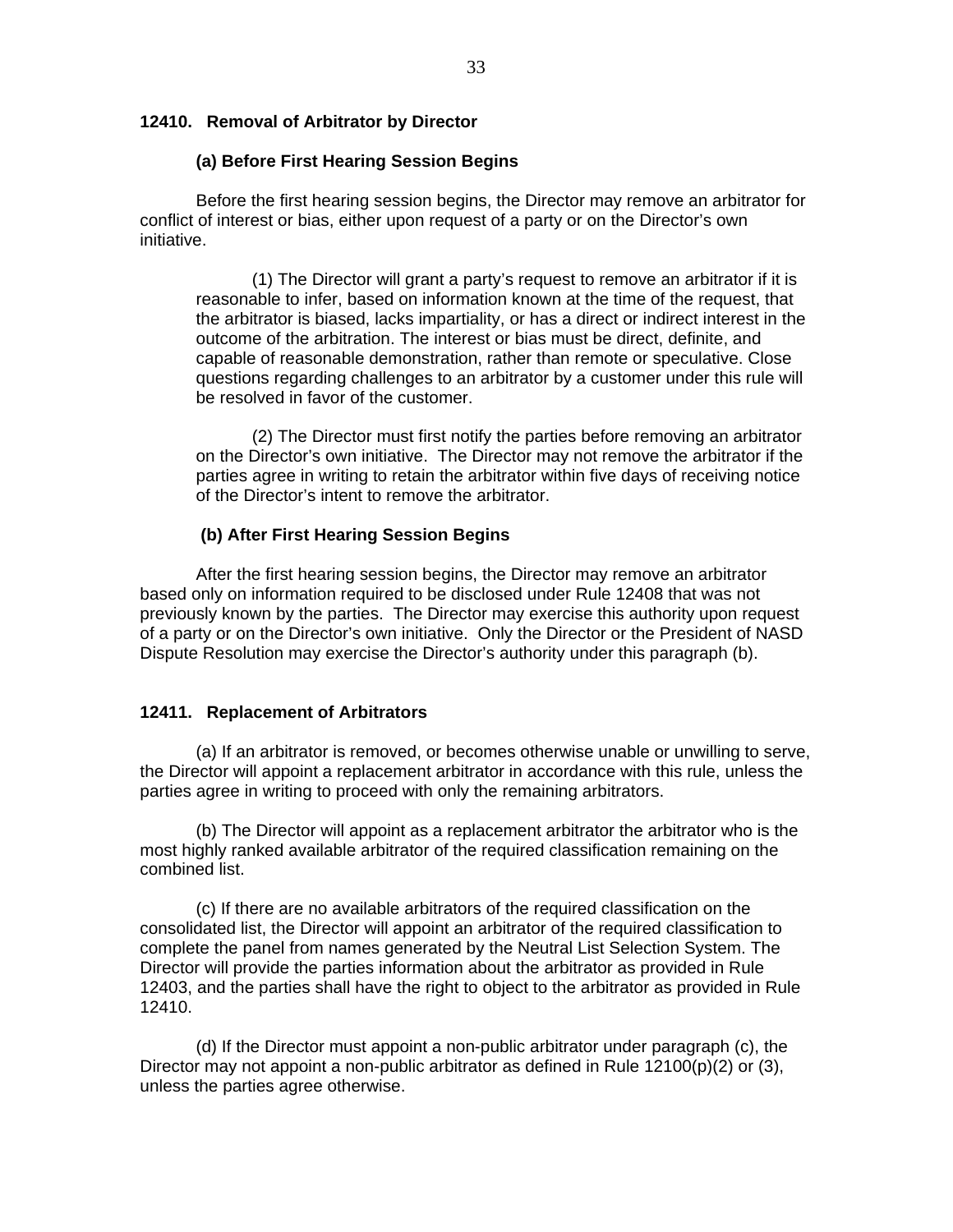### **12412. Director's Discretionary Authority**

The Director may exercise discretionary authority and make any decision that is consistent with the purposes of the Code to facilitate the appointment of arbitrators and the resolution of arbitrations.

#### **12413. Jurisdiction of Panel and Authority to Interpret the Code**

The panel has the authority to interpret and determine the applicability of all provisions under the Code. Such interpretations are final and binding upon the parties.

### **12414. Determinations of Arbitration Panel**

All rulings and determinations of the panel must be made by a majority of the arbitrators, unless the parties agree, or the Code or applicable law provides, otherwise.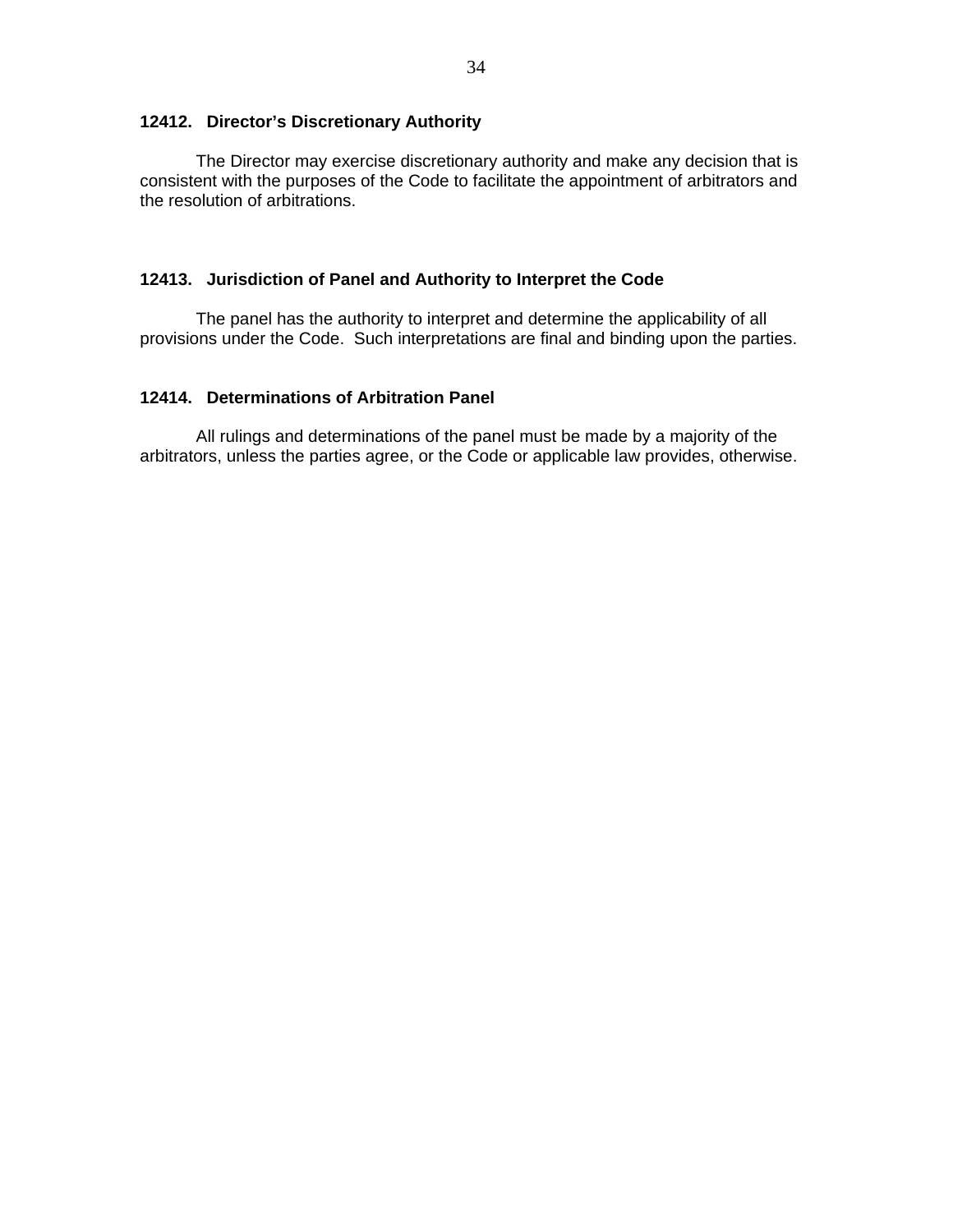# **PART V PREHEARING PROCEDURES AND DISCOVERY**

# **12500. Initial Prehearing Conference**

(a) After the panel is appointed, the Director will schedule an Initial Prehearing Conference before the panel, except as provided in paragraph (c) of this rule.

(b) The Initial Prehearing Conference will generally be held by telephone. Unless the parties agree otherwise, the Director must notify each party of the time and place of the Initial Prehearing Conference at least 20 days before it takes place.

(c) At the Initial Prehearing Conference, the panel will set discovery, briefing, and motions deadlines, schedule subsequent hearing sessions, and address other preliminary matters. The parties may agree to forgo the Initial Prehearing Conference only if they jointly provide the Director with the following information, in writing, with additional copies for each arbitrator, before the Initial Prehearing Conference is scheduled to be held:

- A statement that the parties accept the panel;
- Whether any other prehearing conferences will be held, and if so, for each prehearing conference, a minimum of four mutually agreeable dates and times, and whether the chairperson or the full panel will preside;
- A minimum of four sets of mutually agreeable hearing dates;
- A discovery schedule;
- A list of all anticipated motions, with filing and response due dates; and
- A determination regarding whether briefs will be submitted, and, if so, the due date for the briefs and any reply briefs.

# **12501. Other Prehearing Conferences**

(a) A prehearing conference may be scheduled upon the joint request of the parties or at the discretion of the Director. The Director will set the time and place of the prehearing conference and appoint a person to preside.

(b) At a party's request, or at the discretion of the panel, the panel may schedule one or more additional prehearing conferences regarding any outstanding preliminary matters, including:

- Discovery disputes;
- Motions:
- Witness lists and subpoenas;
- Stipulations of fact;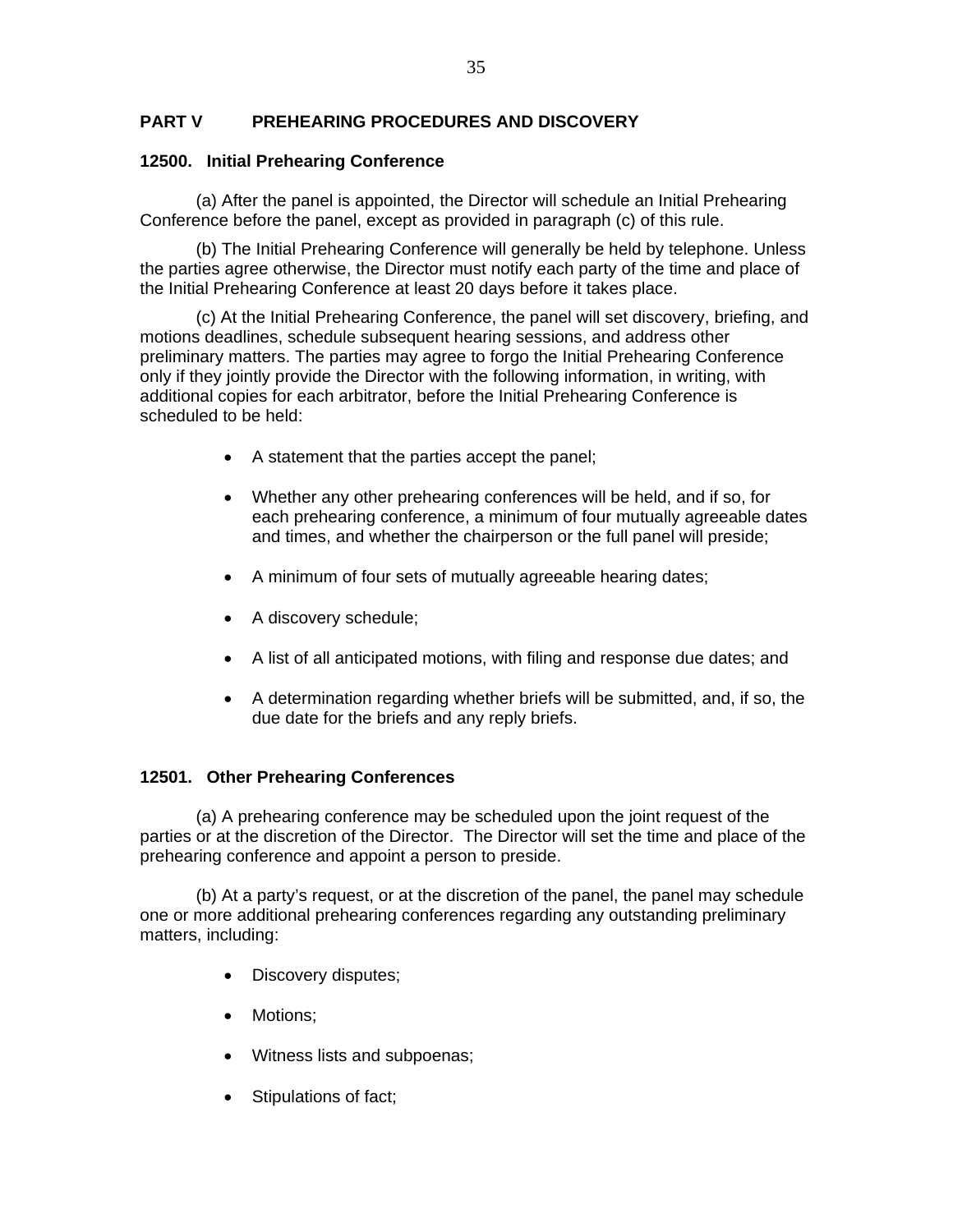- Unresolved scheduling issues;
- Contested issues on which the parties will submit briefs; and
- Any other matter that will simplify or expedite the arbitration.

(c) The panel will determine the time and place of any additional prehearing conferences. Prehearing conferences will generally be held by telephone. Unless the full panel is required under Rule 12503, prehearing conferences may be held before a single arbitrator, generally the chairperson.

### **12502. Recording Prehearing Conferences**

(a) Prehearing conferences will not be recorded unless the panel determines otherwise, either on its own initiative or upon motion of a party.

(b) If a prehearing conference is recorded, it may be recorded using any of the methods discussed under Rule 12606. The Director will provide a copy of the recording to any party upon request for a nominal fee.

#### **12503. Motions**

#### **(a) Motions**

(1) A party may make motions in writing, or orally during any hearing session. Before making a motion, a party must make an effort to resolve the matter that is the subject of the motion with the other parties. Every motion, whether written or oral, must include a description of the efforts made by the moving party to resolve the matter before making the motion.

(2) Written motions are not required to be in any particular form, and may take the form of a letter, legal motion, or any other form that the panel decides is acceptable. Written motions must be served directly on each other party, at the same time and in the same manner. Written motions must also be filed with the Director, with additional copies for each arbitrator, at the same time and in the same manner in which they are served on the parties.

(3) Written motions must be served at least 20 days before a scheduled hearing, unless the panel decides otherwise.

(4) Motions to amend a pleading after panel appointment pursuant to Rule 12309(b) must be accompanied by copies of the proposed amended pleading when the motion is served on the other parties and filed with the Director. If the panel grants the motion, the amended pleading does not have to be served again, unless the panel determines otherwise. If a party moves to amend a pleading to add a party, the motion must be served on all parties, including the party to be added, and the party to be added may respond to the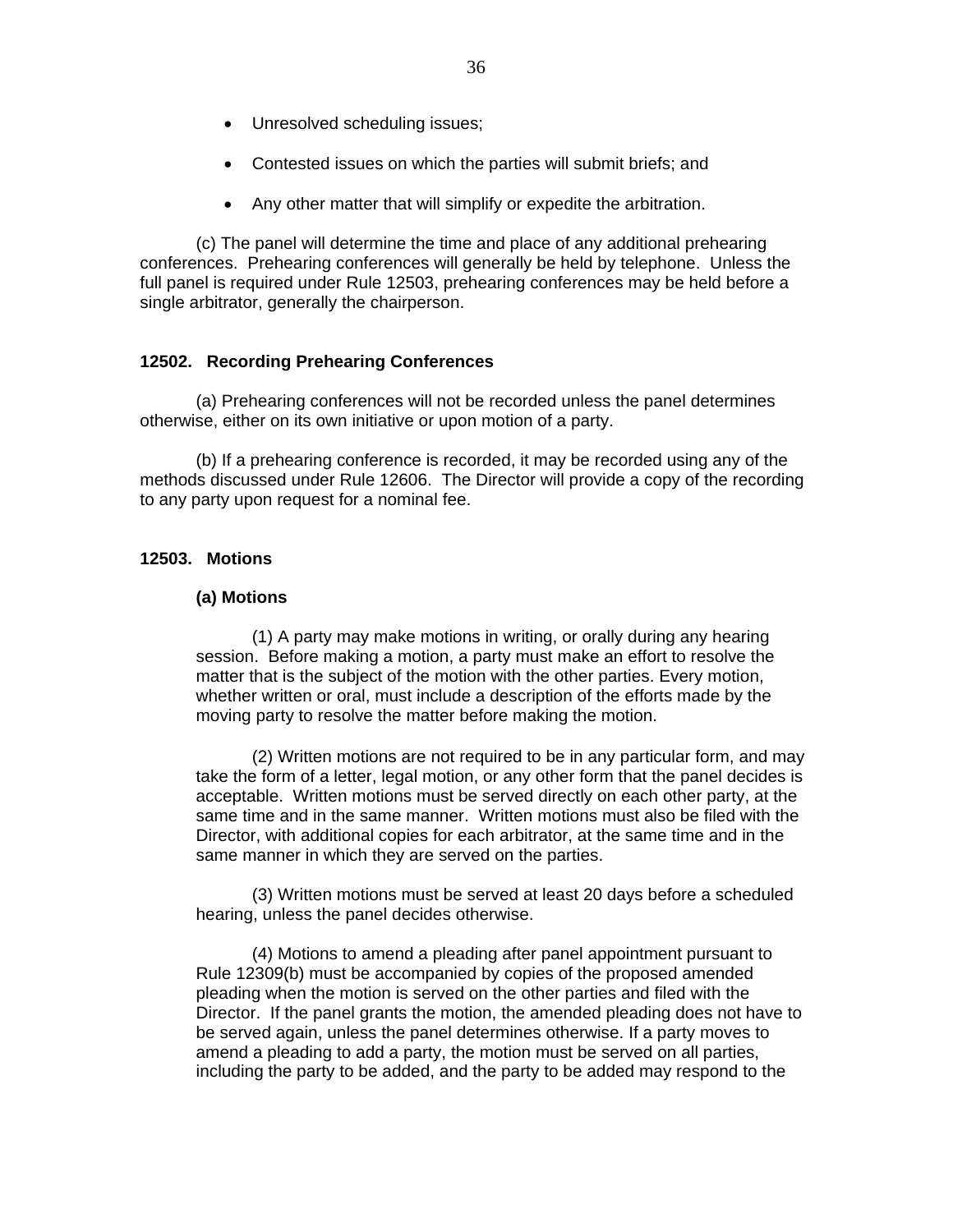motion in accordance with paragraph Rule 12309(c) without waiving any rights or objections under the Code.

#### **(b) Responding to Motions**

Parties have 10 days from the receipt of a written motion to respond to the motion, unless the moving party agrees to an extension of time, or the Director or the panel decides otherwise. Responses to written motions must be served directly on each other party, at the same time and in the same manner. Responses to written motions must also be filed with the Director, with additional copies for each arbitrator, at the same time and in the same manner in which they are served on the parties.

#### **(c) Authority to Decide Motions**

 (1) The Director decides motions relating to use of the forum under Rule 12203 and removal of an arbitrator under Rule 12410.

 (2) Motions relating to combining or separating claims or arbitrations, or changing the hearing location, are decided by the Director before a panel is appointed, and by the panel after the panel is appointed.

(3) Discovery-related motions are decided by one arbitrator, generally the chairperson. The arbitrator may refer such motions to the full panel either at his or her own initiative, or at the request of a party. The arbitrator must refer motions relating to privilege to the full panel at the request of a party.

(4) Motions for arbitrator recusal under Rule 12409 are decided by the arbitrator who is the subject of the request.

(5) The full panel decides all other motions, including motions relating to the eligibility of a claim under Rule 12206, unless the Code provides or the parties agree otherwise.

#### **12504. Reserved**

#### **12505. Cooperation of Parties in Discovery**

The parties must cooperate to the fullest extent practicable in the exchange of documents and information to expedite the arbitration.

### **12506. Document Production Lists**

#### **(a) Applicability of Document Production Lists**

When the Director serves the statement of claim, the Director will provide the NASD Discovery Guide and Document Production Lists to the parties. Document Production Lists 1 and 2 describe the documents that are presumed to be discoverable in all arbitrations between a customer and a member or associated person. Other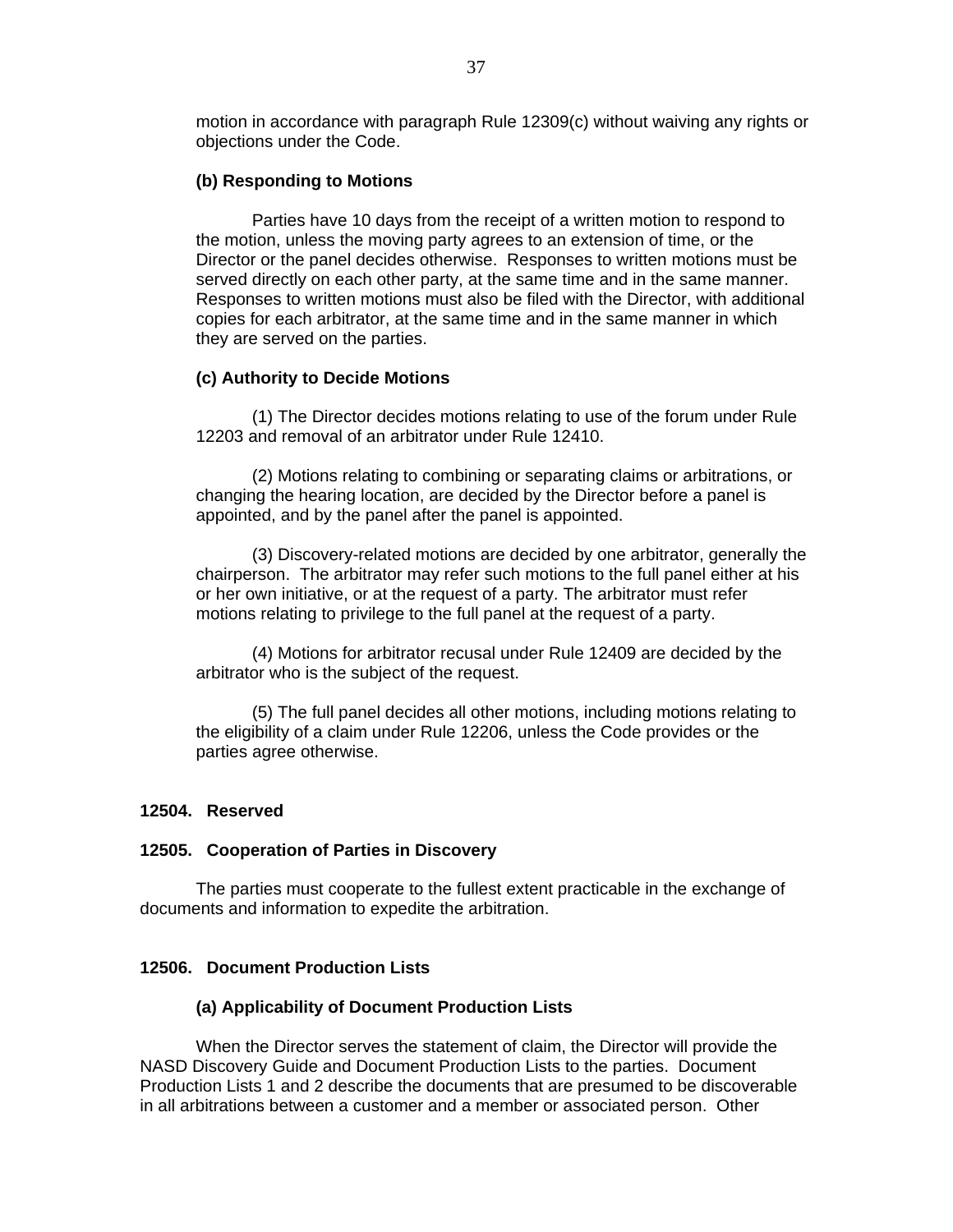Document Production Lists may also apply, depending on the specific cause(s) of action alleged.

# **(b) Time for Responding to Document Production Lists**

 (1) Unless the parties agree otherwise, within 60 days of the date that the answer to the statement of claim is due, or, for parties added by amendment or third party claim, within 60 days of the date that their answer is due, parties must either:

- Produce to all other parties all documents in their possession or control that are described in the Document Production Lists 1 and 2, and any other Document Production List that is applicable based on the cause(s) of action alleged;
- Identify and explain the reason that specific documents described in Document Production Lists 1 and 2, and any other Document Production List that is applicable based on the cause(s) of action alleged, cannot be produced within the required time, and state when the documents will be produced; or
- Object as provided in Rule 12508.

(2) A party must act in good faith when complying with subparagraph (1) of this rule. "Good faith" means that a party must use its best efforts to produce all documents required or agreed to be produced. If a document cannot be produced in the required time, a party must establish a reasonable timeframe to produce the document.

# **(c) Redacted Information**

 For purposes of this rule and Rule 12507, if a party redacts any portion of a document prior to production, the redacted pages (or range of pages) shall be labeled "redacted."

# **12507. Other Discovery Requests**

# **(a) Making Other Discovery Requests**

(1) Parties may also request additional documents or information from any party by serving a written request directly on the party. Requests for information are generally limited to identification of individuals, entities, and time periods related to the dispute; such requests should be reasonable in number and not require narrative answers or fact finding. Standard interrogatories are generally not permitted in arbitration.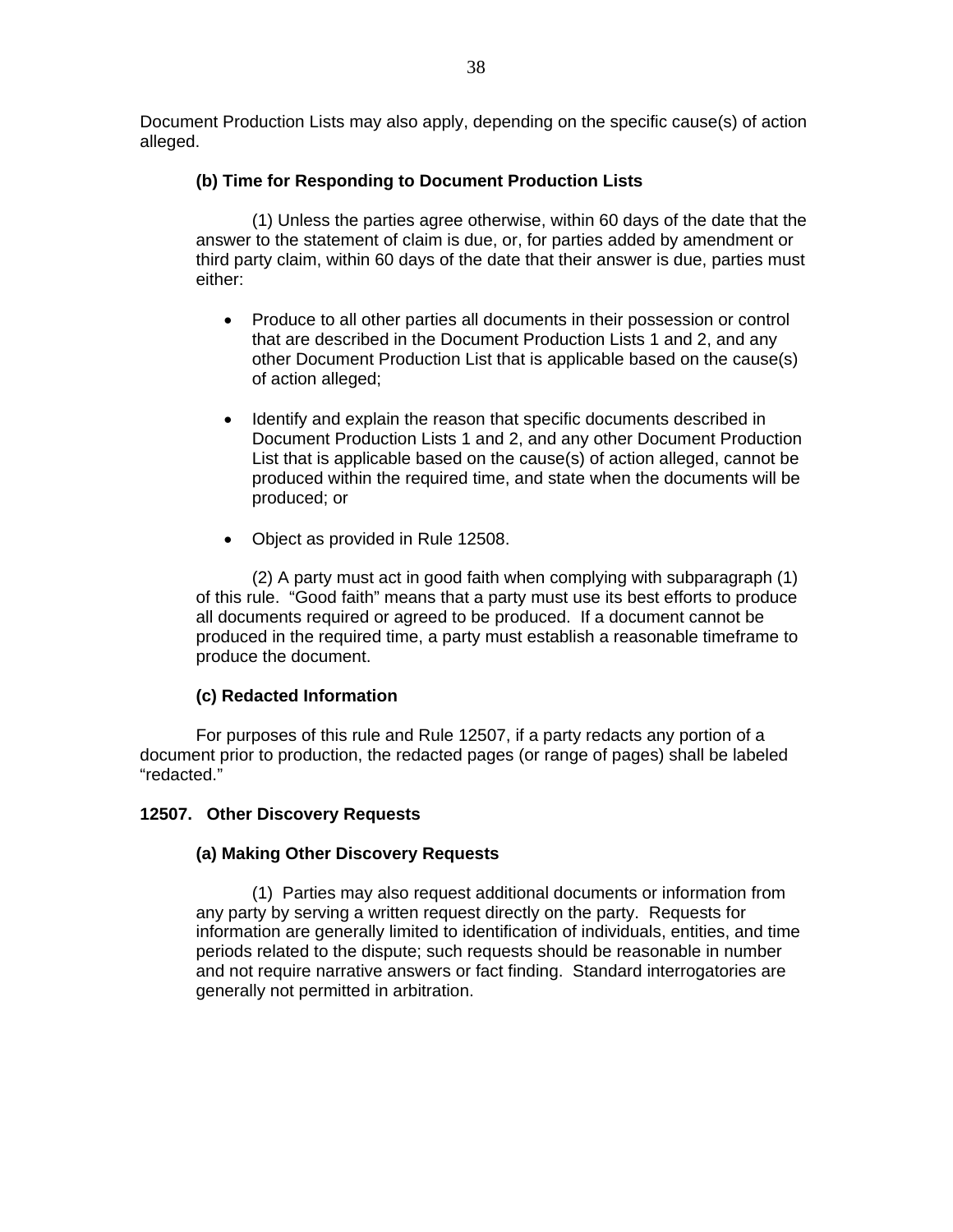(2) Other discovery requests may be served:

- On the claimant, or any respondent named in the initial statement of claim, 45 days or more after the Director serves the statement of claim; and
- On any party subsequently added to the arbitration, 45 days or more after the statement of claim is served on that party.

At the same time, the party must serve copies of the request on all other parties. Any request for documents or information not described in applicable Document Production Lists should be specific and relate to the matter in controversy.

### **(b) Responding to Other Discovery Requests**

(1) Unless the parties agree otherwise, within 60 days from the date a discovery request other than the Document Production Lists is received, the party receiving the request must either:

- Produce the requested documents or information to all other parties;
- Identify and explain the reason that specific requested documents or information cannot be produced within the required time, and state when the documents will be produced; or
- Object as provided in Rule 12508.

(2) A party must act in good faith when complying with subparagraph (1) of this rule. "Good faith" means that a party must use its best efforts to produce all documents or information required or agreed to be produced. If a document or information cannot be produced in the required time, a party must establish a reasonable timeframe to produce the document or information.

### **12508. Objecting to Discovery; Waiver of Objection**

(a) If a party objects to producing any document described in Document Production Lists 1 or 2, any other applicable Document Production List, or any document or information requested under Rule 12507, it must specifically identify which document or requested information it is objecting to and why. Objections must be in writing, and must be served on all other parties at the same time and in the same manner. Objections should not be filed with the Director. Parties must produce all applicable listed documents, or other requested documents or information not specified in the objection.

(b) Any objection not made within the required time is waived unless the panel determines that the party had substantial justification for failing to make the objection within the required time.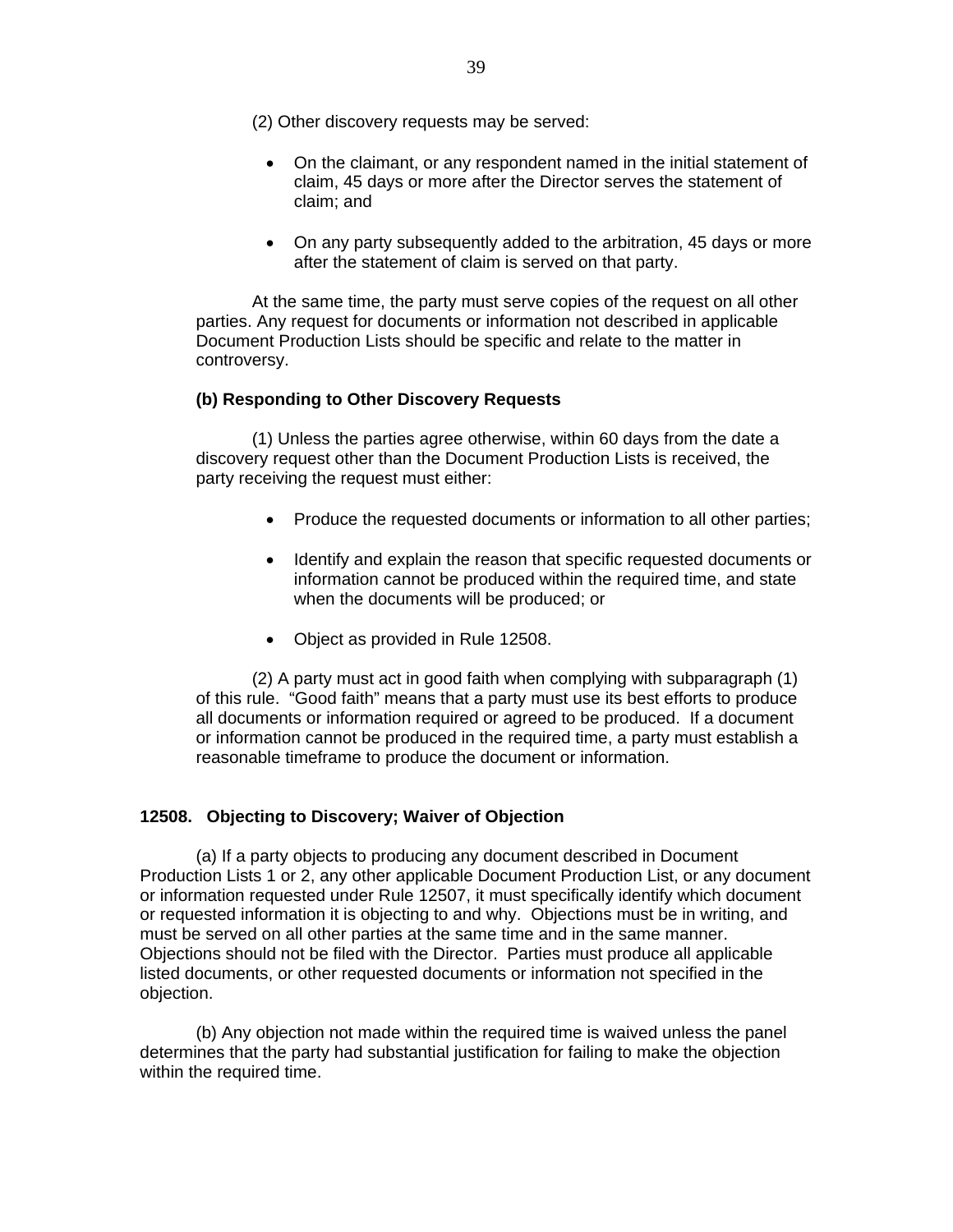(c) In making any rulings on objections, arbitrators may consider the relevance of documents or discovery requests and the relevant costs and burdens to parties to produce this information.

### **12509. Motions to Compel Discovery**

(a) A party may make a motion asking the panel to order another party to produce documents or information if the other party has:

- Failed to comply with Rule 12506 or 12507; or
- Objected to the production of documents or information under Rule 12508.

(b) Motions to compel discovery must be made, and will be decided, in accordance with Rule 12503. Such motions must include the disputed document request or list, a copy of any objection thereto, and a description of the efforts of the moving party to resolve the issue before making the motion.

### **12510. Depositions**

Depositions are strongly discouraged in arbitration. Upon motion of a party, the panel may permit depositions, but only under very limited circumstances, including:

- To preserve the testimony of ill or dying witnesses;
- To accommodate essential witnesses who are unable or unwilling to travel long distances for a hearing and may not otherwise be required to participate in the hearing;
- To expedite large or complex cases; and
- If the panel determines that extraordinary circumstances exist.

### **12511. Discovery Sanctions**

(a) Failure to cooperate in the exchange of documents and information as required under the Code may result in sanctions. The panel may issue sanctions against any party in accordance with Rule 12212(a) for:

- Failing to comply with the discovery provisions of the Code, unless the panel determines that there is substantial justification for the failure to comply; or
- Frivolously objecting to the production of requested documents or information.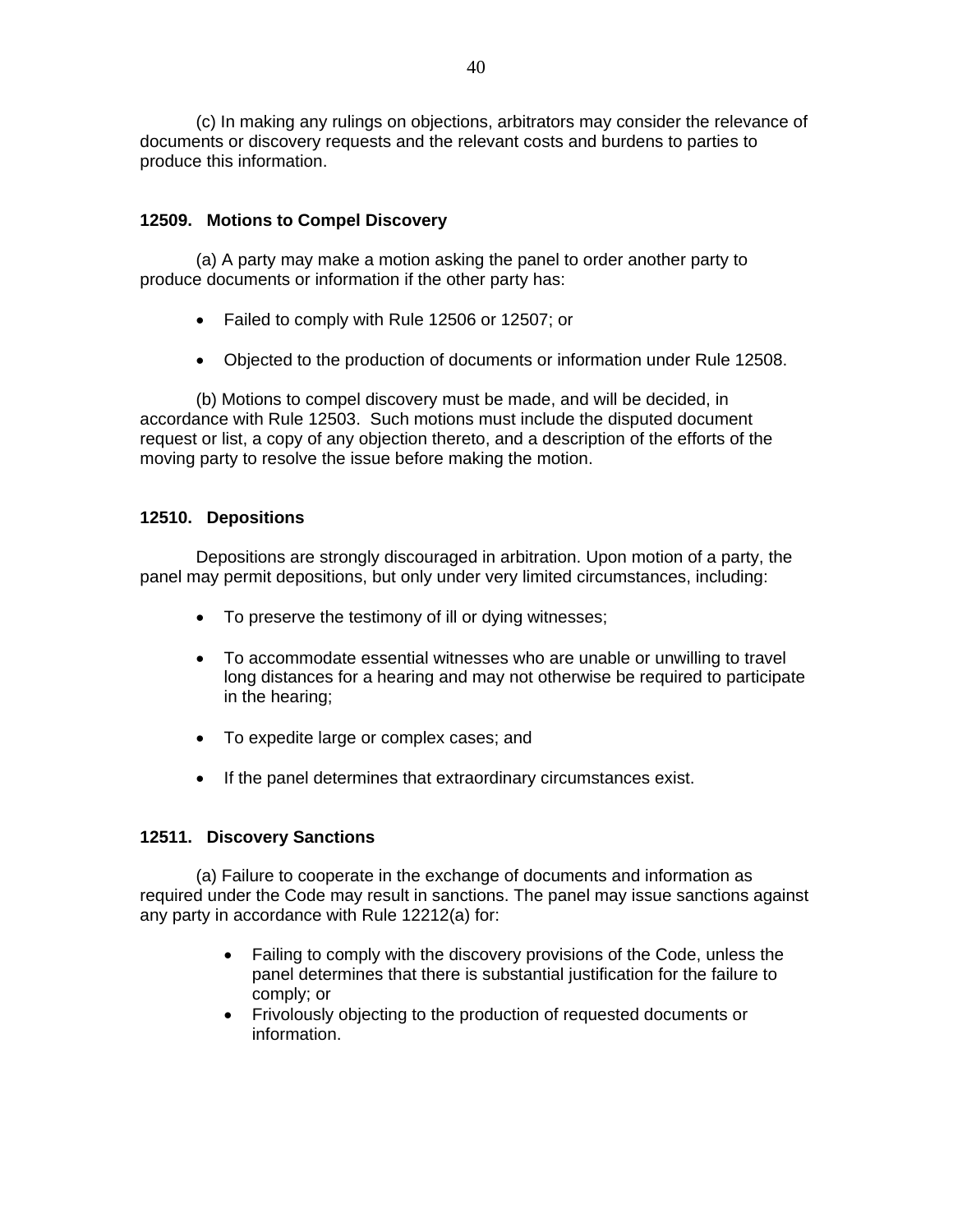(b) The panel may dismiss a claim, defense or proceeding with prejudice in accordance with Rule 12212(c) for intentional and material failure to comply with a discovery order of the panel if prior warnings or sanctions have proven ineffective.

### **12512. Subpoenas**

(a) To the fullest extent possible, parties should produce documents and make witnesses available to each other without the use of subpoenas. Arbitrators shall have the authority to issue subpoenas for the production of documents or the appearance of witnesses.

(b) A party may make a written motion requesting that an arbitrator issue a subpoena to a party or a non-party. The motion must include a draft subpoena and must be filed with the Director, with an additional copy for the arbitrator. The requesting party must serve the motion and draft subpoena on each other party, at the same time and in the same manner as on the Director. The requesting party may not serve the motion or draft subpoena on a non-party.

(c) If a party receiving a motion and draft subpoena objects to the scope or propriety of the subpoena, that party shall, within 10 calendar days of service of the motion, file written objections with the Director, with an additional copy for the arbitrator, and shall serve copies on all other parties at the same time and in the same manner as on the Director. The party that requested the subpoena may respond to the objections within 10 calendar days of receipt of the objections. After considering all objections, the arbitrator responsible for deciding discovery-related motions shall rule promptly on the issuance and scope of the subpoena.

(d) If the arbitrator issues a subpoena, the party that requested the subpoena must serve the subpoena at the same time and in the same manner on all parties and, if applicable, on any non-party receiving the subpoena.

(e) Any party that receives documents in response to a subpoena served on a non-party shall provide notice to all other parties within five days of receipt of the documents. Thereafter, any party may request copies of such documents and, if such a request is made, the documents must be provided within 10 calendar days following receipt of the request.

### **12513. Authority of Panel to Direct Appearances of Associated Person Witnesses and Production of Documents Without Subpoenas**

(a) Upon motion of a party, the panel may order the following without the use of subpoenas:

- The appearance of any employee or associated person of a member of NASD; or
- The production of any documents in the possession or control of such persons or members.

(b) Unless the panel directs otherwise, the party requesting the appearance of witnesses by, or the production of documents from, non-parties under this rule shall pay the reasonable costs of the appearance and/or production.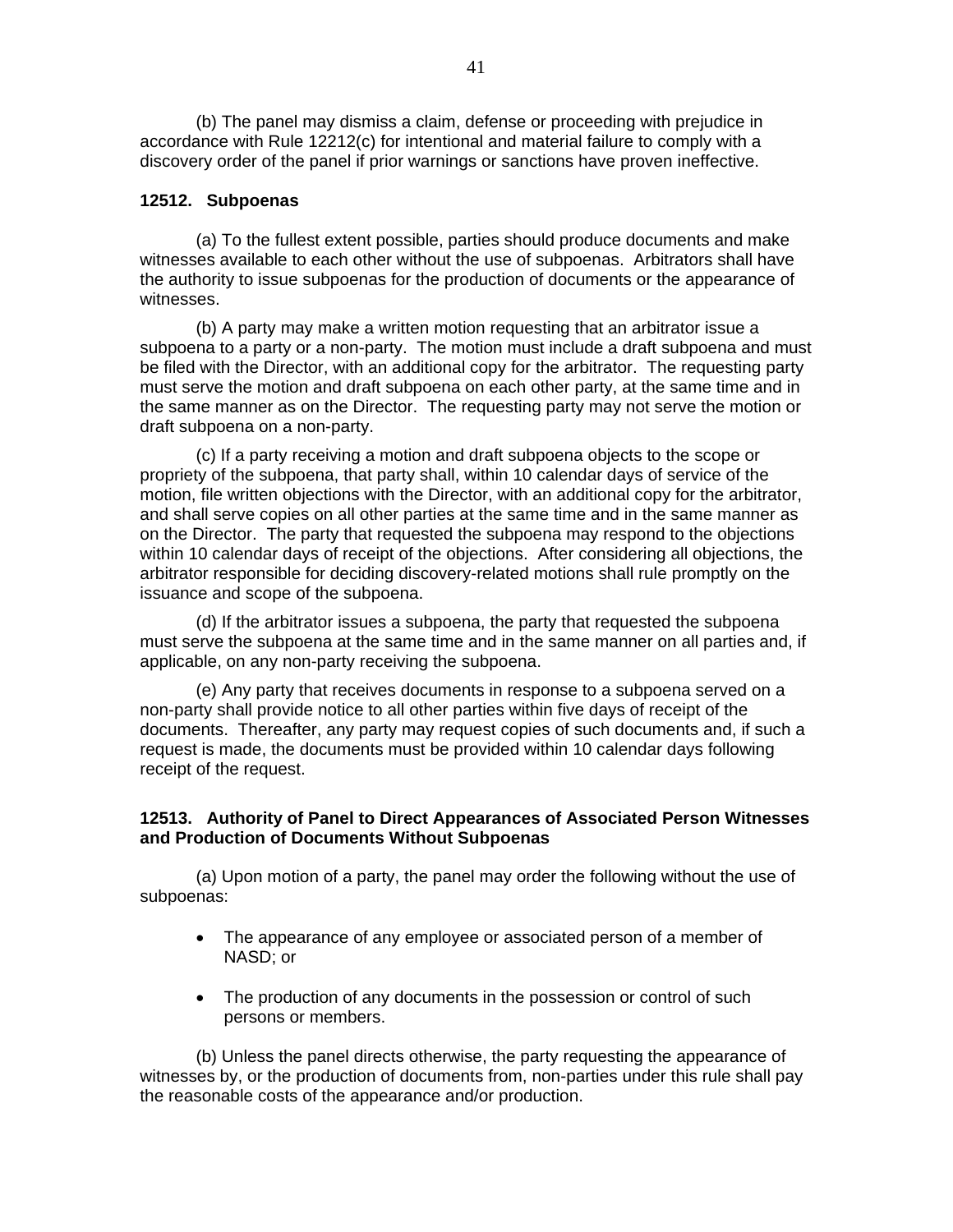### **12514. Exchange of Documents and Witness Lists Before Hearing**

### **(a) Documents and Other Materials**

At least 20 days before the first scheduled hearing date, all parties must provide all other parties with copies of all documents and other materials in their possession or control that they intend to use at the hearing that have not already been produced. The parties should not file the documents with the Director or the arbitrators before the hearing.

### **(b) Witness Lists**

At least 20 days before the first scheduled hearing date, all parties must provide each other party with the names and business affiliations of all witnesses they intend to present at the hearing. At the same time, all parties must file their witness lists with the Director, with enough copies for each arbitrator.

### **(c) Exclusion of Documents or Witnesses**

Parties may not present any documents or other materials not produced and or any witnesses not identified in accordance with this rule at the hearing, unless the panel determines that good cause exists for the failure to produce the document or identify the witness. Good cause includes the need to use documents or call witnesses for rebuttal or impeachment purposes based on developments during the hearing. Documents and lists of witnesses in defense of a claim are not considered rebuttal or impeachment information and, therefore, must be exchanged by the parties.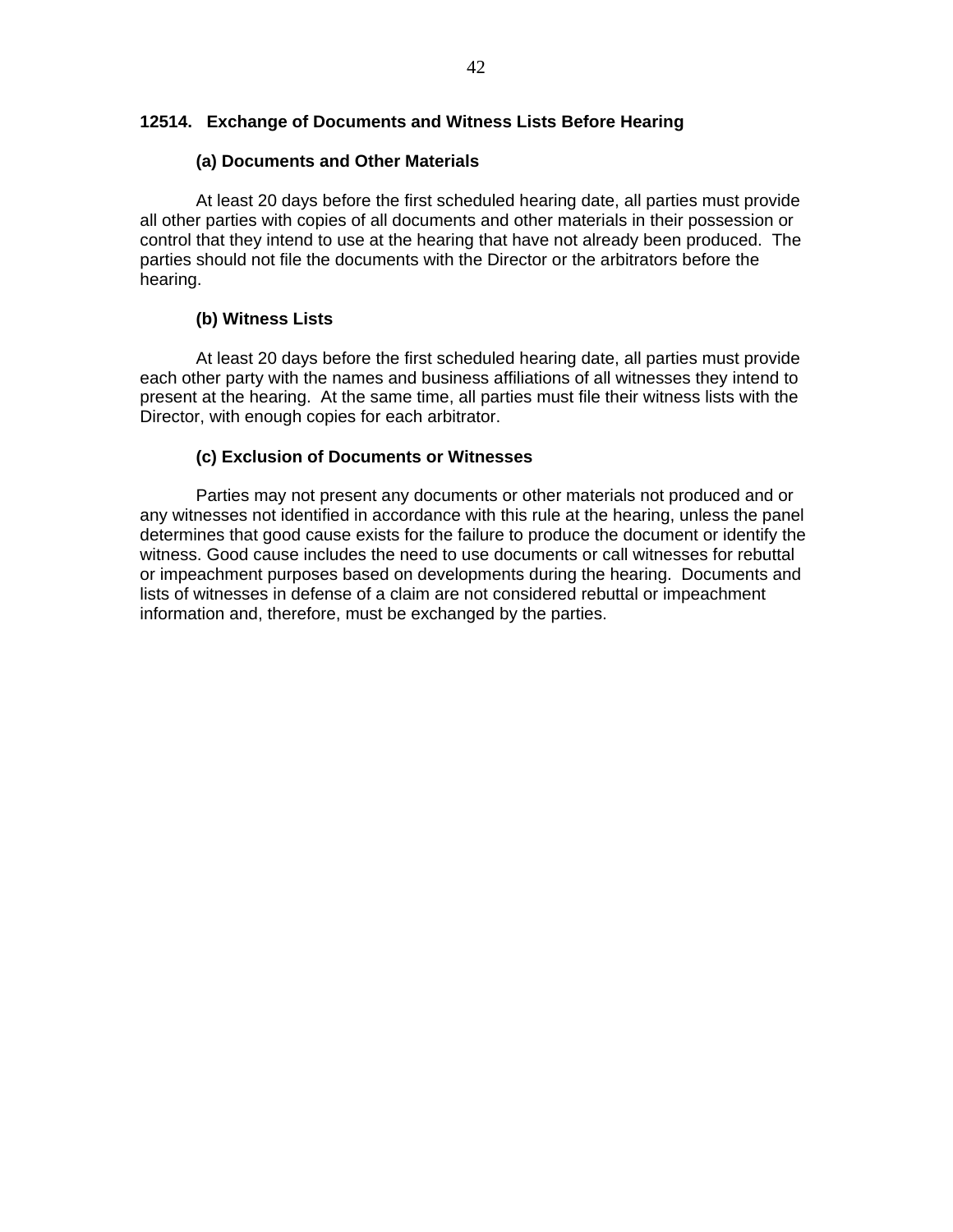### **PART VI HEARINGS; EVIDENCE; CLOSING THE RECORD**

#### **12600. Required Hearings**

(a) Hearings will be held, unless:

- The arbitration is administered under Rule 12800 or Rule 12801;
- The parties agree otherwise in writing; or
- The arbitration has been settled, withdrawn or dismissed.
- (b) The panel will decide the time and date of the hearing at the initial prehearing conference or otherwise in another manner.
- (c) The Director will notify the parties of the time and place at least 20 days before the hearing begins, unless the parties agree to a shorter time.

#### **12601. Postponement of Hearings**

#### **(a) Postponement of Hearings**

### **(1) When a Hearing Shall Be Postponed**

A hearing shall be postponed by agreement of the parties.

### **(2) When a Hearing May Be Postponed**

A hearing may be postponed:

- By the Director, in extraordinary circumstances;
- By the panel, in its own discretion; or

• By the panel, upon motion of a party. The panel may not grant a motion to postpone a hearing made within 10 days of the date that the hearing is scheduled to begin, unless the panel determines that good cause exists.

### **(b) Postponement Fees**

(1) Except as otherwise provided, a postponement fee will be charged for each postponement agreed to by the parties, or granted upon request of one or more parties. The fee will equal the applicable hearing session fee under Rule 12902. The panel may allocate the fee among the party or parties that agreed to or requested the postponement. The panel may also assess part or all of any postponement fees against a party that did not request the postponement, if the panel determines that the non-requesting party caused or contributed to the need for the postponement. The panel may waive the fees.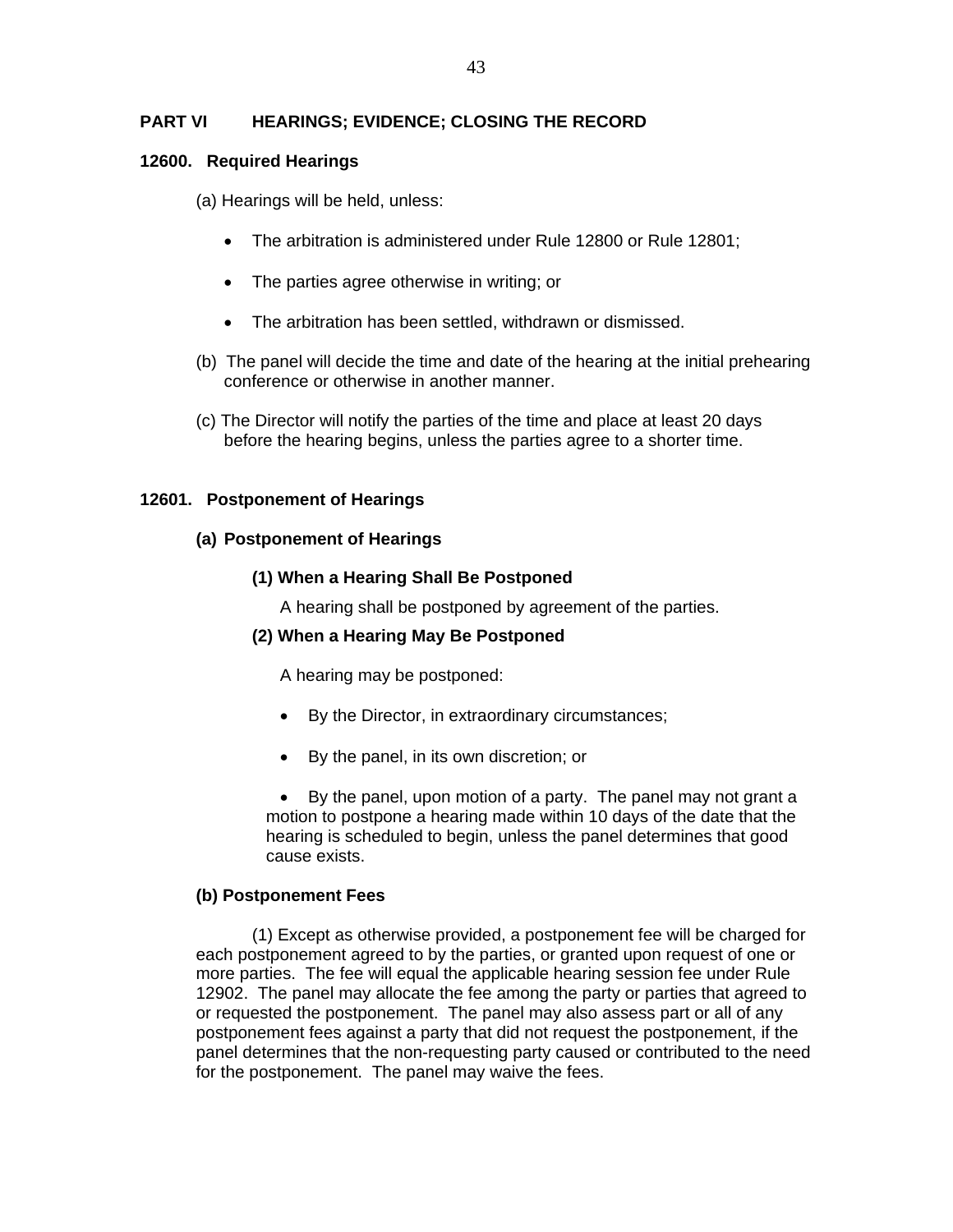(2) If a postponement request is made by one or more parties and granted within three business days before a scheduled hearing session, the party or parties making the request shall pay an additional fee of \$100 per arbitrator. If more than one party requests the postponement, the arbitrators shall allocate the \$100 per arbitrator fee among the requesting parties. The arbitrators may allocate all or portion of the \$100 per arbitrator fee to the non-requesting party or parties, if the arbitrators determine that the non-requesting party or parties caused or contributed to the need for the postponement. In the event that a request results in the postponement of consecutively scheduled hearing sessions, the additional fee will be assessed only for the first of the consecutively scheduled hearing sessions. In the event that an extraordinary circumstance prevents a party or parties from making a timely postponement request, arbitrators may use their discretion to waive the fee, provided verification of such circumstance is received.

(3) No postponement fee will be charged if a hearing is postponed:

- Because the parties agree to submit the matter to mediation at NASD;
- By the panel in its own discretion; or
- By the Director in extraordinary circumstances.

#### **(c) Dismissal of Arbitration Due to Multiple Postponements**

If all parties jointly request, or agree to, more than two postponements, the panel may dismiss the arbitration without prejudice.

#### **12602. Attendance at Hearings**

The parties and their representatives are entitled to attend all hearings. Absent persuasive reasons to the contrary, expert witnesses should be permitted to attend all hearings. The panel will decide who else may attend any or all of the hearings.

#### **12603. Failure to Appear**

If a party fails to appear at a hearing after having been notified of the time, date and place of the hearing, the panel may determine that the hearing may go forward, and may render an award as though all parties had been present.

#### **12604. Evidence**

(a) The panel will decide what evidence to admit. The panel is not required to follow state or federal rules of evidence.

(b) Production of documents in discovery does not create a presumption that the documents are admissible at the hearing. A party may state objections to the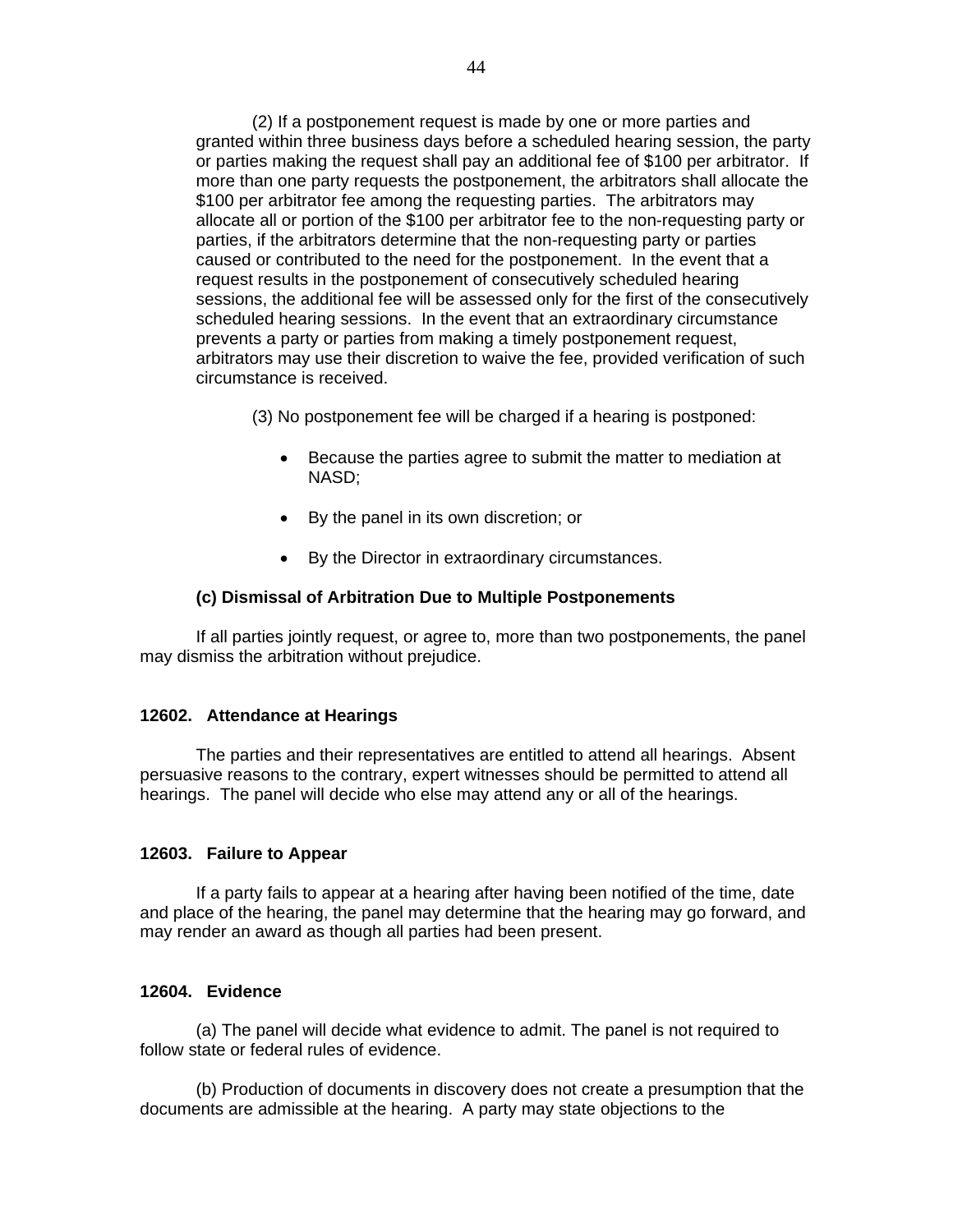introduction of any document as evidence at the hearing to the same extent that any other objection may be raised in arbitration.

### **12605. Witness Oath**

All witnesses must testify under oath or affirmation.

#### **12606. Record of Proceedings**

#### **(a) Tape, Digital, or Other Recording**

 (1) Except as provided in paragraph (b), the Director will make a tape, digital, or other recording of every hearing. The Director will provide a copy of the recording to any party upon request for a nominal fee.

(2) The panel may order the parties to provide a transcription of the recording. If the panel orders a transcription, copies of the transcription must be provided to each arbitrator and each party. The panel will determine which party or parties must pay the cost of making the transcription and copies.

(3) The recording is the official record of the proceeding, even if it is transcribed.

#### **(b) Stenographic Record**

(1) Any party may make a stenographic record of the hearing. Even if a stenographic record is made, the tape, digital, or other recording will be the official record of the proceeding, unless the panel determines otherwise. If the panel determines in advance that the stenographic record will be the official record, the Director will not record the hearing.

(2) If the stenographic record is the official record of the proceeding, a copy must be provided to the Director, each arbitrator, and each other party. The cost of making and copying the stenographic record will be borne by the party electing to make the stenographic record, unless the panel decides that one or more other parties should bear all or part of the costs.

#### **12607. Order of Presentation of Evidence and Arguments**

Generally, the claimant shall present its case, followed by the respondent's defense. The panel has the discretion to vary the order in which the hearing is conducted, provided that each party is given a fair opportunity to present its case.

#### **12608. Closing the Record**

(a) The panel will decide when the record is closed. Once the record is closed, no further submissions will be accepted from any party.

(b) In cases in which no hearing is held, the record is presumed to be closed when the Director sends the pleadings to the panel, unless the panel requests, or agrees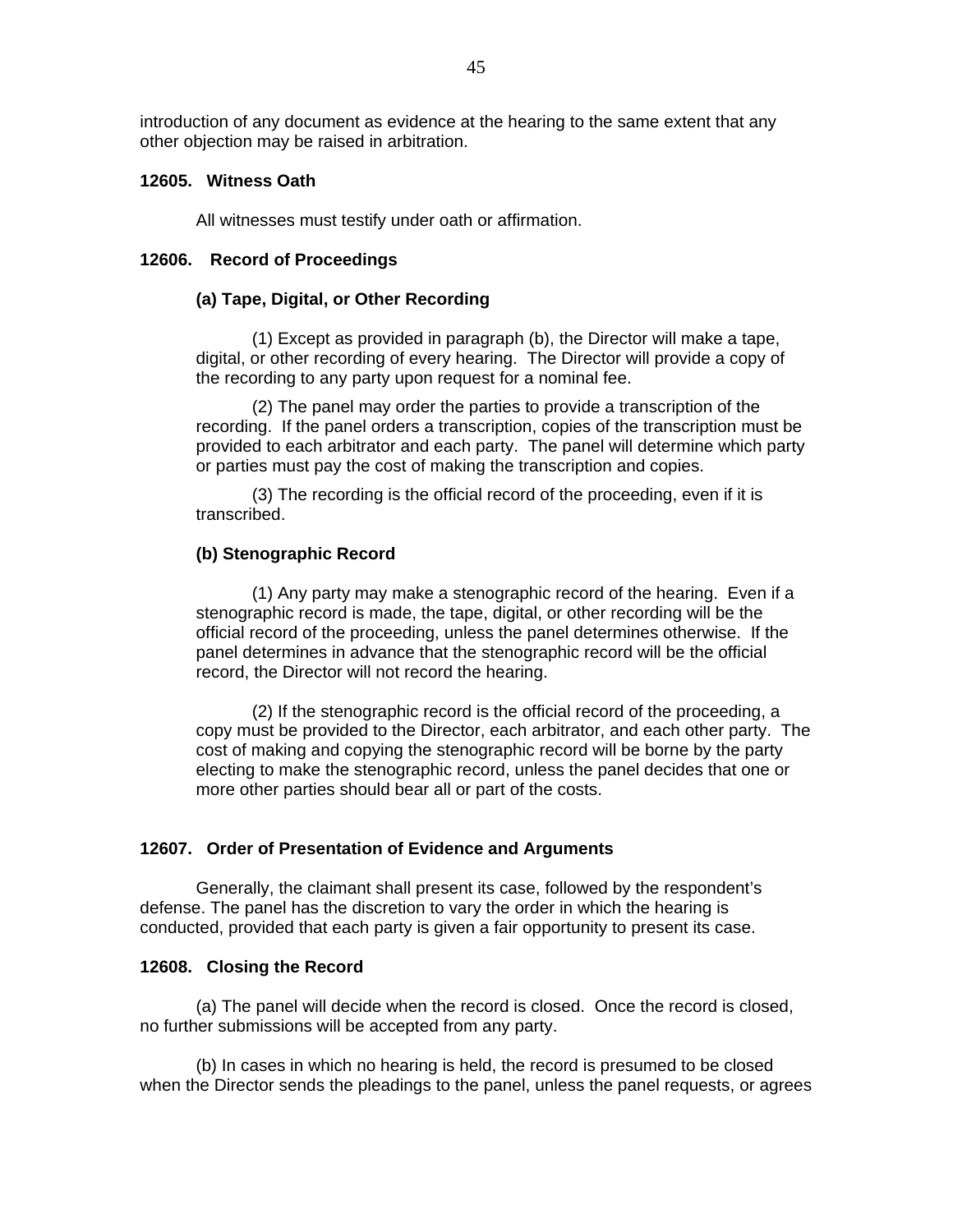to accept, additional submissions from any party. If so, the record is presumed to be closed when the last such submission is due.

(c) In cases in which a hearing is held, the panel will generally close the record at the end of the last hearing session, unless the panel requests, or agrees to accept, additional submissions from any party. If so, the panel will inform the parties when the submissions are due and when the record will close.

### **12609. Reopening the Record**

The panel may reopen the record on its own initiative or upon motion of any party at any time before the award is rendered, unless prohibited by applicable law.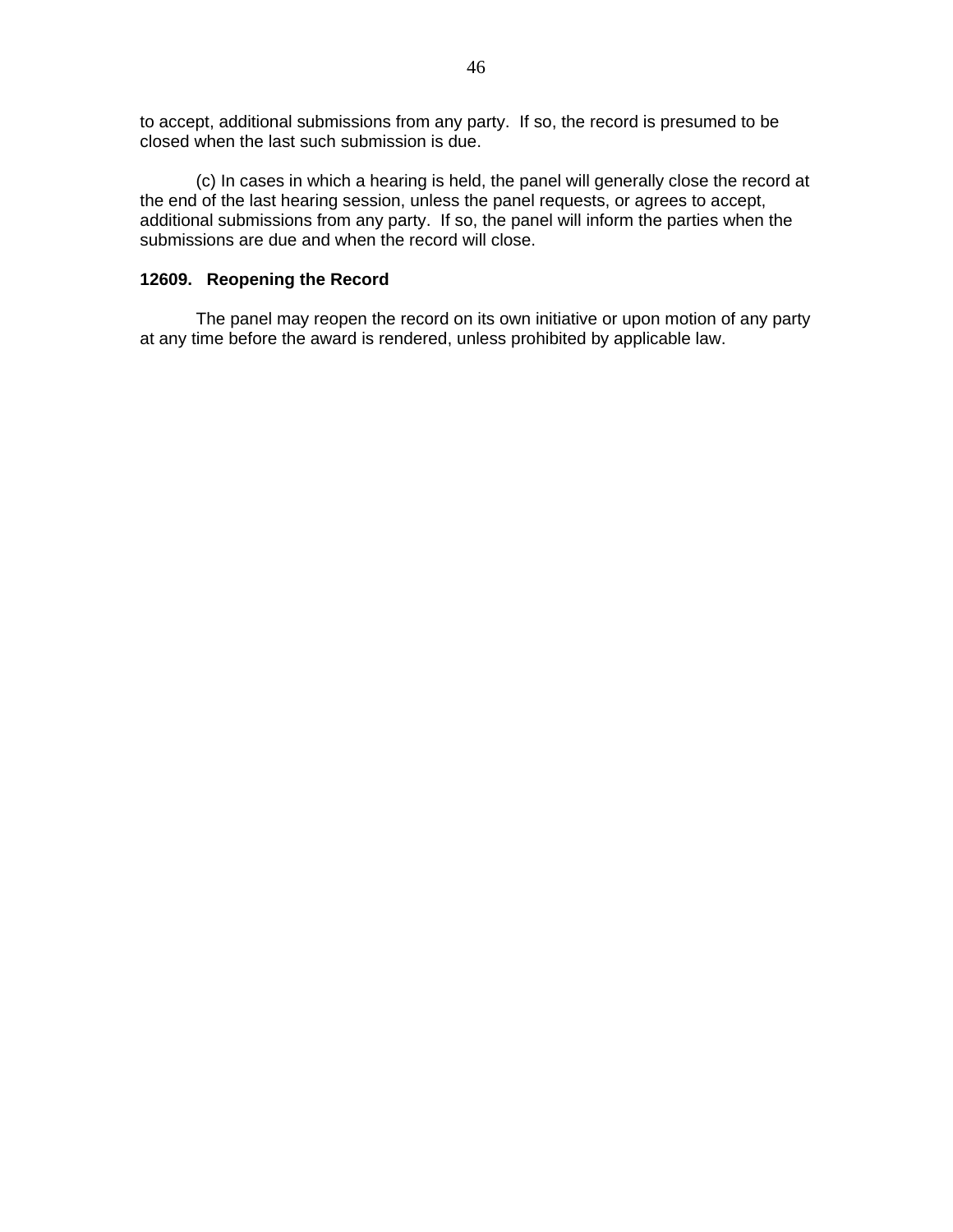### **PART VII TERMINATION OF AN ARBITRATION BEFORE AWARD**

### **12700. Dismissal of Proceedings Prior to Award**

(a) The panel must dismiss an arbitration or a claim at the joint request of the parties to that arbitration or claim. The dismissal will be with or without prejudice, depending on the request of the parties.

(b) The panel may dismiss a claim or an arbitration:

- Upon motion of a party under Rule 12206; or
- On its own initiative under Rule 12212(c) or Rule 12601(c).

### **12701. Settlement**

(a) Parties to an arbitration may agree to settle their dispute at any time. Parties who settle must notify the Director. The Director will continue to administer the arbitration, and fees may continue to accrue, until the Director receives written notice of the settlement. The parties do not need to disclose the terms of the settlement agreement to the Director or to NASD Dispute Resolution, but members and associated persons may have reporting obligations under the rules of NASD.

(b) Settling parties will remain responsible for fees incurred under the Code. If parties to a settlement fail to agree on the allocation of any outstanding fees, those fees will be divided equally among the settling parties, except member surcharges and prehearing and hearing process fees required by the Code, which will remain the responsibility of the member party or parties.

### **12702. Withdrawal of Claims**

(a) Before a claim has been answered by a party, the claimant may withdraw the claim against that party with or without prejudice.

(b) After a claim has been answered by a party, the claimant may only withdraw it against that party with prejudice unless the panel decides, or the claimant and that party agree, otherwise.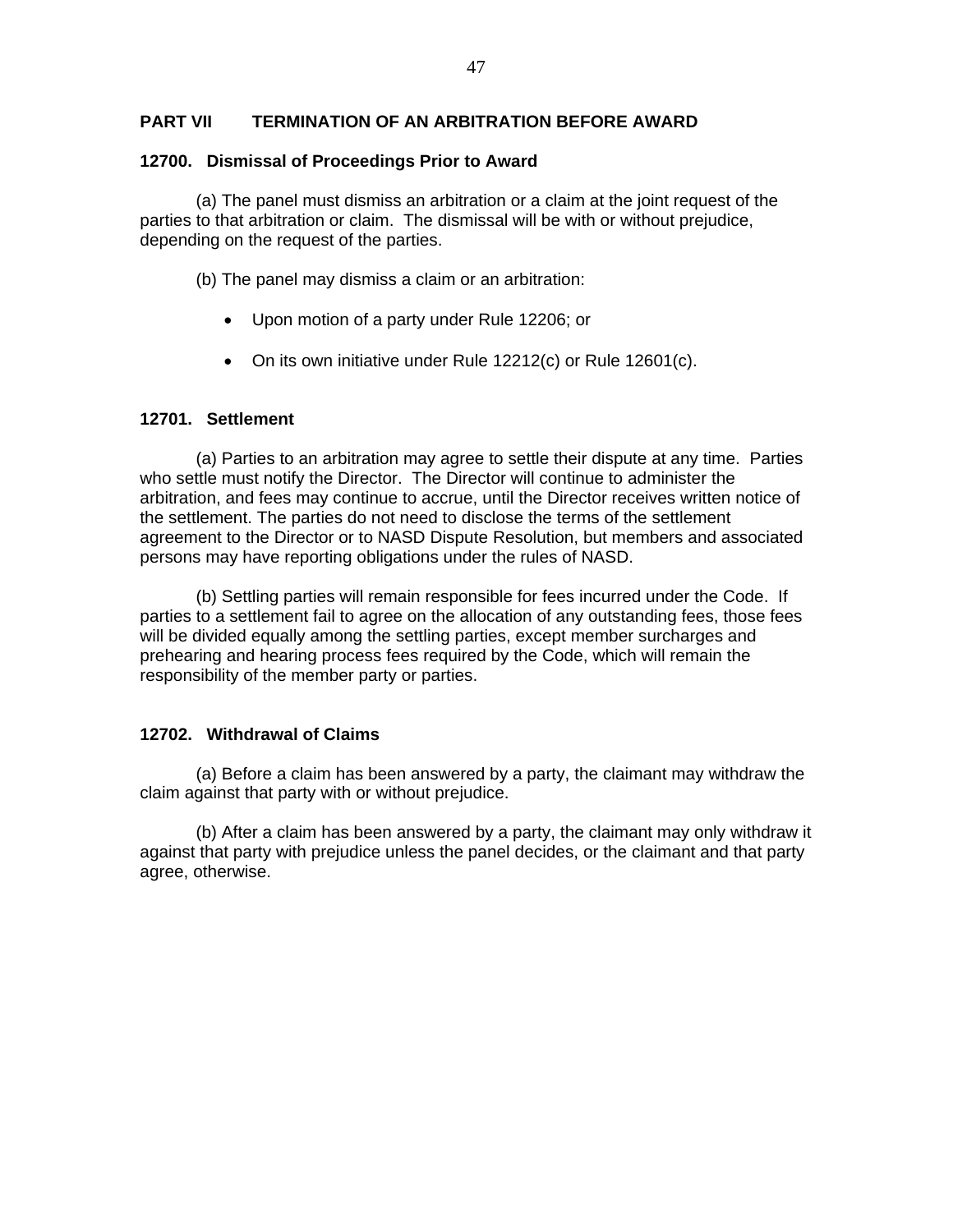### **PART VIII SIMPLIFIED ARBITRATION AND DEFAULT PROCEEDINGS**

### **12800. Simplified Arbitration**

### **(a) Applicability of Rule**

This rule applies to arbitrations involving \$25,000 or less, exclusive of interest and expenses. Except as otherwise provided in this rule, all provisions of the Code apply to such arbitrations.

### **(b) Single Arbitrator**

All arbitrations administered under this rule will be decided by a single public arbitrator appointed from the NASD's chairperson roster in accordance with the Neutral List Selection System, unless the parties agree in writing otherwise.

#### **(c) Hearings**

(1) No hearing will be held in arbitrations administered under this rule unless the customer requests a hearing.

(2) If no hearing is held, no initial prehearing conference or other prehearing conference will be held, and the arbitrator will render an award based on the pleadings and other materials submitted by the parties. If a hearing is held, the regular provisions of the Code relating to prehearings and hearings, including fee provisions, will apply.

### **(d) Discovery and Additional Evidence**

(1) Document Production Lists, described in Rule 12506, do not apply to arbitrations subject to this rule. However, the arbitrator may, in his or her discretion, choose to use relevant portions of the Document Production Lists in a manner consistent with the expedited nature of simplified proceedings.

(2) The parties may request documents and other information from each other. All requests for the production of documents and other information must be served on all other parties, and filed with the Director, within 30 days from the date that the last answer is due. Any response or objection to a discovery request must be served on all other parties and filed with the Director within 10 days of the receipt of the requests. The arbitrator will resolve any discovery disputes.

### **(e) Increases in Amount in Dispute**

If any pleading increases the amount in dispute to more than \$25,000, the arbitration will no longer be administered under this rule, and the regular provisions of the Code will apply. If an arbitrator has been appointed, that arbitrator will remain on the panel. If a three-arbitrator panel is required or requested under Rule 12401, the remaining arbitrators will be appointed by the Director in accordance with Rule 12406(b). If no arbitrator has been appointed, the entire panel will be appointed in accordance with the Neutral List Selection System.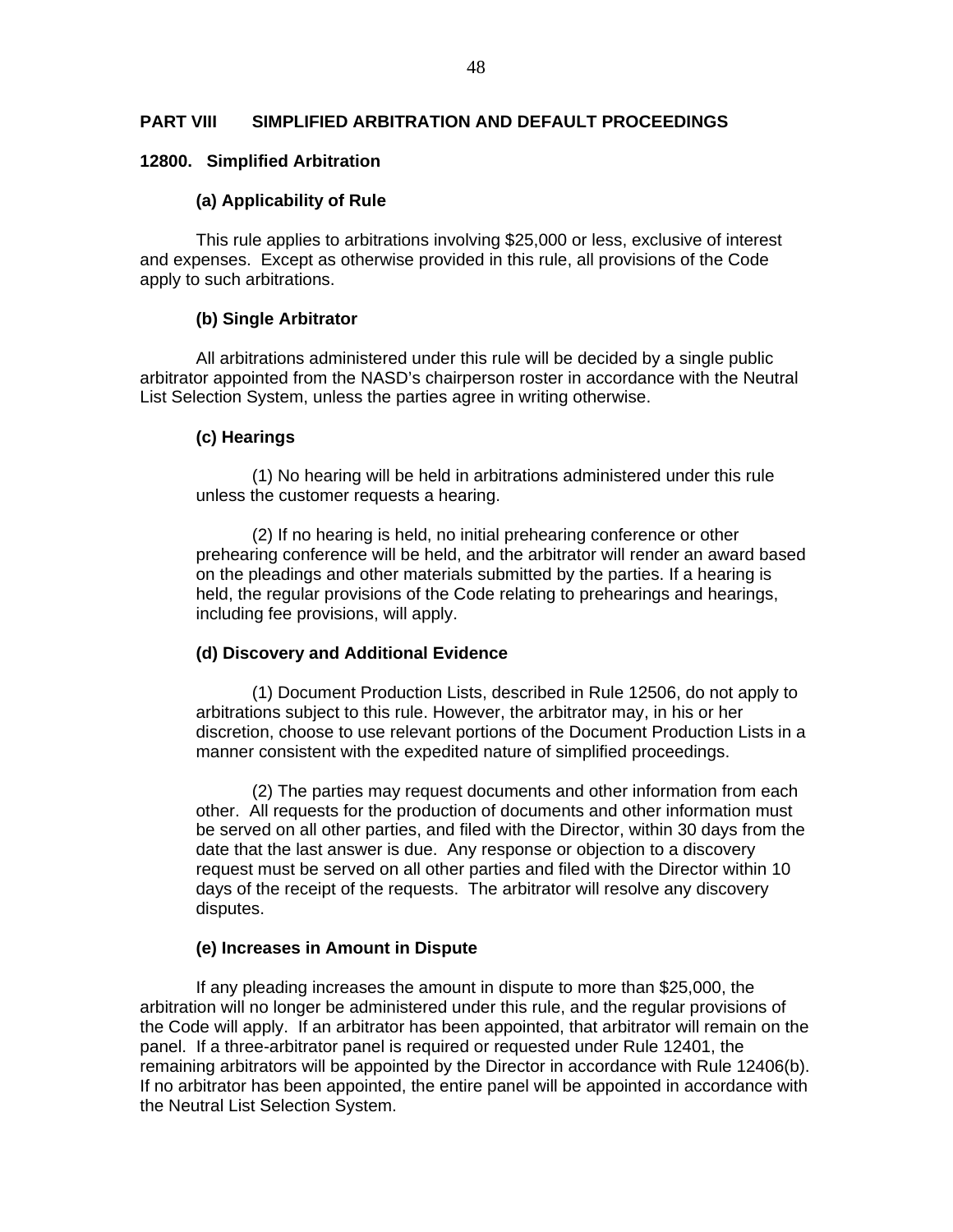### **(f) Arbitrator Honoraria**

NASD will pay the arbitrator an honorarium of \$125 for each arbitration administered under this rule.

### **12801. Default Proceedings**

### **(a) Applicability of Rule**

A claimant may request default proceedings against any respondent that falls within one of the following categories and fails to file an answer within the time provided by the Code.

- A member whose membership has been terminated, suspended, canceled, or revoked;
- A member that has been expelled from the NASD;
- A member that is otherwise defunct; or
- An associated person whose registration is terminated, revoked, or suspended.

### **(b) Initiating Default Proceedings**

(1) To initiate default proceedings against one or more respondents that fail to file a timely answer, the claimant must notify the Director in writing and must send a copy of the notification to all other parties at the same time and in the same manner as the notification was sent to the Director. If there is more than one claimant, all claimants must agree in writing to proceed under this rule against a defaulting respondent before this rule may be used.

(2) If the Director receives written notice from the claimant and determines that the requirements for proceeding under this rule have been met, the Director will:

- Notify all parties that the claim against the defaulting respondent will proceed under this rule; and
- Appoint a single arbitrator in accordance with the Neutral List Selection System to consider the statement of claim and other documents presented by the claimant.

### **(c) Hearings**

No hearing shall be held. The arbitrator may request additional information from the claimant before rendering an award.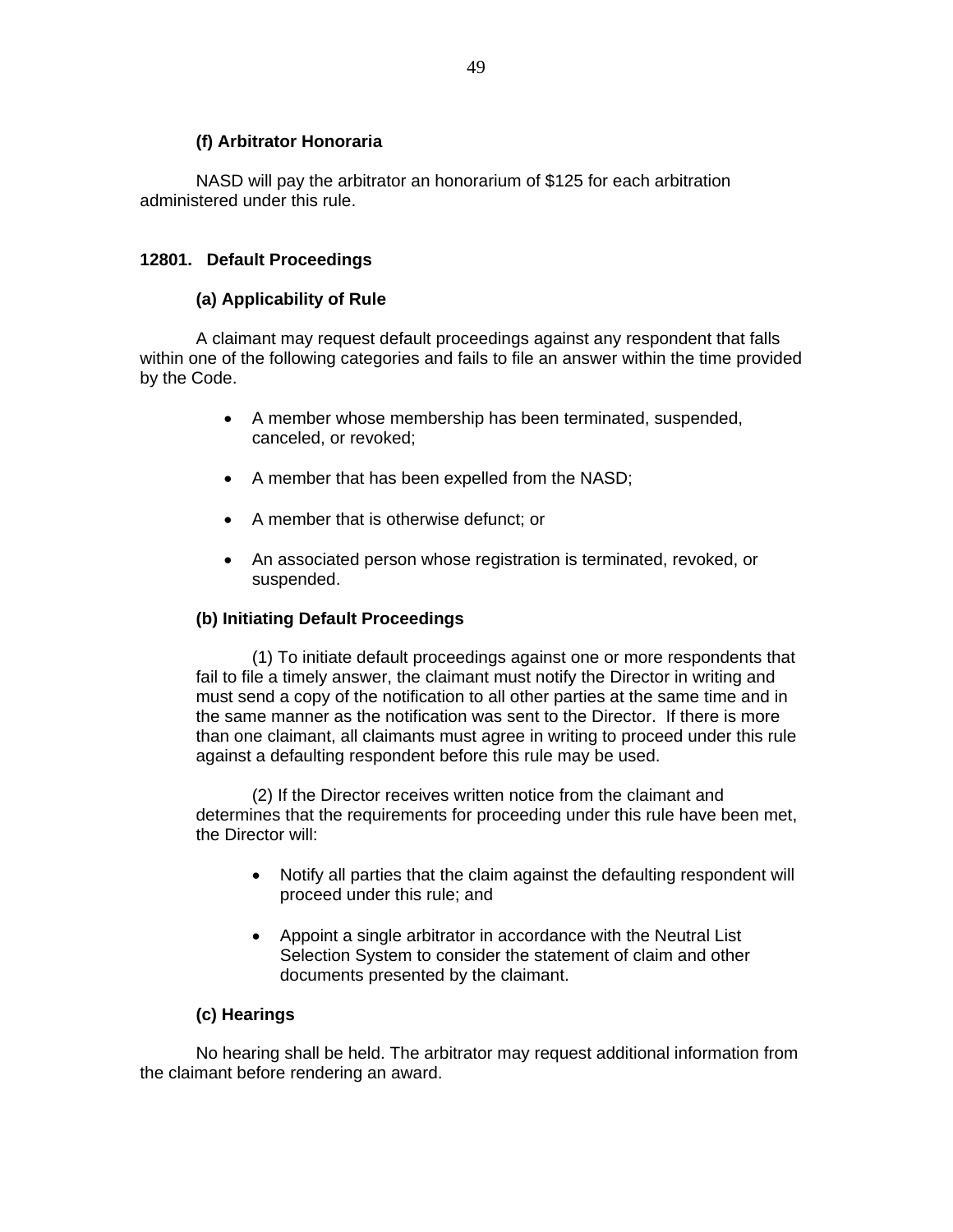### **(d) Amendments to Increase Relief Requested**

Claimants may not amend a claim to increase the relief requested from the defaulting respondent after the Director has notified the parties that the claim will proceed under this rule.

### **(e) Awards**

(1) The arbitrator may not issue an award based solely on the nonappearance of a party. Claimants must present a sufficient basis to support the making of an award. The arbitrator may not award damages in an amount greater than the damages requested in the statement of claim, and may not award any other relief that was not requested in the statement of claim.

(2) The default award shall have no effect on any non-defaulting party.

# **(f) Respondent's Answer**

If a defaulting respondent files an answer after the Director has notified the parties that the claim against that respondent will proceed under this rule but before an award has been issued, the proceedings against that respondent under this rule will be terminated and the claim against that respondent will proceed under the regular provisions in the Code.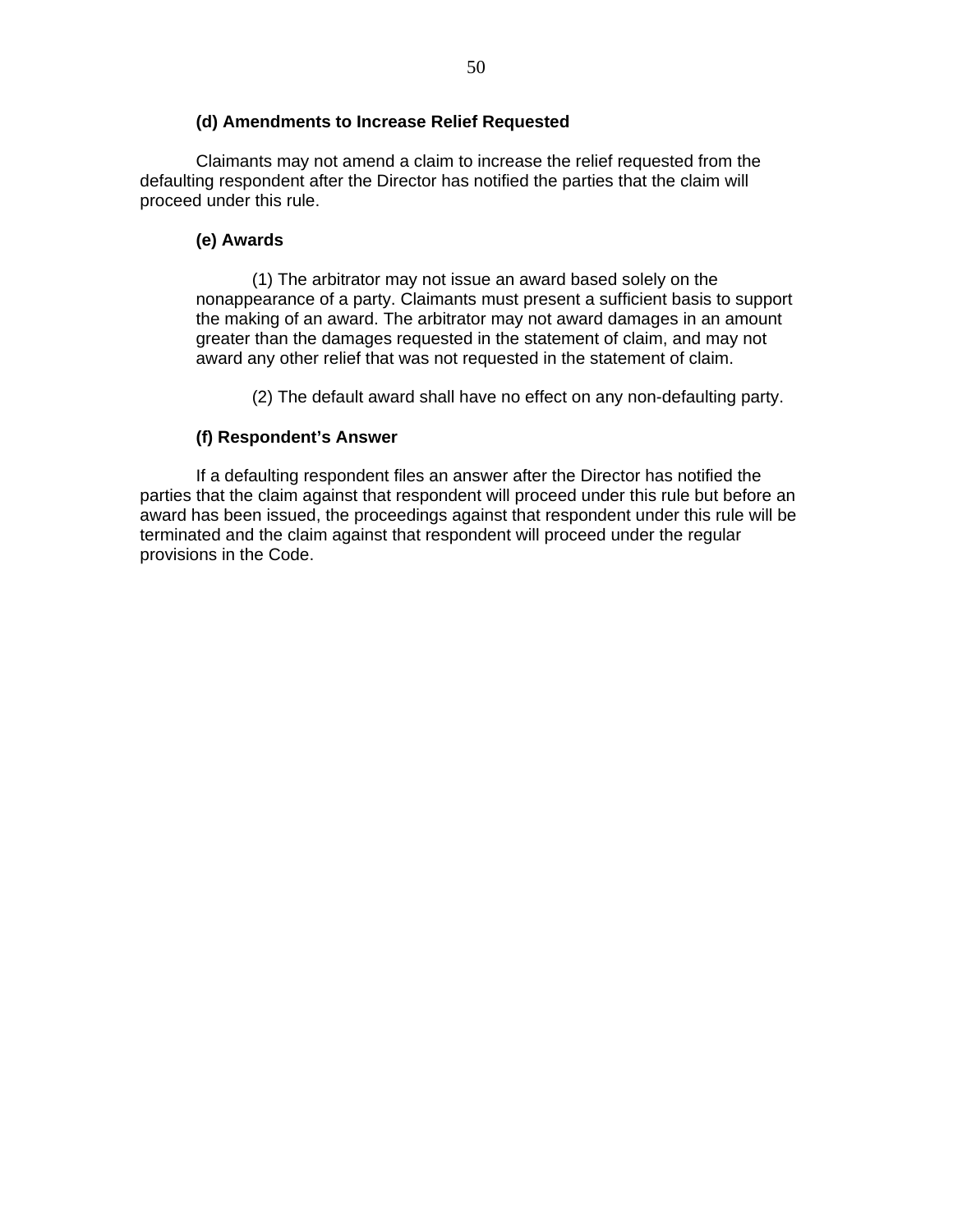### **PART IX FEES AND AWARDS**

#### **12900. Fees Due When a Claim Is Filed**

### **(a) Fees for Claims Filed by Customers, Associated Persons and Other Non-Members**

(1) Customers, associated persons, and other non-members who file a claim, counterclaim, cross claim or third party claim must pay a filing fee in the amount indicated in the schedule below. The Director may defer payment of all or part of the filing fee on a showing of financial hardship. If payment of the fee is not deferred, failure to pay the required amount will result in a deficiency under Rule 12307.

#### **Filing Fees for Claims Filed by Customers, Associated Persons, and Other Non-Members**

| <b>Amount of Claim</b><br>(exclusive of interest<br>and expenses) | <b>Filing Fee</b> |
|-------------------------------------------------------------------|-------------------|
| \$.01 to \$1,000                                                  | \$50              |
| \$1,000.01 to \$2,500                                             | \$75              |
| \$2,500.01 to \$5,000                                             | \$175             |
| \$5,000.01 to \$10,000                                            | \$325             |
| \$10,000.01 to \$25,000                                           | \$425             |
| \$25,000.01 to \$50,000                                           | \$600             |
| \$50,000.01 to \$100,000                                          | \$975             |
| \$100,000.01 to \$500,000                                         | \$1,425           |
| \$500,000.01 to \$1 million                                       | \$1,575           |
| Over \$ 1 million                                                 | \$1,800           |
| Non-Monetary/Not Specified                                        | \$1,250           |
|                                                                   |                   |

(2) If the claim does not request or specify money damages, the Director may determine that the filing fee should be more or less than the amount specified in the schedule above, but in any event, the amount of the filing fee may not be less than \$50 or more than \$1,800.

#### **(b) Fees for Claims Filed by Members**

(1) Members filing a claim, counterclaim, cross claim, or third party claim must pay a filing fee in the amount indicated in the schedule below. Failure to pay the required amount will result in a deficiency under Rule 12307.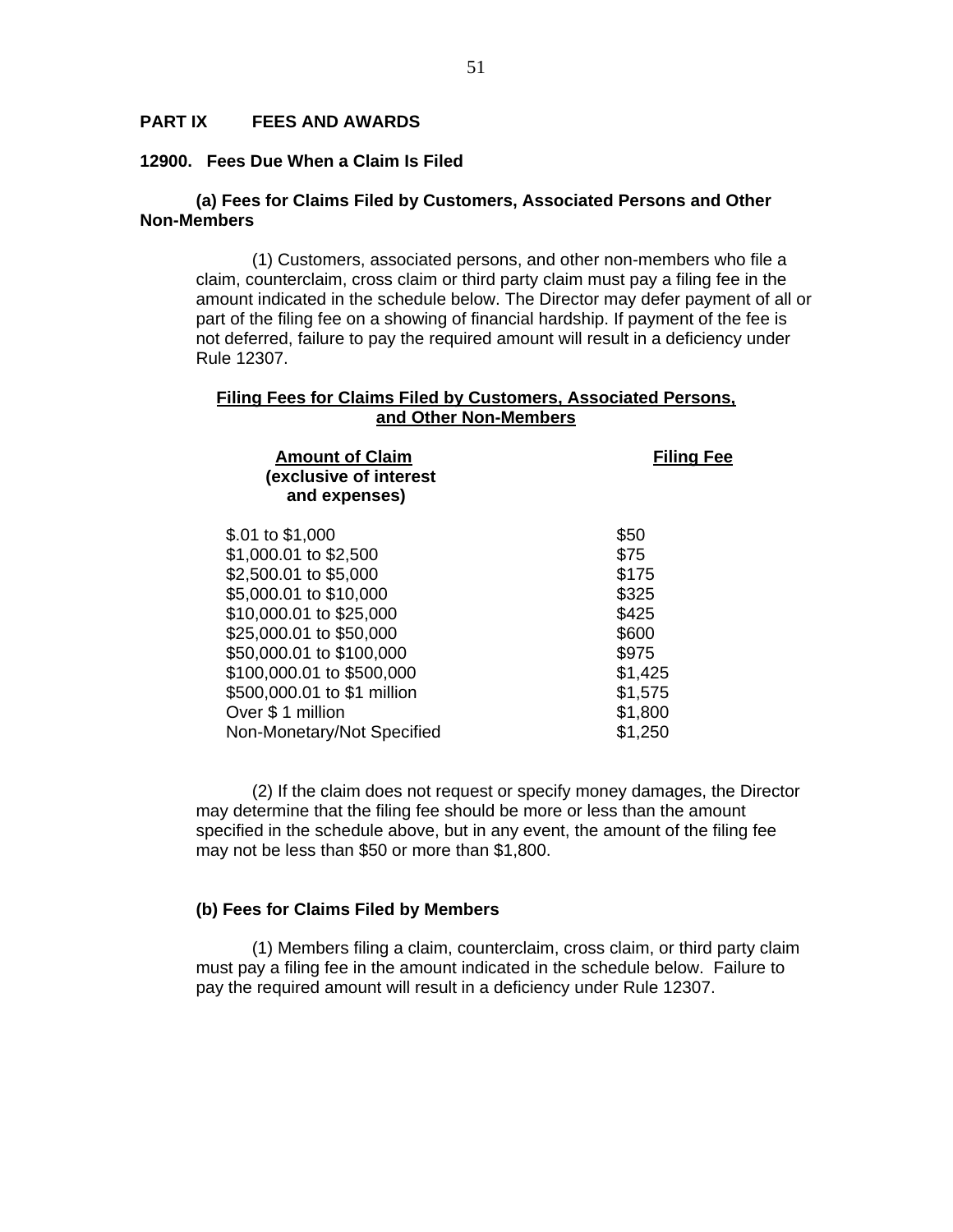### **Fees for Claims Filed by Members**

| <b>Amount of Claim</b><br>(exclusive of interest<br>and expenses) | <b>Filing Fee</b> |
|-------------------------------------------------------------------|-------------------|
| \$.01 to \$1,000                                                  | \$225             |
| \$1,000.01 to \$2,500                                             | \$350             |
| \$2,500.01 to \$5,000                                             | \$525             |
| \$5,000.01 to \$10,000                                            | \$750             |
| \$10,000.01 to \$25,000                                           | \$1,050           |
| \$25,000.01 to \$50,000                                           | \$1,450           |
| \$50,000.01 to \$100,000                                          | \$1,750           |
| \$100,000.01 to \$500,000                                         | \$2,125           |
| \$500,000.01 to \$1,000,000                                       | \$2,450           |
| \$1,000,000.01 to \$5,000,000                                     | \$3,200           |
| Over \$5,000,000                                                  | \$3,700           |
| Non-Monetary/Not Specified                                        | \$1,500           |

(2) If the claim does not request or specify money damages, the Director may determine that the filing fee should be more or less than the amount specified in the schedule above, but in any event, the filing fee may not be less than \$225 or more than \$3,700.

#### **(c) Partial Refund of Filing Fee**

(1) If a claim is settled or withdrawn more than 10 days before the date that the hearing on the merits under Rule 12600 is scheduled to begin, a party paying a filing fee will receive a partial refund of the filing fee in the amount indicated in the schedule below, less any other fees or costs assessed against the party under the Code, including any hearing session fees assessed under Rule 12902. No refund will be paid if the NASD receives notice that a claim is settled or withdrawn within 10 days of the date that the hearing on the merits under Rule 12600 is scheduled to begin.

#### **Partial Refund for Settlement or Withdrawal More Than 10 Days Before Hearing on the Merits**

| <b>Amount of Claim</b><br>(exclusive of interest<br>and expenses) | Refund  |
|-------------------------------------------------------------------|---------|
| \$.01 to \$1,000                                                  | \$25    |
| \$1,000.01 to \$2,500                                             | \$50    |
| \$2,500.01 to \$5,000                                             | \$125   |
| \$5,000.01 to \$10,000                                            | \$250   |
| \$10,000.01 to \$25,000                                           | \$300   |
| \$25,000.01 to \$50,000                                           | \$450   |
| \$50,000.01 to \$100,000                                          | \$750   |
| \$100,000.01 to \$500,000                                         | \$1,125 |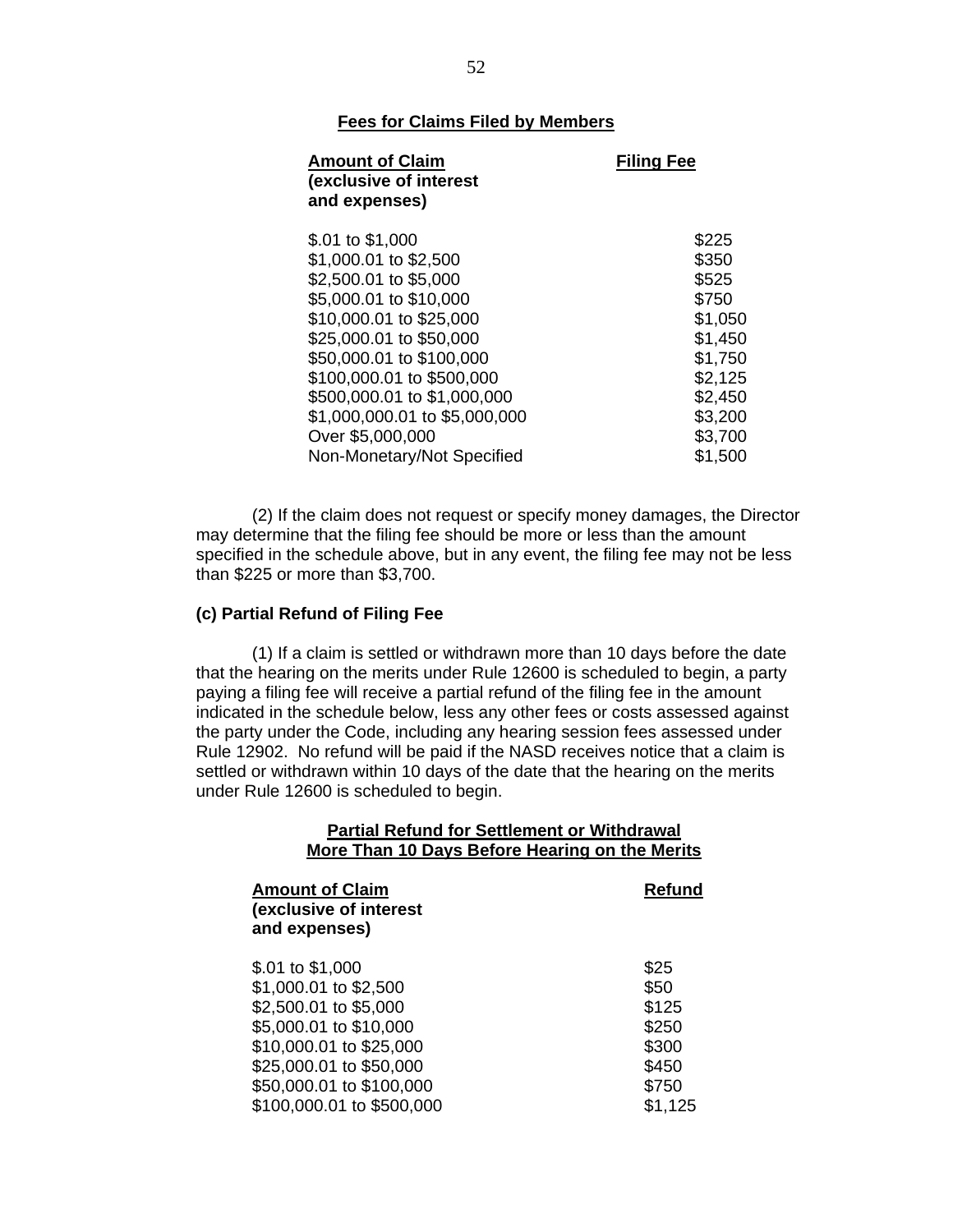| Over \$500,000             | \$1,200 |
|----------------------------|---------|
| Non-monetary/Not specified | \$1,000 |

(2) If the claim does not request or specify money damages, and the Director determines that the hearing session fee should be a different amount than the amount specified in the schedule in Rule 12902, the amount of the refund will be the amount of the hearing session fee determined by the Director, less any fees or costs assessed against the party under the Code, including any hearing session fees assessed under Rule 12902.

### **(d) Reimbursement of Filing Fees**

In the award, the panel may order a party to reimburse another party for all or part of any filing fee paid.

### **12901. Member Surcharge**

#### **(a) Member Surcharge**

(1) A surcharge in the amount indicated in the schedule below will be assessed against each member that:

- Files a claim, counterclaim, cross claim, or third party claim under the Code;
- Is named as a respondent in a claim, counterclaim, cross claim, or third party claim filed and served under the Code; or
- Employed, at the time the dispute arose, an associated person who is named as a respondent in a claim, counterclaim, cross claim, or third party claim filed and served under the Code.

### **Member Surcharge**

| <b>Amount in Dispute</b><br>(exclusive of interest<br>and expenses) | <b>Surcharge</b> |
|---------------------------------------------------------------------|------------------|
| Up to \$2,500                                                       | \$150            |
| $$2,500.01 - $5,000$                                                | \$200            |
| \$5,000.01 - \$10,000                                               | \$325            |
| $$10,000.01 - $25,000$                                              | \$425            |
| \$25,000.01 - \$30,000                                              | \$600            |
| \$30,000.01 - \$50,000                                              | \$875            |
| \$50,000.01 - \$100,000                                             | \$1,100          |
| \$100,000.01 - \$500,000                                            | \$1,700          |
| \$500,000.01 - \$1,000,000                                          | \$2,250          |
| $$1,000,000.01 - $5,000,000$                                        | \$2,800          |
| \$5,000,000.01 - \$10,000,000                                       | \$3,350          |
| Over \$10,000,000                                                   | \$3,750          |
| Non-Monetary/Not Specified                                          | \$1,500          |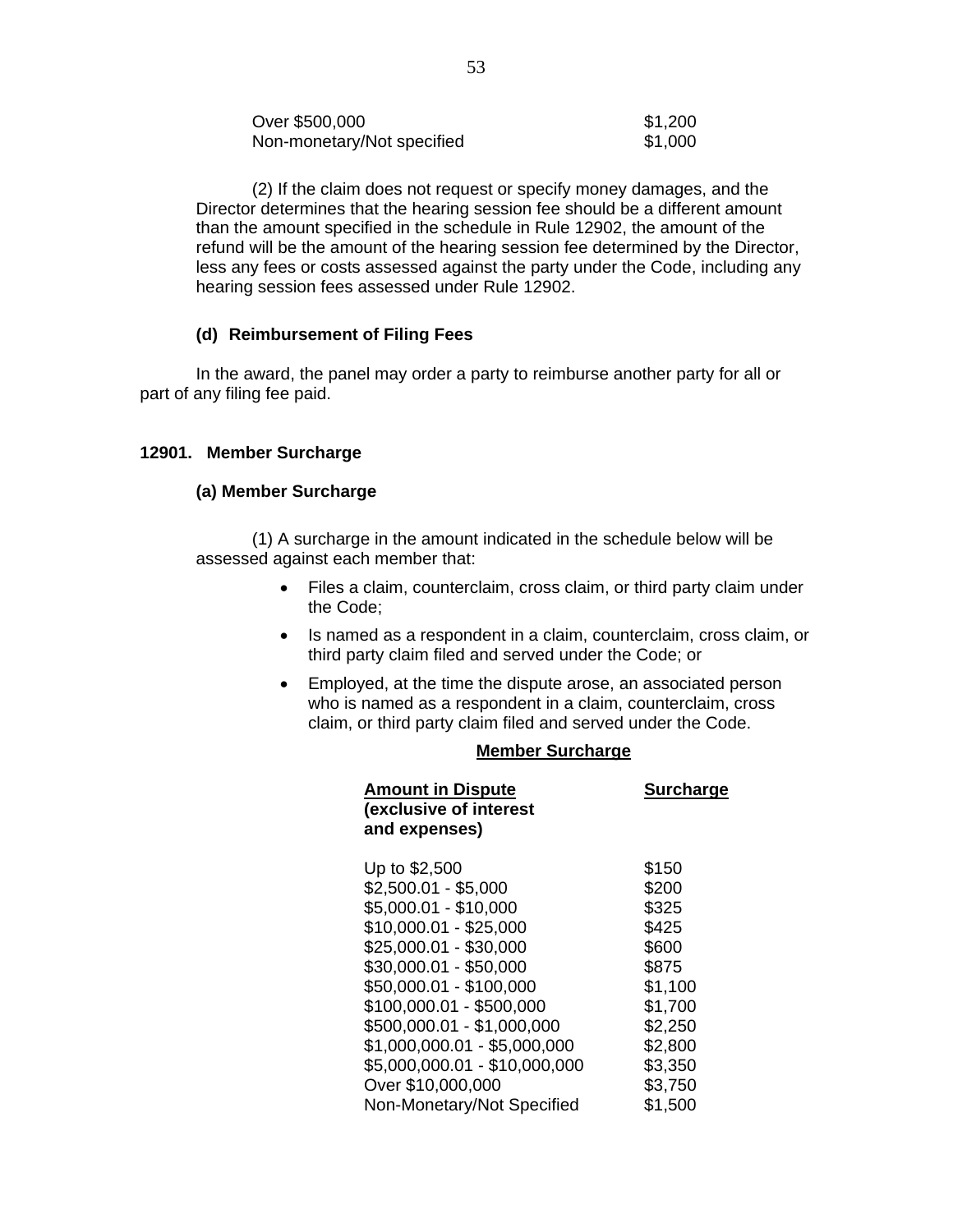(2) If the claim does not request or specify money damages, the Director may determine that the member surcharge should be more or less than the amount specified in the schedule above, but in any event the amount of the member surcharge may not be less than \$150 or more than \$3,750.

(3) If the claim is filed by the member, the surcharge is due when the claim is filed. If the claim is filed against the member, or against an associated person employed by the member at the time of the events giving rise to the dispute, the surcharge is due when the claim is served in accordance with Rule 12300.

(4) No member shall be assessed more than a single surcharge in any arbitration. The panel may not reallocate a surcharge paid by a member to any other party.

#### **(b) Refund of Member Surcharge**

(1) The Director will refund the surcharge paid by a member in an arbitration filed by a customer if the panel:

- Denies all of a customer's claims against the member or associated person; and
- Allocates all fees assessed pursuant to Rule 12902(a) against the customer.

(2) The Director may also refund or waive the member surcharge in extraordinary circumstances.

#### **12902. Hearing Session Fees, and Other Costs and Expenses**

#### **(a) Hearing Session Fees**

(1) Hearing session fees will be charged for each hearing session. The total amount chargeable to the parties for each hearing session is based on the amount in dispute, as specified in the schedule below. In the award, the panel will determine the amount of each hearing session fee that each party must pay.

### **Hearing Session Fees**

| <b>Amount of Claim</b>   | <b>Hearing Session</b><br><b>W/ One Arbitrator</b> | <b>Hearing Session</b><br><b>W/ Three Arbitrators</b> |
|--------------------------|----------------------------------------------------|-------------------------------------------------------|
| Up to \$2,500            | \$50                                               | N/A                                                   |
| \$2,500.01 to \$5,000    | \$125                                              | N/A                                                   |
| \$5,000.01 to \$10,000   | \$250                                              | N/A                                                   |
| \$10,000.01 to \$25,000  | \$450                                              | N/A                                                   |
| \$25,000.01 to \$50,000  | \$450                                              | \$600                                                 |
| \$50,000.01 to \$100,000 | \$450                                              | \$750                                                 |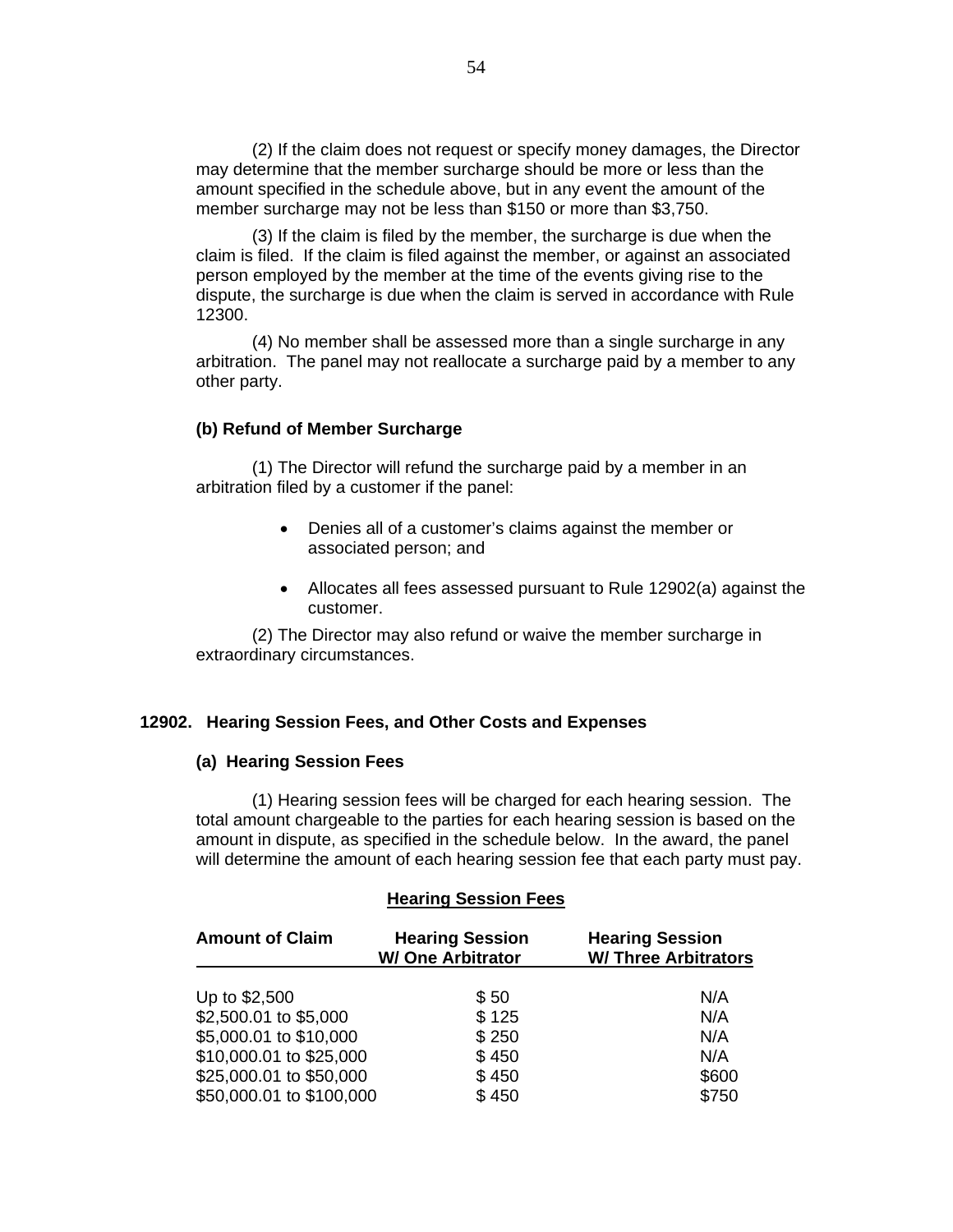| \$100,000.01 to \$500,000 | \$450 | \$1,125 |
|---------------------------|-------|---------|
| Over \$500,000            | \$450 | \$1,200 |
| Unspecified Damages       | N/A   | \$1,000 |

(2) If the claim does not request or specify money damages, the Director may determine that the hearing session fee should be more or less than the amount specified in the schedule above, but in any event the hearing session fee shall not be less than \$50 or more than \$1,200 for each hearing session.

(3) If there is more than one claim in a proceeding, the amount of hearing session fees will be based on the largest claim in the proceeding. If any claims are joined or combined under Rules 12312, 12313, or 12314, the amount of those claims will be aggregated and they will be treated as one claim for purposes of this paragraph.

(4) If hearing session fees are allocated against a customer in connection with a claim filed by a member or associated person, the amount of hearing session fees the customer must pay must be based on the amount actually awarded to the member or associated person, rather than on the amount claimed by the member or associated person. No hearing session fees may be assessed against a customer in connection with a claim filed by a member that is dismissed.

#### **(b) Payment of Hearing Session Fees**

(1) The panel may assess the hearing session fees in the award, or may require the parties to pay hearing session fees during the course of the arbitration. The total amount that the panel may require the parties to pay for each hearing session during the course of an arbitration may not exceed the total amount chargeable to the parties for each hearing session under the schedule to paragraph (a) of this rule.

 (2) Any interim hearing session fee payments made by a party under this rule will be deducted from the total amount of hearing session fees assessed against that party in the award. If the amount of interim payments is more than the amount assessed against the party in the award, the balance will be refunded to that party.

 (3) In the award, the amount of one hearing session fee will be deducted from the total amount of hearing session fees assessed against the party who paid the filing fee. If this amount is more than any fees, costs, and expenses assessed against this party under the Code, the balance will be refunded to the party.

#### **(c) Assessment of Other Costs and Expenses in Award**

In its award, the panel must also determine the amount of any costs and expenses incurred by the parties under the Code or that are within the scope of the agreement of the parties, and which party or parties will pay those costs and expenses.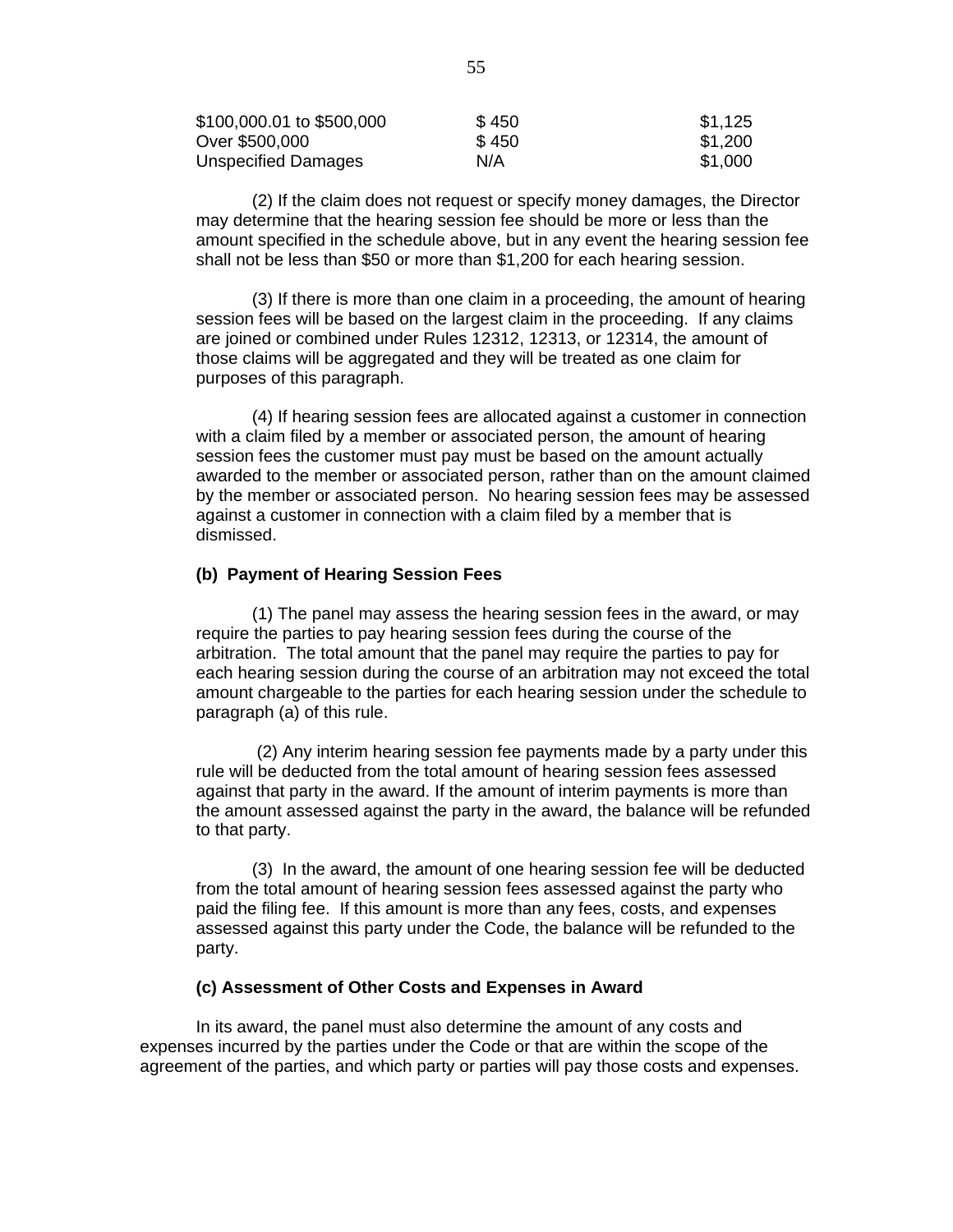If a claim is settled or withdrawn:

- The parties will be subject to an assessment of hearing session fees for hearing sessions already held.
- If NASD receives a settlement or withdrawal notice 10 days or fewer prior to the date that the hearing on the merits under Rule 12600 is scheduled to begin, parties that paid a filing fee under Rule 12900 will not be entitled to any refund of the filing fee.
- The parties will also be responsible for any fee or costs incurred under Rules 12502, 12513, 12601, or 12606 in connection with such hearings. If a case is settled or withdrawn and the parties' agreement fails to allocate such fees and costs, the fees and costs will be allocated as provided by Rule 12701(b).

### **(e) Refund Payments**

Any refunds of fees or costs incurred under the Code will be paid directly to the named parties, even if a non-party made a payment on behalf of the named parties.

### **12903. Process Fees Paid by Members**

(a) Each member that is a party to an arbitration in which more than \$25,000, exclusive of interest and expenses, is in dispute must pay:

- A non-refundable prehearing process fee of \$750, due at the time the parties are sent arbitrator lists in accordance with Rule 12403(b); and
- A non-refundable hearing process fee, due when the parties are notified of the date and location of the hearing on the merits under Rule 12600, as set forth in the schedule below.

| <b>Hearing Process Fee Schedule</b>                                                                                                                                                                                  |                                                                                  |  |
|----------------------------------------------------------------------------------------------------------------------------------------------------------------------------------------------------------------------|----------------------------------------------------------------------------------|--|
| <b>Amount of Claim</b><br>(exclusive of interest<br>and expenses)                                                                                                                                                    | <b>Hearing Process Fee</b>                                                       |  |
| $$1 - $25,000$<br>$$25,000.01 - $50,000$<br>\$50,000.01 - \$100,000<br>\$100,000.01 - \$500,000<br>\$500,000.01 - \$1,000,000<br>$$1,000,000.01 - $5,000,000$<br>More than \$5,000,000<br>Non-Monetary/Not Specified | \$0<br>\$1,000<br>\$1,700<br>\$2,750<br>\$4,000<br>\$5,000<br>\$5,500<br>\$2,200 |  |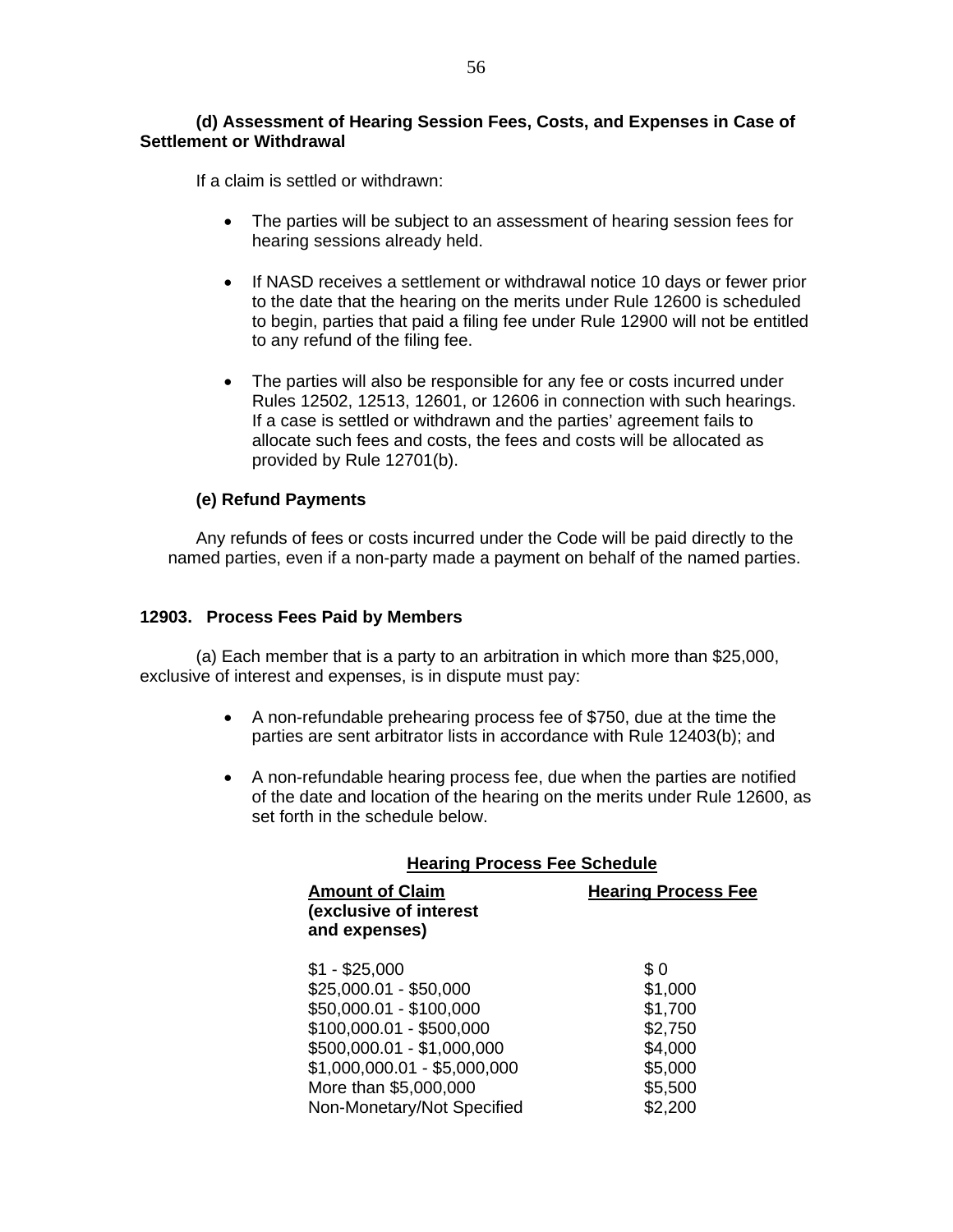(b) If an associated person of a member is a party, the member that employed the associated person at the time the dispute arose will be charged the process fees, even if the member is not a party. No member shall be assessed more than one prehearing and one hearing process fee in any arbitration.

(c) The panel may not reallocate to any other party any prehearing and hearing process fees paid by a member.

### **12904. Awards**

(a) All awards shall be in writing and signed by a majority of the arbitrators or as required by applicable law. Such awards may be entered as a judgment in any court of competent jurisdiction.

(b) Unless the applicable law directs otherwise, all awards rendered under the Code are final and are not subject to review or appeal.

(c) The Director will serve a copy of the award on each party or the representative of the party. The Director will serve the award by using any method available and convenient to the parties and the Director, and that is reasonably expected to cause the award to be delivered to all parties, or their representative, on the same day. Methods the Director may use include, but are not limited to, first class, registered or certified mail, hand delivery, and facsimile or other electronic transmission.

(d) The panel shall endeavor to render an award within 30 business days from the date the record is closed.

(e) The award shall contain the following:

- The names of the parties;
- The name of the parties' representatives, if any;
- An acknowledgement by the arbitrators that they have each read the pleadings and other materials filed by the parties;
- A summary of the issues, including the type(s) of any security or product, in controversy;
- The damages and other relief requested;
- The damages and other relief awarded;
- A statement of any other issues resolved;
- The allocation of forum fees and any other fees allocable by the panel;
- The names of the arbitrators;